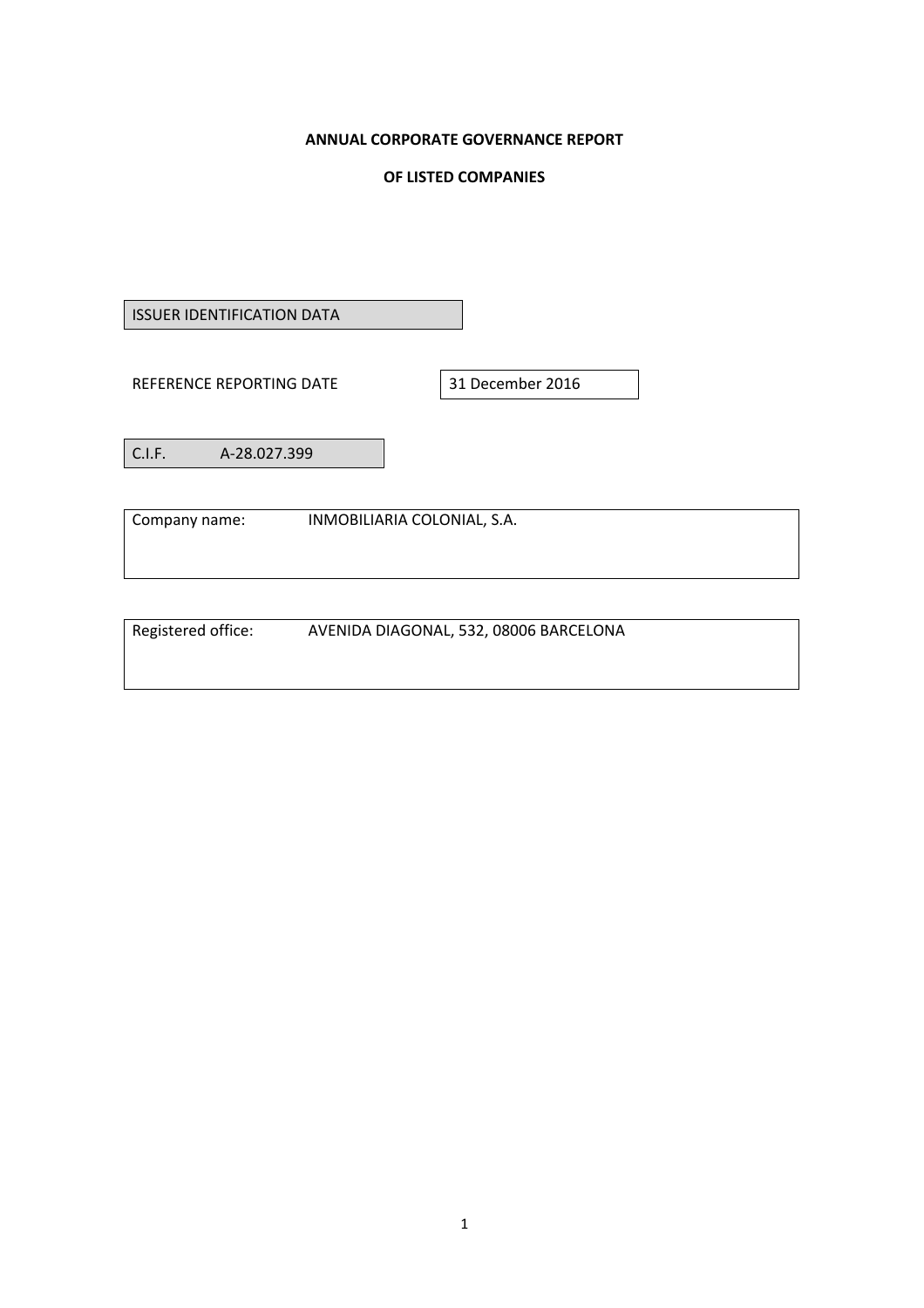# **ANNUAL CORPORATE GOVERNANCE REPORT OF LISTED COMPANIES**

## **A OWNERSHIP STRUCTURE**

A.1 Fill in the following table on the company**'**s share capital:

| Date of last change | Share capital<br>(euros)     | <b>Number of shares</b> | Number of voting rights |
|---------------------|------------------------------|-------------------------|-------------------------|
| 14/07/16            | <b>EUR</b><br>892,058,497.50 | 356,823,399             | 356,823,399             |

Indicate whether different types of shares exist with different associated rights:

| <b>Class</b> | <b>Number of shares</b> | Par value each | Voting rights per share | <b>Different</b><br>rights |
|--------------|-------------------------|----------------|-------------------------|----------------------------|
| $- -$        | $- -$                   | $- -$          | $- -$                   | $-$                        |

A.2 Detail the direct and indirect holders of significant ownership interests in the Company at year‐end, excluding directors:

|                                      |                                   | Indirect voting rights                             |                            |                             |
|--------------------------------------|-----------------------------------|----------------------------------------------------|----------------------------|-----------------------------|
| Name of the shareholder:             | Number of direct<br>voting rights | <b>Direct shareholder</b>                          | Number of<br>voting rights | % of total<br>voting rights |
| Aguila LTD.                          | 0.000                             | SNI Luxembourg,<br>S.A.R.L.                        | 21,800,183                 | 6.110                       |
| Grupo Villar Mir, S.A.U.             | 6,737,715                         | Espacio Activos<br>Financieros, S.L.U.             | 5,169,254                  | 3.337                       |
| Mr. Joseph Charles Lewis             | 0.0001                            | Labmex<br>International<br>S.A.R.L.                | 17,617,708                 | 4.937                       |
| <b>Qatar Investment</b><br>Authority | 0.000                             | <b>Qatar Holding</b><br>Luxembourg II,<br>S.A.R.L. | 41,593,367                 | 11.657                      |
| BlackRock, Inc.                      | 0.000                             |                                                    | 10,885,211                 | 3.051                       |
| Fidelity International<br>Limited    | 0.000                             |                                                    | 6,248,471                  | 1.751                       |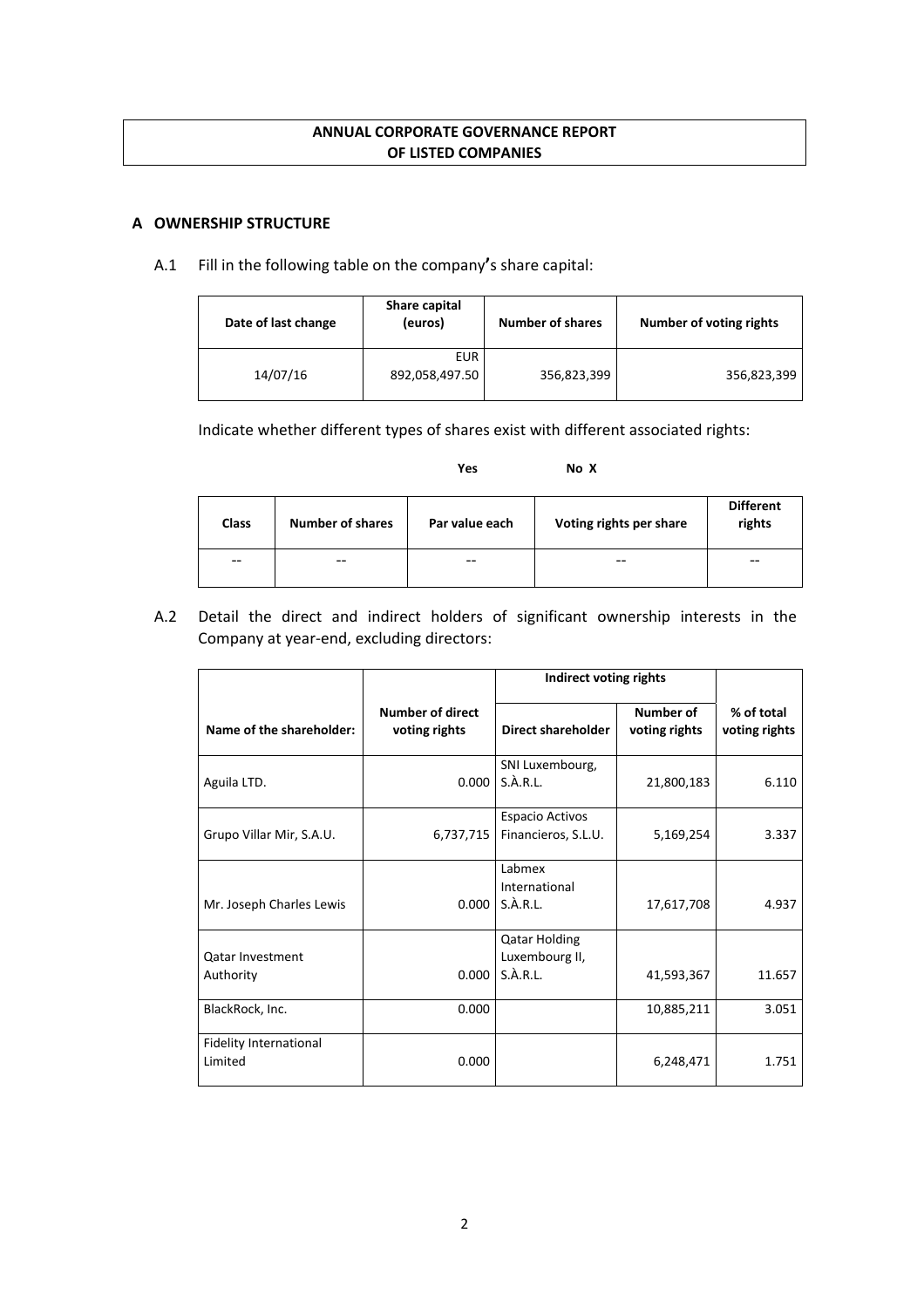| Name of the shareholder:            | <b>Transaction date</b> | Description of the transaction                              |
|-------------------------------------|-------------------------|-------------------------------------------------------------|
| Grupo Villar Mir, S.A.U.            | 21/06/16                | Ownership interest has fallen<br>below 10% of share capital |
| Grupo Villar Mir, S.A.U.            | 12/12/16                | Ownership interest has fallen<br>below 5% of share capital  |
| Mr. Joseph Charles Lewis            | 05/01/16                | Ownership interest has exceeded<br>5%                       |
| Mr. Joseph Charles Lewis            | 05/07/16                | Ownership interest has fallen<br>below 5% of share capital  |
| Mora Banc Grup, S.A.                | 28/06/16                | Ownership interest has fallen<br>below 5% of share capital  |
| Mora Banc Grup, S.A.                | 28/07/16                | Ownership interest has fallen<br>below 3% of share capital  |
| Third Avenue Management, LLC        | 26/07/16                | Ownership interest has fallen<br>below 3% of share capital  |
| Third Avenue Real Estate Value Fund | 30/06/16                | Ownership interest has fallen<br>below 3% of share capital  |
| BlackRock, Inc                      | 30/11/16                | Ownership interest has exceeded<br>3%                       |
| Orbis Allan Gray Limited            | 01/01/16                | Ownership interest has exceeded<br>1%                       |
| Orbis Allan Gray Limited            | 02/09/16                | Ownership interest has fallen<br>below 1%                   |
| Mr. Joseph Charles Lewis            | 25/03/16                | Ownership interest has exceeded<br>5%                       |

Indicate the most significant movements in the shareholder structure during the year:

A.3 Fill in the following tables on the members of the company's Board of Directors who own voting shares in the company:

|                                     |                                          | Indirect voting rights   |                            |                             |
|-------------------------------------|------------------------------------------|--------------------------|----------------------------|-----------------------------|
| Name or company name<br>of director | <b>Number of direct</b><br>voting rights | Direct shareholder       | Number of<br>voting rights | % of total<br>voting rights |
| Juan José Brugera                   |                                          |                          |                            |                             |
| Clavero                             | 99,212                                   |                          | 0                          | 0.028                       |
| Pedro Viñolas Serra                 | 168,071                                  |                          | 0                          | 0.047                       |
|                                     |                                          | Marta Maluquer           |                            |                             |
| Luis Maluquer Trepat                | 20,000                                   | Domingo                  | 2,500                      | 0.006                       |
| Carlos Fernández-Lerga<br>Garralda  | 5,361                                    | Eur-Consultores,<br>S.L. | 5,170                      | 0.003                       |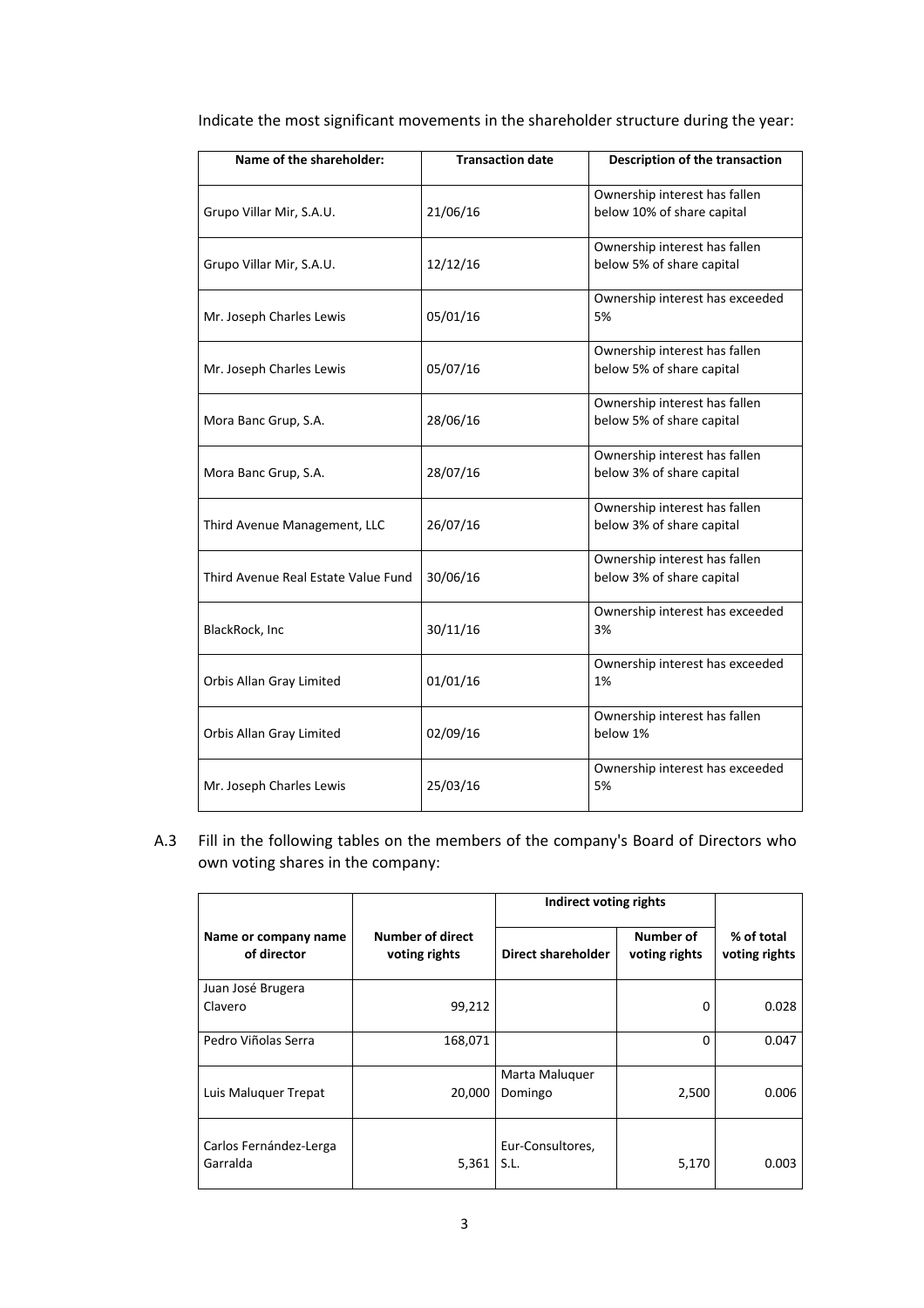| Carlos Fernández<br>González          | $\Omega$ | Grupo Finaccess,<br>S.A.P.I. de C.V. | 41,139,685 | 11.529       |
|---------------------------------------|----------|--------------------------------------|------------|--------------|
| Ana Sainz de Vicuña<br><b>Bemberg</b> | 1,550    |                                      | 0          | 0.000        |
| Javier Iglesias de Ussel<br>Ordís     | 1,820    |                                      | 0          | 0.001        |
| <b>Adnane Mousannif</b>               | $\Omega$ |                                      | 0          | 0            |
| Sheikh Ali Jassim M. J.<br>Al-Thani   | $\Omega$ |                                      | 0          | 0            |
| Juan Villar-Mir de<br><b>Fuentes</b>  | O        |                                      | 0          | <sup>0</sup> |
| Juan Carlos García<br>Cañizares       | O        |                                      | 0          | 0            |

| % of total voting rights held by the Board of Directors | 11.614 |
|---------------------------------------------------------|--------|
|                                                         |        |

Fill in the following tables on the members of the company's Board of Directors who hold rights over shares in the company:

|                                     | Indirect rights            |                         |                                   | Equivalent               |                             |
|-------------------------------------|----------------------------|-------------------------|-----------------------------------|--------------------------|-----------------------------|
| Name or company<br>name of director | Number of<br>direct rights | <b>Direct</b><br>holder | <b>Number of voting</b><br>rights | number of<br>shares      | % of total<br>voting rights |
|                                     | ۰                          | -                       | ۰                                 | $\overline{\phantom{a}}$ |                             |

A.4 Indicate, as applicable, any family, commercial, contractual or corporate relationships between owners of significant shareholdings, insofar as these are known by the company, unless they are insignificant or arise from ordinary trading or exchange activities:

| Name or company name of the<br>related party | <b>Type of relationship</b> | <b>Brief description</b> |
|----------------------------------------------|-----------------------------|--------------------------|
| -                                            | -                           | -                        |

A.5 Indicate, as applicable, any commercial, contractual or corporate relationships between owners of significant shareholdings, and the company and/or its group, unless they are insignificant or arise from ordinary trading or exchange activities:

| Name or company name of the<br>related party | <b>Type of relationship</b> | <b>Brief description</b> |
|----------------------------------------------|-----------------------------|--------------------------|
| -                                            |                             | $\overline{\phantom{a}}$ |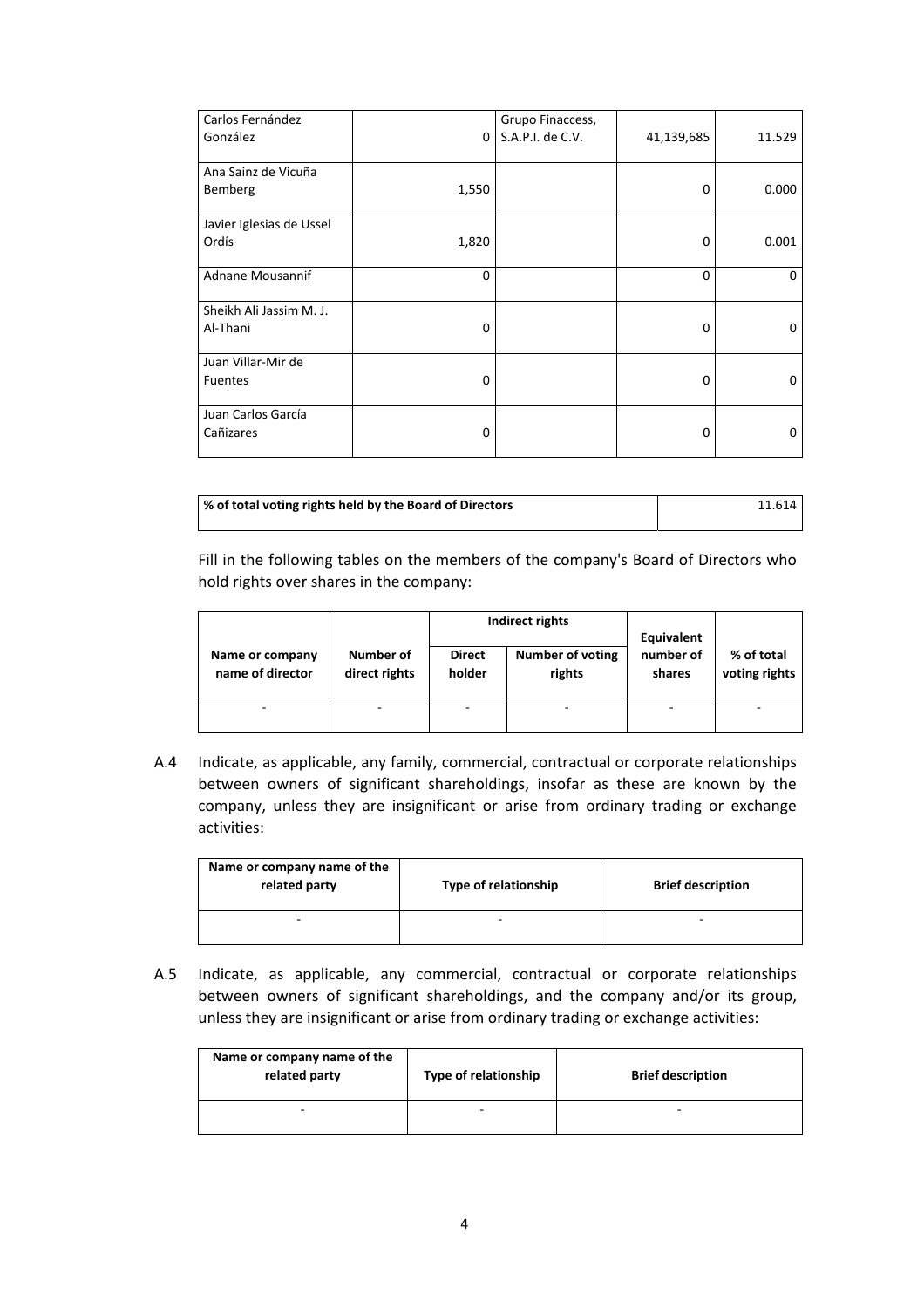A.6 Indicate whether the Company has been notified of any shareholders**'** agreements pursuant to Articles 530 and 531 of the Spanish Limited Liability Companies Law (**"**LSC**"**). If so, provide a brief description and list the shareholders that are party to the agreement:

| Yes | No X |  |
|-----|------|--|
|-----|------|--|

| <b>Parties to the shareholders</b><br>agreement | % of share capital involved | Summary of the agreement |
|-------------------------------------------------|-----------------------------|--------------------------|
| -                                               |                             | $\overline{\phantom{a}}$ |

Indicate whether the company is aware of the existence of any concerted actions among its shareholders. Give a brief description as applicable:

**Yes No X**

| Participants in concerted action | % of share capital involved | Brief description of the concerted<br>action |
|----------------------------------|-----------------------------|----------------------------------------------|
| -                                |                             | ۰                                            |

Expressly indicate any amendments to or termination of such agreements or concerted actions during the year:

A.7 Indicate whether any individuals or legal entities currently exercise control or could exercise control over the Company pursuant to Article 5 of the Securities Market Law. If so, identify:

**Yes No X**

| Name   |  |
|--------|--|
| $\sim$ |  |

| Remarks |  |
|---------|--|
| -       |  |

A.8 Complete the following tables on the company's treasury stock:

#### **At year end:**

| <b>Number of direct shares</b> | Number of indirect shares (*) | Total % of share capital |
|--------------------------------|-------------------------------|--------------------------|
| 5,679,588                      |                               | 1.59                     |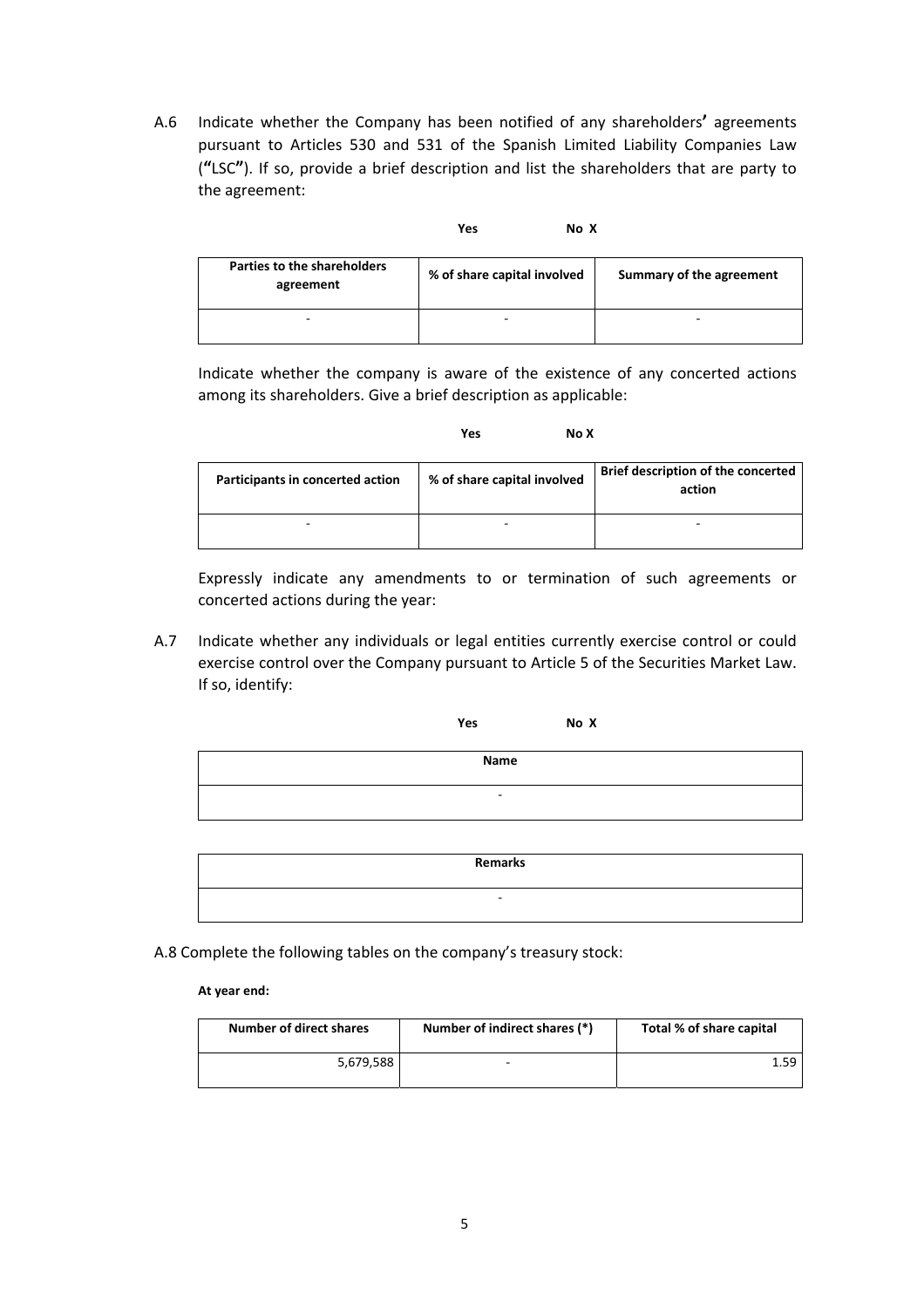**(\*) Through:**

| Name or company name of holder of direct ownership interest | Number of direct shares |
|-------------------------------------------------------------|-------------------------|
| -                                                           |                         |
| <b>Total</b>                                                | -                       |

Give details of any significant changes during the year pursuant to Royal Decree 1362/2007:

| <b>Notification</b><br>date | <b>Total direct shares</b><br>acquired | <b>Total indirect shares acquired</b> | Total % of share capital |
|-----------------------------|----------------------------------------|---------------------------------------|--------------------------|
| 02/08/16                    | 3,801,417                              |                                       | 1.065                    |
| 05/08/16                    | (2, 116, 508)                          | $\overline{\phantom{a}}$              | 0.593                    |

A.9 Give details of the applicable conditions and time periods governing any resolutions of the Annual General Meeting the Board of Directors to issue, buy back and/or transfer treasury shares.

On 30 June 2014 the shareholders of Inmobiliaria Colonial, S.A. (**"Colonial"** or **"the Company"**) authorised the Board of Directors for the derivative acquisition of treasury shares. The minimum acquisition price or consideration will be equal to the par value of the treasury shares acquired, and the maximum acquisition price or consideration will be equal to the quoted price of the treasury shares purchased in an official secondary market at the date of acquisition. At no time may the par value of the shares directly or indirectly acquired, added to those already held by the Company and its subsidiaries, exceed 10% of the subscribed share capital or the maximum amount that may be established in law. The types of acquisition may include sale and purchase, swap or any other type of transaction for consideration according to the circumstances. The authorisation was granted for a five-year period. The authorisation granted expressly provides that the shares acquired may be used in whole or in part for delivery or transfer to the directors, executives or employees of the Company or Group companies, directly or as a result of their exercising options, within the scope of the Company**'**s share price‐based remuneration systems,

A.9 bis Estimated floating capital:

|                                   | %     |
|-----------------------------------|-------|
| <b>Estimated floating capital</b> | 55.97 |

A.10 Give details of any restriction on the transfer of securities or voting rights. Indicate, in particular, the existence of any restrictions on the takeover of the company by means of share purchases on the market.

**Yes No X**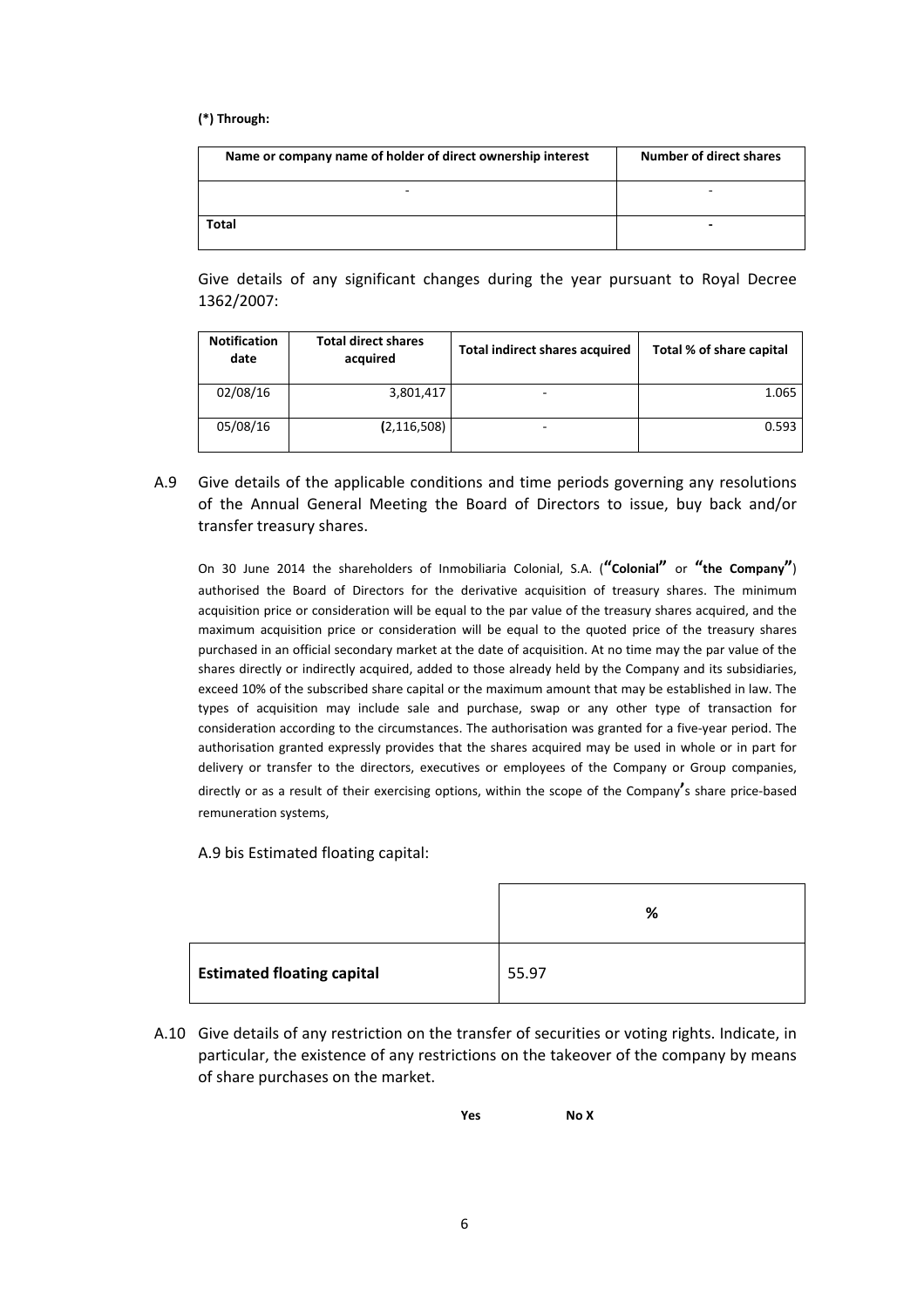| <b>Description of restrictions</b> |
|------------------------------------|
| $- -$                              |

A.11 Indicate whether the shareholders at the Annual General Meeting has resolved to take neutralisation measures to prevent a triggered takeover bid by virtue of the provisions of Law 6/2007.

**Yes No X**

If applicable, explain the measures adopted and the terms under which these restrictions may be lifted:

A.12 Indicate whether the company has issued securities not traded in a regulated market of the European Union.

**Yes No X**

## **B ANNUAL GENERAL MEETING**

B.1 Indicate the quorum required for constitution of the Annual General Meeting established in the company's bylaws. Describe how it differs from the system of minimum quorums established in the Spanish Limited Liability Companies Law (LSC).

| Yes | No X |  |
|-----|------|--|
|-----|------|--|

|                                       | % quorum differing from that<br>established in Art. 193 LSC for general<br>cases | % quorum differing from that<br>established in Art. 194 LSC for special<br>cases pursuant to Art. 194 |
|---------------------------------------|----------------------------------------------------------------------------------|-------------------------------------------------------------------------------------------------------|
| <b>Quorum required</b><br>on 1st call |                                                                                  |                                                                                                       |
| <b>Quorum required</b><br>on 2nd call |                                                                                  |                                                                                                       |

| <b>Description of the differences</b> |
|---------------------------------------|
| $- -$                                 |

B.2 Indicate and, as applicable, describe any differences between the company**'**s system of adopting corporate resolutions and the framework established in the Spanish Limited Liability Companies Law (LSC):

**Yes No X**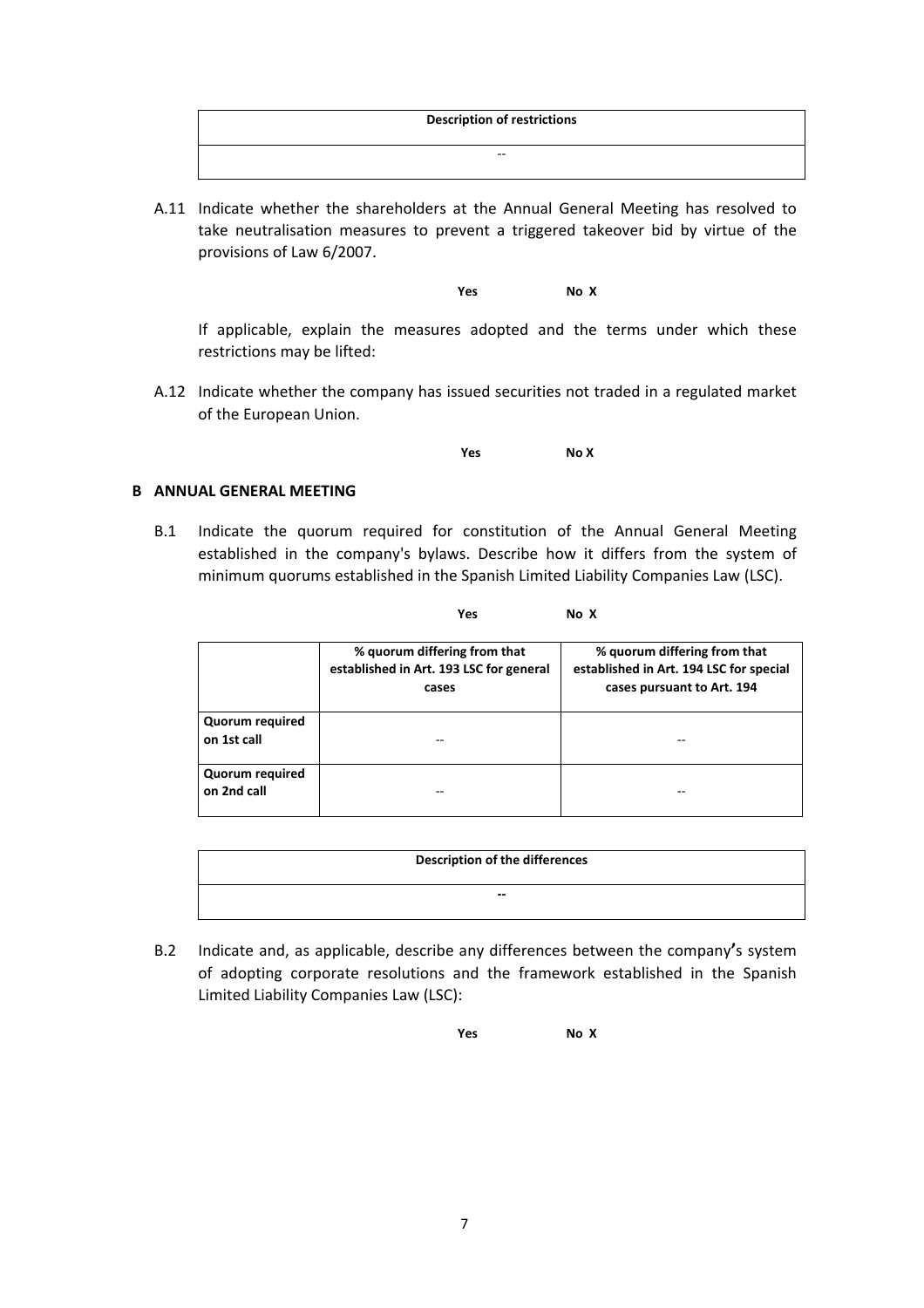Describe how they differ from the rules established in the LSC.

|                                                     | Qualified majority other than that<br>provided for in Art. 201.2 LSC for<br>the cases in 194.1 LSC | Other cases requiring qualified<br>majority |
|-----------------------------------------------------|----------------------------------------------------------------------------------------------------|---------------------------------------------|
| % established by the<br>company for the adoption of |                                                                                                    |                                             |
| resolutions                                         |                                                                                                    |                                             |
|                                                     | <b>Describe the differences</b>                                                                    |                                             |
|                                                     |                                                                                                    |                                             |

B.3 Indicate the rules governing amendments to the company**'**s bylaws. In particular, indicate the majorities required to amend the Bylaws and, if applicable, the rules for protecting shareholders**'** rights when changing the Bylaws.

Under the bylaws, for the shareholders to validly resolve to increase or reduce share capital or make any other amendment to the bylaws, shareholders holding at least 50% of the subscribed share capital with voting rights with must be present or represented on first call. At second call, shareholders representing 2% of share capital shall be sufficient.

As regards the adoption of resolutions, the bylaws establish that issues that are substantially independent will be voted on separately, in particular the amendment of any article or group of articles in the bylaws that stand alone. Also, the affirmative vote of more than 50% of the share capital present in person or by proxy is sufficient to adopt resolutions, whereas the affirmative vote of two thirds of the share capital present in person or by proxy at the general meeting will be necessary where, on second call, the shareholders present represent 25% of the subscribed share capital with voting rights without reaching 50%.

B.4 Indicate the attendance figures for the General Meetings held during the year:

|                                   | <b>Attendance information</b> |                          |                             |       |              |
|-----------------------------------|-------------------------------|--------------------------|-----------------------------|-------|--------------|
|                                   | % distance voting             |                          |                             |       |              |
| Date of General<br><b>Meeting</b> | % attendance                  | % attendance<br>by proxy | <b>Electronic</b><br>voting | Other | <b>Total</b> |
| 24/04/15                          | 29.72%                        | 40.27%                   | 0.00%                       | 0.00% | 69.99%       |
| 28/06/16                          | 24.36%                        | 45.70%                   | 0.00%                       | 1.63% | 71.69%       |

B.5 Indicate whether the bylaws contain any restrictions with respect to a minimum number of shares required to attend General Meetings.

**Yes X No** 

| Number of shares required to attend General Meetings | $500 -$ |
|------------------------------------------------------|---------|
|                                                      |         |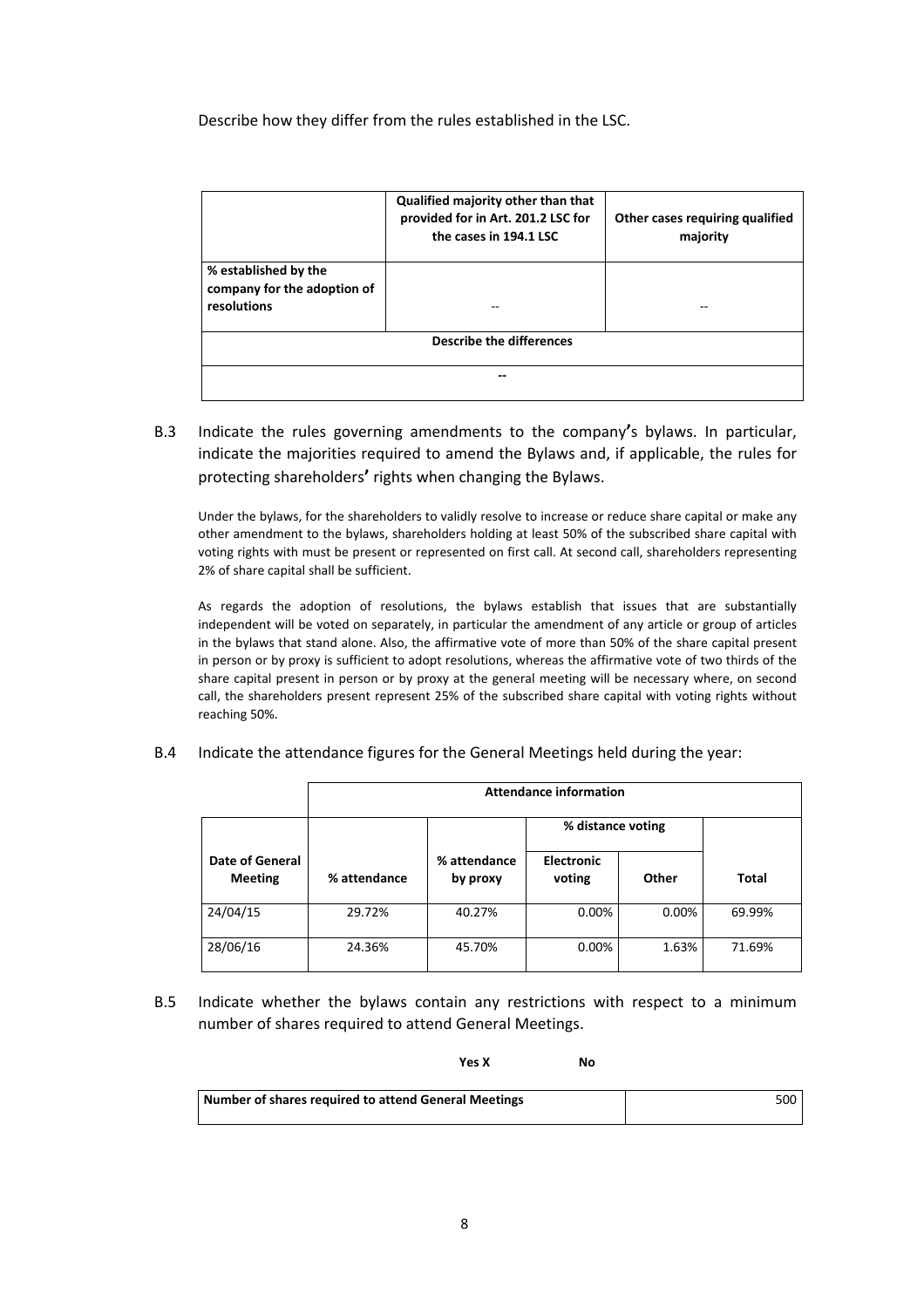- B.6 Removed
- B.7 Indicate the address and mode of accessing corporate governance content on your company**'**s website as well as other information on Annual General Meetings which must be made available to shareholders on the website.

Company**'**s webpage: www.inmocolonial.com

To access corporate governance content on corporate governance and other information on General Meetings: https://www.inmocolonial.com/accionistasinversores/gobierno‐corporativo/juntas‐generales

### **C MANAGEMENT STRUCTURE OF THE COMPANY**

### C.1 **Board of Directors**

C1.1 The maximum and minimum number of directors included in the bylaws:

| <b>Maximum number of directors</b> |  |
|------------------------------------|--|
| <b>Minimum number of directors</b> |  |

## C.1.2 Fill in the following table with the directors' particulars:

| Name or<br>company        |                | Category of<br>the director |                    | Date of<br>first |              |               |
|---------------------------|----------------|-----------------------------|--------------------|------------------|--------------|---------------|
| name of                   |                |                             | <b>Position on</b> | appoint          | Date of last | Appointment   |
| director                  | Representative |                             | the board          | ment             | appointment  | procedure     |
|                           |                |                             |                    |                  |              | Resolution of |
| Juan José                 |                |                             |                    |                  |              | the Annual    |
| <b>Brugera</b><br>Clavero |                |                             |                    |                  |              | General       |
|                           |                | Executive                   | Chairman           | 19/06/08         | 30/06/14     | Meeting       |
|                           |                |                             |                    |                  |              | Resolution of |
|                           |                |                             |                    |                  |              | the Annual    |
| Pedro Viñolas             |                |                             |                    |                  |              | General       |
| Serra                     |                | Executive                   | CEO                | 18/07/08         | 30/06/14     | Meeting       |
|                           |                |                             |                    |                  |              | Resolution of |
| Carlos                    |                |                             |                    |                  |              | the Annual    |
| Fernández                 |                |                             |                    |                  |              | General       |
| González                  |                | Proprietary                 | Director           | 28/06/16         | 28/06/16     | Meeting       |
|                           |                |                             |                    |                  |              | Resolution of |
| Juan Carlos               |                |                             |                    |                  |              | the Annual    |
| García                    |                |                             |                    |                  |              | General       |
| Cañizares                 |                | Proprietary                 | Director           | 30/06/14         | 30/06/14     | Meeting       |
|                           |                |                             |                    |                  |              | Resolution of |
| Sheikh Ali                |                |                             |                    |                  |              | the Annual    |
| Jassim M.J. Al-           |                |                             |                    |                  |              | General       |
| Thani                     |                | Proprietary                 | Director           | 12/11/15         | 28/06/16     | Meeting       |
| Adnane                    |                |                             |                    |                  |              | Resolution of |
| Mousannif                 |                | Proprietary                 | Director           | 28/06/16         | 28/06/16     | the Annual    |
|                           |                |                             |                    |                  |              | General       |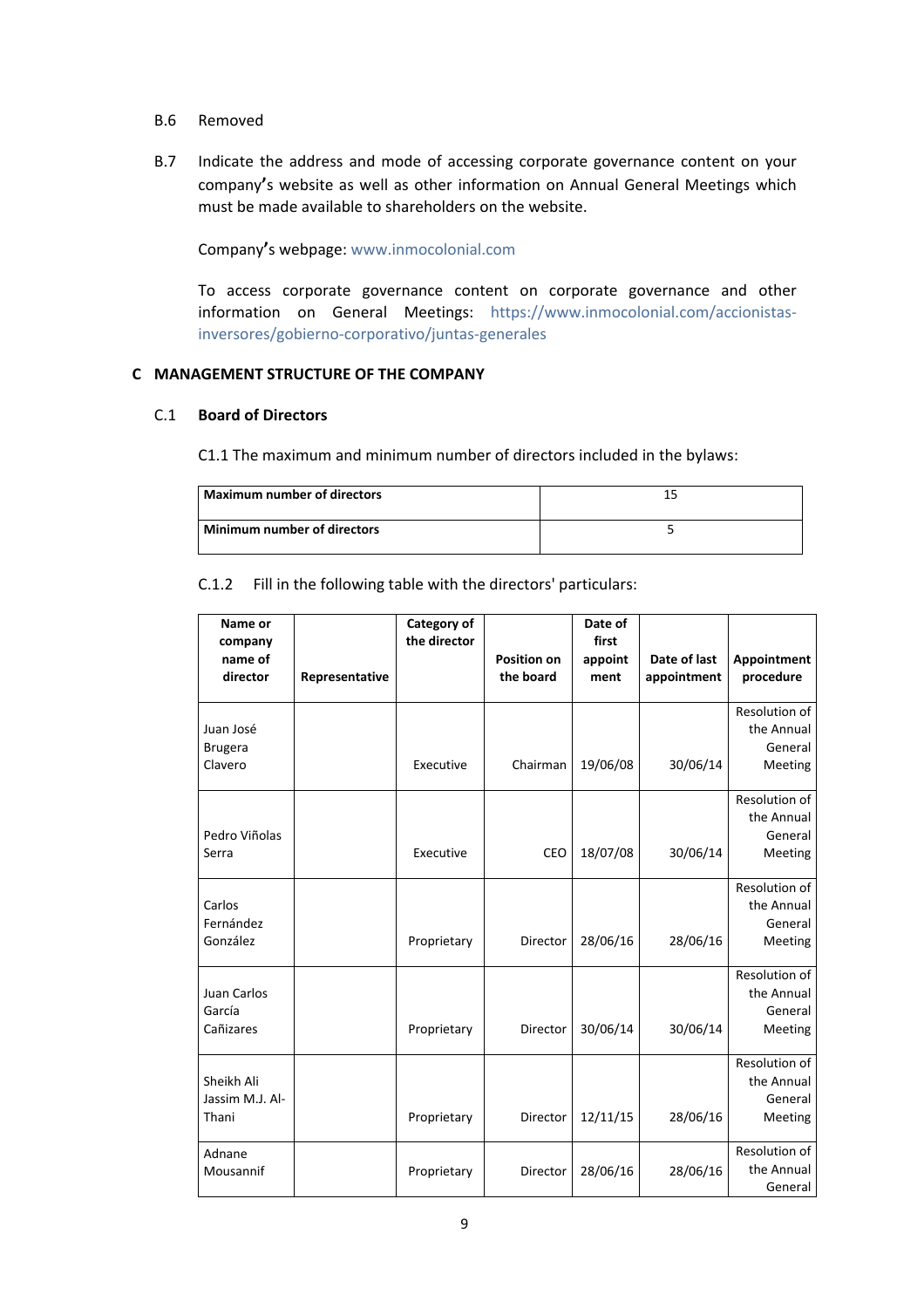| Name or<br>company  |                | <b>Category of</b><br>the director |                                 | Date of<br>first |              |                       |
|---------------------|----------------|------------------------------------|---------------------------------|------------------|--------------|-----------------------|
| name of<br>director |                |                                    | <b>Position on</b><br>the board | appoint          | Date of last | Appointment           |
|                     | Representative |                                    |                                 | ment             | appointment  | procedure             |
|                     |                |                                    |                                 |                  |              | <b>Meeting</b>        |
|                     |                |                                    |                                 |                  |              | Resolution of         |
| Juan Villar-Mir     |                |                                    |                                 |                  |              | the Annual<br>General |
| de Fuentes          |                | Proprietary                        | Director                        | 30/06/14         | 30/06/14     | Meeting               |
|                     |                |                                    |                                 |                  |              | Resolution of         |
| Ana Sainz de        |                |                                    |                                 |                  |              | the Annual            |
| Vicuña              |                |                                    |                                 |                  |              | General               |
| Bemberg             |                | Independent                        | Director                        | 30/06/14         | 30/06/14     | Meeting               |
|                     |                |                                    |                                 |                  |              | Resolution of         |
| Carlos              |                |                                    | Lead                            |                  |              | the Annual            |
| Fernández-          |                |                                    | independent                     |                  |              | General               |
| Lerga Garralda      |                | Independent                        | director                        | 19/06/08         | 30/06/14     | Meeting               |
|                     |                |                                    |                                 |                  |              | Resolution of         |
|                     |                |                                    |                                 |                  |              | the Annual            |
| Javier Iglesias     |                |                                    |                                 |                  |              | General               |
| de Ussel Ordís      |                | Independent                        | Director                        | 19/06/08         | 30/06/14     | Meeting               |
|                     |                |                                    |                                 |                  |              | Resolution of         |
|                     |                |                                    |                                 |                  |              | the Annual            |
| Luis Maluquer       |                |                                    | Director                        |                  |              | General               |
| Trepat              |                | Independent                        |                                 | 31/07/13         | 30/06/14     | Meeting               |

| l Total number of directors |  |
|-----------------------------|--|
|                             |  |

Indicate any board members who left during the period:

| Name or company name of director | Category of director at date of stepping<br>down | Date of<br>departure |
|----------------------------------|--------------------------------------------------|----------------------|
| Grupo Villar Mir, S.A.U.         | Proprietary                                      | 16/12/16             |
| Francesc Mora Sagués             | Proprietary                                      | 05/05/16             |

C.1.3 Complete the following tables on board members and their respective categories:

## **EXECUTIVE DIRECTORS**

| Name or company name of<br>director | Position per company<br>organisation chart |
|-------------------------------------|--------------------------------------------|
| Juan José Brugera Clavero           | Chairman                                   |
| Pedro Viñolas Serra                 | CFO                                        |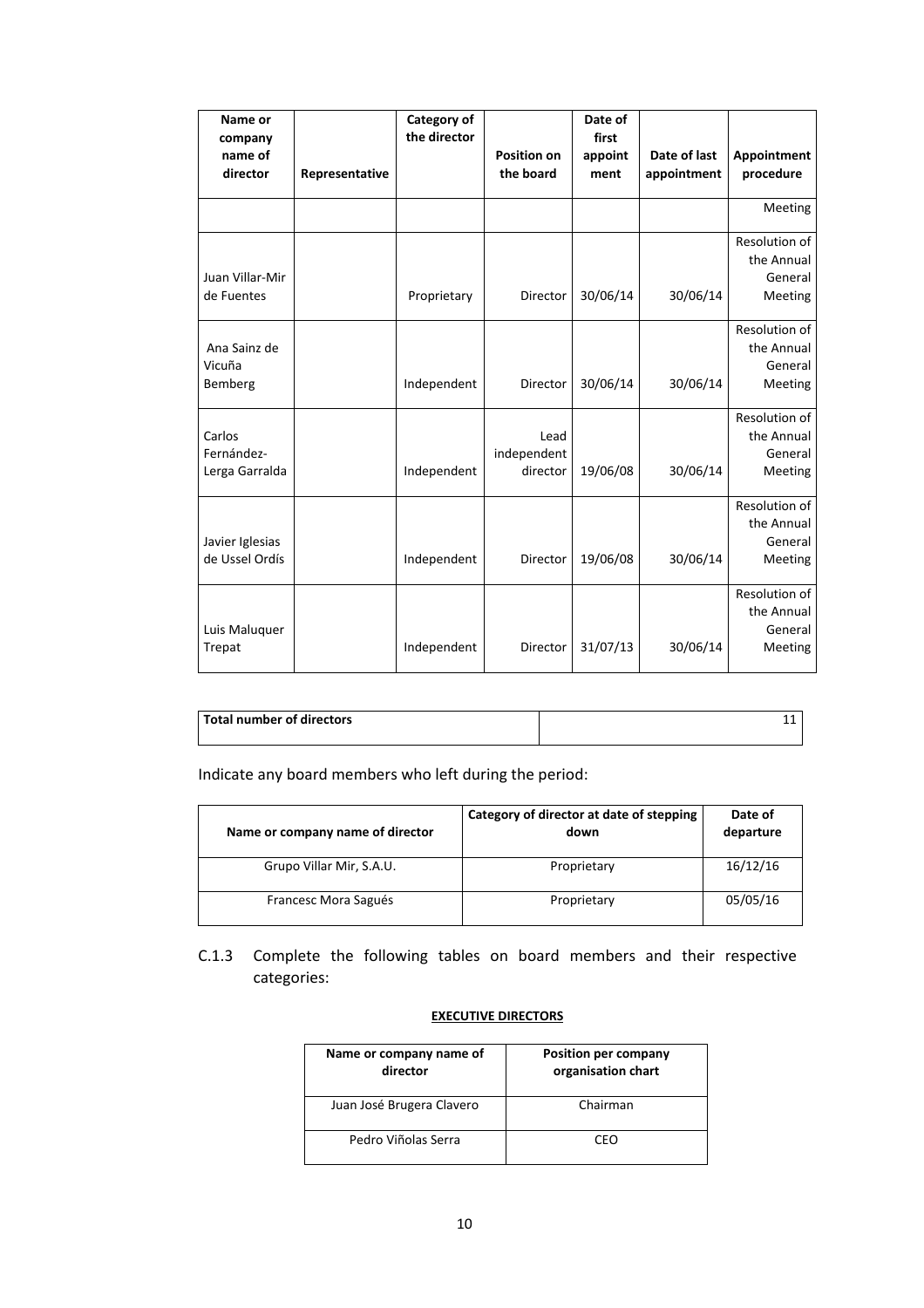| Total number of executive directors |        |
|-------------------------------------|--------|
| ∣% of total board                   | 18.18% |

# **EXTERNAL PROPRIETARY DIRECTORS**

| Name or company name of<br>director | Name or company name of<br>significant shareholder<br>represented or proposing<br>appointment |
|-------------------------------------|-----------------------------------------------------------------------------------------------|
| Juan Villar-Mir de Fuentes          | Grupo Villar Mir, S.A.U.                                                                      |
| Juan Carlos García Cañizares        | Aguila, LTD                                                                                   |
| Carlos Fernández Gonzalez           | Grupo Finaccess S.A. de C.V.                                                                  |
| Adnane Mousannif                    | <b>Qatar Investment Authority</b>                                                             |
| Sheikh Ali Jassim M.J. Al-Thani     | <b>Qatar Investment Authority</b>                                                             |

| Total number of proprietary directors |        |
|---------------------------------------|--------|
| ∣% of total board                     | 45.45% |

# **EXTERNAL INDEPENDENT DIRECTORS**

| Name or company name of director | Profile                                   |
|----------------------------------|-------------------------------------------|
| Carlos Fernández-Lerga Garralda  |                                           |
|                                  | Law degree from Universidad de            |
|                                  | Navarra, master's degree in European      |
|                                  | studies from the University of Louvain    |
|                                  | (Belgium) and PhD courses in Law at       |
|                                  | Universidad Complutense de Madrid         |
|                                  | and commercial law specialisation         |
|                                  | courses for post-graduates at the Bank    |
|                                  | Spain's Training Centre. He<br>of         |
|                                  | completed his studies in international    |
|                                  | law at the Academy for International      |
|                                  | Law at The Hague, in comparative law      |
|                                  | and international organisations in        |
|                                  | Strasbourg and at the<br>Collège          |
|                                  | Universitaire d'etudes féderalistes Niza, |
|                                  | Val d'Aosta.                              |
|                                  |                                           |
|                                  | From 1978 to 1983 he was an advising      |
|                                  | member at the Spanish Ministry and        |
|                                  | State Secretary for Relations with the    |
|                                  | European Communities, where<br>he         |
|                                  | participated in the negotiation<br>of     |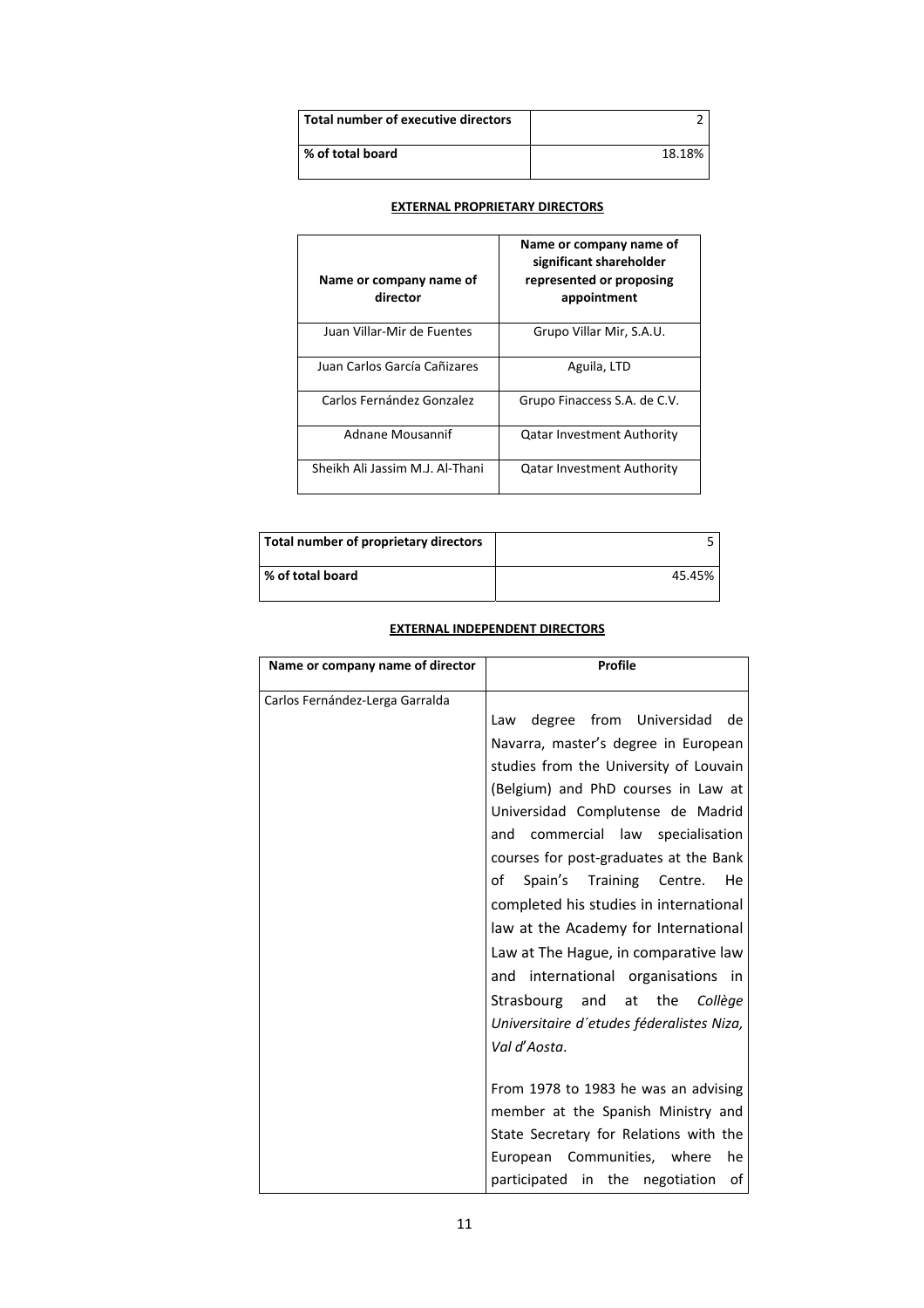| Name or company name of director | Profile                                                                                                                                                                                                                                                                                                                                                                                                                                                                                                                                                                                                                                                                                                                                                                                                                                                                                                                                                                                                                                                                                                                                                                                                                                                                                                                                                                                                                                                                                              |
|----------------------------------|------------------------------------------------------------------------------------------------------------------------------------------------------------------------------------------------------------------------------------------------------------------------------------------------------------------------------------------------------------------------------------------------------------------------------------------------------------------------------------------------------------------------------------------------------------------------------------------------------------------------------------------------------------------------------------------------------------------------------------------------------------------------------------------------------------------------------------------------------------------------------------------------------------------------------------------------------------------------------------------------------------------------------------------------------------------------------------------------------------------------------------------------------------------------------------------------------------------------------------------------------------------------------------------------------------------------------------------------------------------------------------------------------------------------------------------------------------------------------------------------------|
|                                  | Spain's accession. From 1984 to 1986<br>managing director of EU<br>he was<br>at<br>the<br>Advisory<br>Banco<br>Hispano<br>Americano Group. He has also been a<br>director of Abantia Corporación and<br>lead<br>independent<br>director<br>and<br>Chairman of the Appointments and<br>Remuneration Committee of Gamesa<br>Corporación Tecnológica, S.A.<br>and<br>General Director at La Caixa. He is a<br>of<br>member<br>the<br>International<br>Secretariat of World Federalist Youth<br>(Amsterdam, the<br>Netherlands),<br>Secretary of the LECE, Madrid (Liga<br>Europea de Cooperación Económica);<br>Secretary of Fundación para el Progreso<br>y la Democracia, member (treasurer) of<br>the Governance Board of the Madrid<br>Bar Association, member<br>of<br>the<br>Executive Committee of Real Instituto<br>Fundación<br>Elcano<br>and<br>trustee of<br>Consejo España-EEUU and Fundación<br>Consejo España/China. He has also<br>taught at the Faculty of Political<br>Sciences at Universidad Complutense<br>and the Institute of European Studies at<br>Universidad de Alcalá de Henares,<br>among others, and has<br>published<br>extensively in legal matters.<br>He is currently Chairman of Iberdrola<br>Ingeniería y Construcción, S.A. and<br>continues to practise law from his firm<br>Carlos<br>Fernández-Lerga Abogados,<br>mainly providing legal advisory services<br>in commercial and civil law. He is also a<br>currently member of the board of<br>directors of SFL. |
| Javier Iglesias de Ussel Ordís   | Javier Iglesias de Ussel y Ordis has had<br>a long career in finance. In 1974 we<br>joined Lloyds Bank International in<br>London, where over 21 years he held<br>various positions of responsibility in                                                                                                                                                                                                                                                                                                                                                                                                                                                                                                                                                                                                                                                                                                                                                                                                                                                                                                                                                                                                                                                                                                                                                                                                                                                                                             |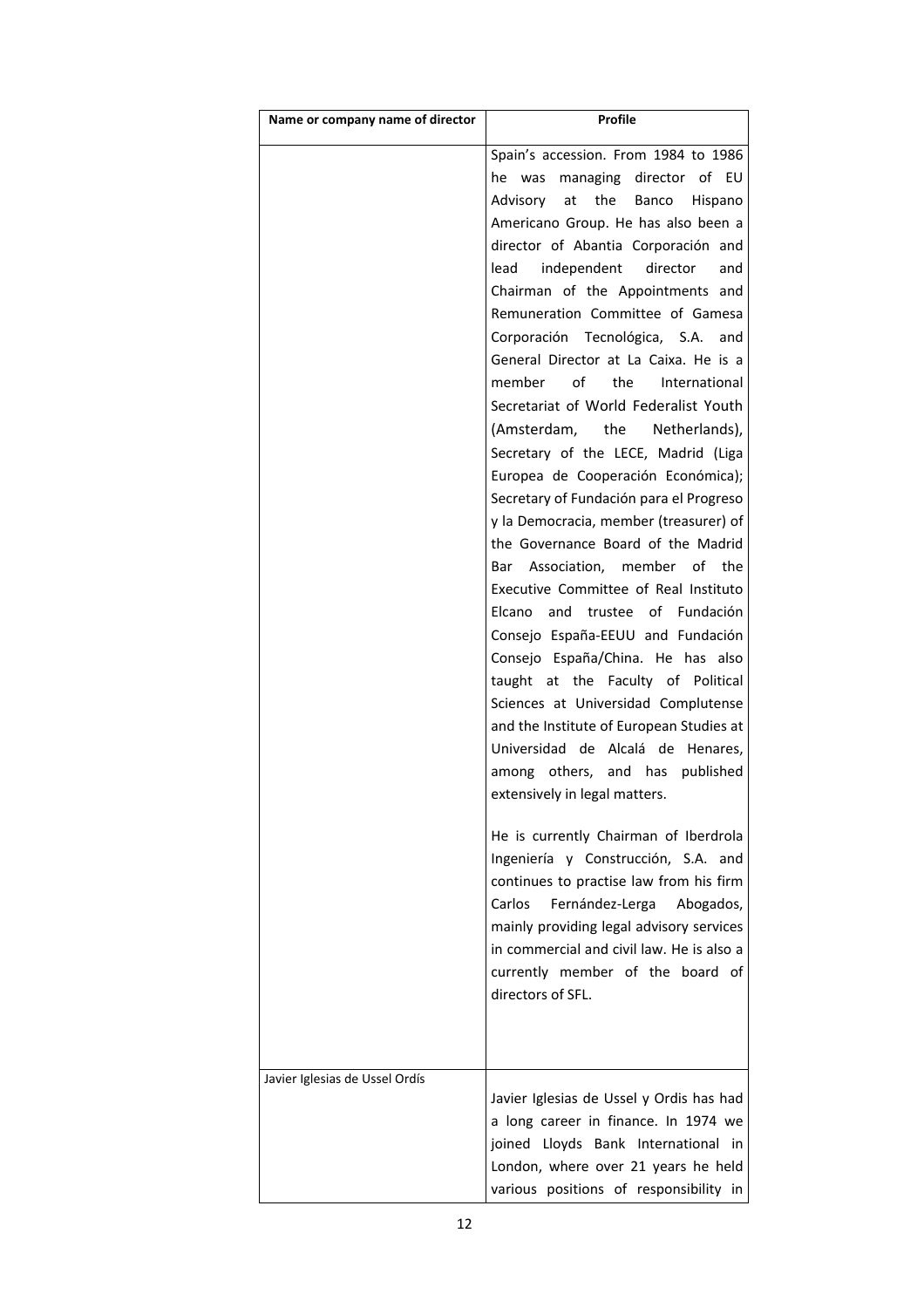| Name or company name of director | Profile                                                                                                                                                                                                                                                                                                                                                                                                                                                                                                                                                                                                                                        |
|----------------------------------|------------------------------------------------------------------------------------------------------------------------------------------------------------------------------------------------------------------------------------------------------------------------------------------------------------------------------------------------------------------------------------------------------------------------------------------------------------------------------------------------------------------------------------------------------------------------------------------------------------------------------------------------|
|                                  | corporate banking in Dubai, Sao Paulo,<br>Asunción and Madrid. In 1995 he joined<br>The Bank of New York and was named<br>Country Manager for the Iberian<br>Peninsula. In 2002 he moved to New<br>York and was named General Director<br>for Latin America.<br>From 2008 to<br>December<br>2013<br>he<br>the<br>led<br>Representative Office of the Chilean<br>bank Banco de Crédito e Inversiones.<br>Since 2008 Mr Iglesias de Ussel has<br>independent director<br>been<br>an<br>- at<br>Inmobiliaria Colonial and has also been<br>an independent director at Aresbank<br>since March 2015.                                               |
|                                  | Mr Iglesias de Ussel holds a degree in<br>modern history from Universidad de<br>Barcelona and throughout his career<br>has participated in numerous business<br>administration, marketing, risk analysis<br>and<br>money-laundering<br>prevention<br>courses. He has lived outside of Spain<br>for 22 years and speaks English, French<br>and Portuguese.                                                                                                                                                                                                                                                                                      |
| Luis Maluquer Trepat             | holds a degree in law from<br>He<br>Universidad<br>de<br>Barcelona<br>and<br>a<br>diploma in international institutions<br>from Université de Genève.<br>Throughout his professional career, he<br>advised various<br>Spanish<br>has<br>and<br>international entities, through the firm<br>Maluquer Advocats, S.C.P.,<br>and<br>provided services in consultancy, legal<br>advisory and court, arbitration and<br>mediation proceedings. He has also<br>taught at various institutions such as<br>Cambra de Comerç in Barcelona and<br>director of Association<br>was<br>a<br>Europeenne pour le Droit Bancaire et<br>Financier (AEDBF Paris). |
|                                  | He is currently a partner at the firm<br>Maluquer Advocats, S.C.P. and director<br>secretary of various<br>and<br>entities,                                                                                                                                                                                                                                                                                                                                                                                                                                                                                                                    |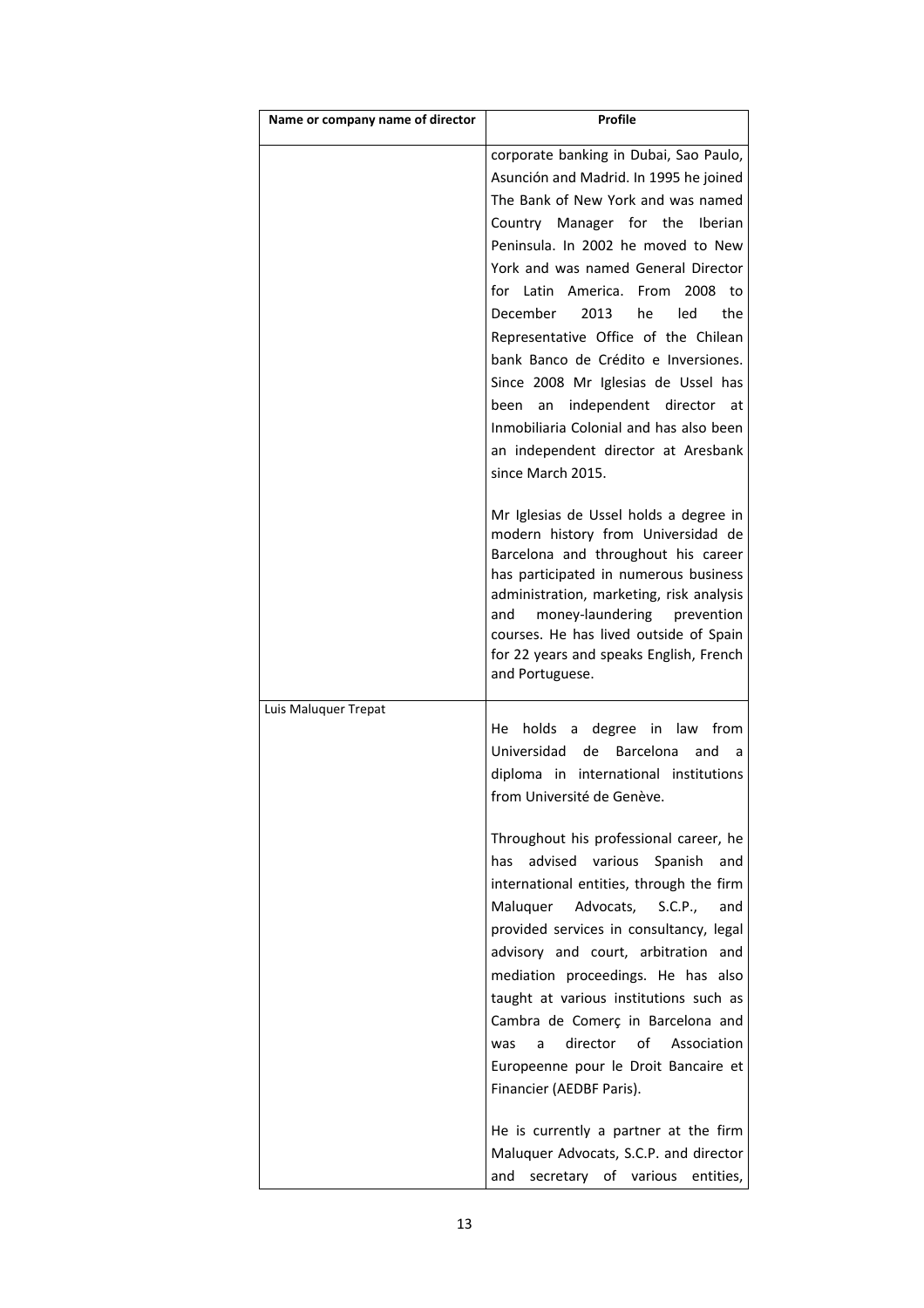| Name or company name of director | Profile                                                                                                                                                                                                                                                                                                                                                                                                                                                                                   |
|----------------------------------|-------------------------------------------------------------------------------------------------------------------------------------------------------------------------------------------------------------------------------------------------------------------------------------------------------------------------------------------------------------------------------------------------------------------------------------------------------------------------------------------|
|                                  | including SFL, of which he is a director.<br>He is also a special representative and<br>secretary of the board of various<br>subsidiaries of European companies,<br>particularly in the infrastructures and<br>agro-food sectors. He is currently<br>Chairman of the Argentine Chamber of<br>Commerce in Spain.                                                                                                                                                                           |
| Ana Sainz de Vicuña Bemberg      |                                                                                                                                                                                                                                                                                                                                                                                                                                                                                           |
|                                  | graduated with a degree<br>She<br>in<br>agricultural economics from Reading<br>University in the UK and has completed<br>for<br>Program<br>Management<br>a<br>Development at Harvard University.<br>She worked for 18 years (1984-2003) at<br>Merrill Lynch in Spain. She began her<br>career in private banking, where she<br>spent 12 years. She subsequently<br>joined<br>the<br>securities<br>brokerage<br>company formed after the acquisition<br>of FG, and was in charge, under Mr |
|                                  | Claudio Aguirre, of integrating the<br>company, and later was responsible for<br>operations, systems, HR and finance.<br>She was eventually named General<br>Manager of Merrill Lynch International<br>Bank, branch in Spain. She has also<br>been a member of the board of Mobile<br>Dreams Factory, a mobile marketing<br>and publicity agency, and Asturbega,                                                                                                                          |
|                                  | the Coca-Cola bottling company in<br>northern Spain. She current sits on the<br>Foundation Board of Fondation ARPE<br>(Foundation<br>for<br>Art<br>Research<br>Partnership and Education).                                                                                                                                                                                                                                                                                                |
|                                  | Since 2004, she has been a member of<br>the board and steering committee of<br>Financiera<br>Guadalmar<br>Corporación<br>(CFG), a family office with assets in<br>Spain and Latin America, mainly in<br>Argentina and Chile. She oversees the<br>Financial<br>Asset<br>Committee,<br>which                                                                                                                                                                                                |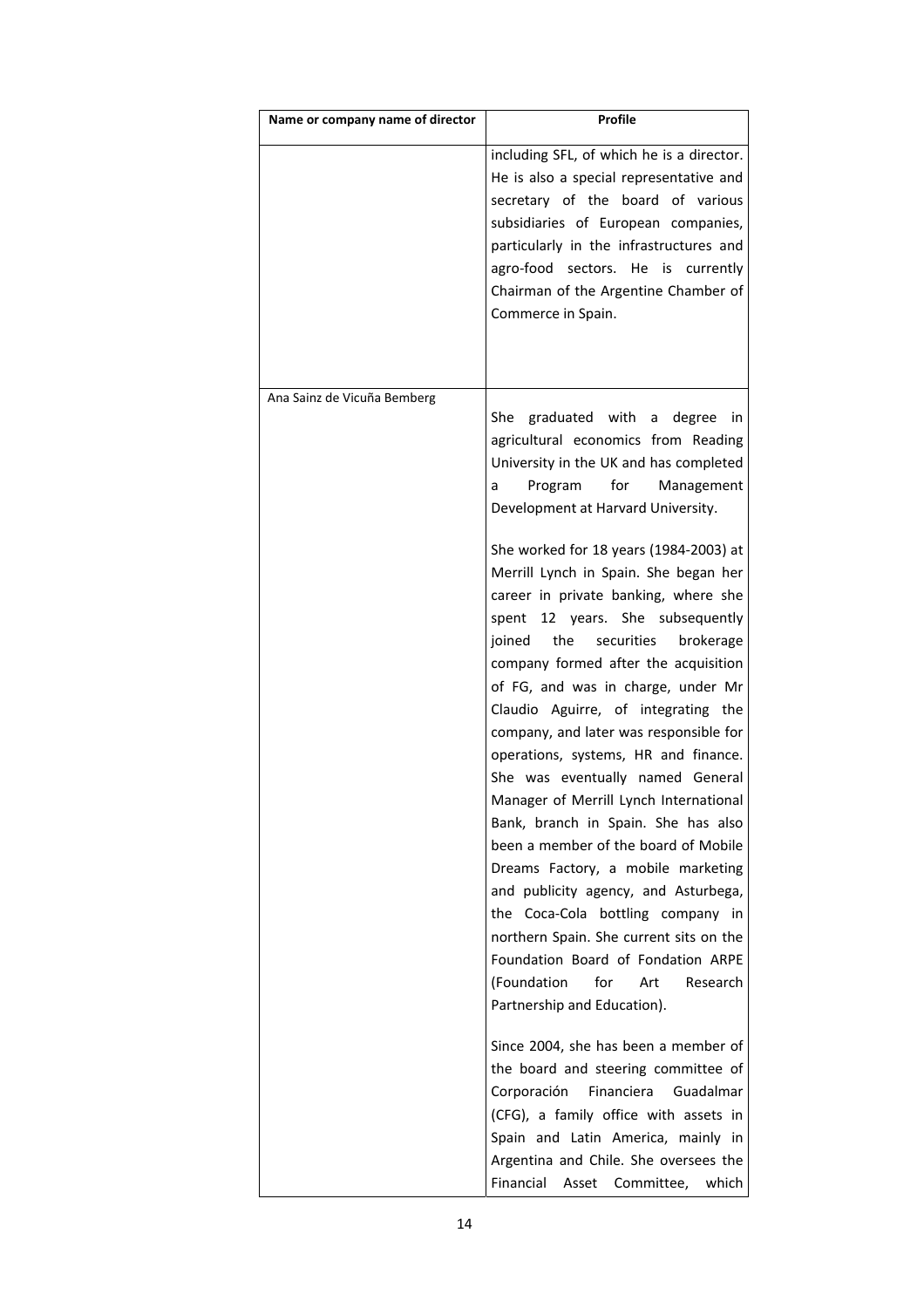| Name or company name of director | Profile                                                                                                                                                                                  |
|----------------------------------|------------------------------------------------------------------------------------------------------------------------------------------------------------------------------------------|
|                                  | manages the securities portfolios, as<br>well as the family's investments in the<br>Security Group, of which she is also a<br>director, and in the Awasi and W<br>Santiago hotel groups. |
|                                  | In 2011 she was named director of<br>Terold Invest, S.L. and in July 2015 was<br>named director of Acciona, S.A.                                                                         |

| Total number of independent directors |        |
|---------------------------------------|--------|
| Total % of Board                      | 36.36% |

List any independent directors who receive from the company or group any amount or payment other than standard director remuneration or who maintain or have maintained during the period in question a business relationship with the company or any group company, either in their own name or as a significant shareholder, director or senior manager of an entity which maintains or has maintained the said relationship.

NO

If applicable, include a statement from the board detailing the reasons why the said director may carry on their duties as an independent director.

| Name or company name of<br>director | Description of the relationship | <b>Reasoned statement</b> |
|-------------------------------------|---------------------------------|---------------------------|
| --                                  | --                              | $- -$                     |

# **OTHER EXTERNAL DIRECTORS**

Identify the other external directors and explain why these directors may not be considered proprietary or independent directors, and what their connection is with the Company, its management or its shareholders:

| Name or company name of<br>director | Reason | Company, director or<br>shareholder with which that<br>person maintains a link |
|-------------------------------------|--------|--------------------------------------------------------------------------------|
| --                                  | --     | --                                                                             |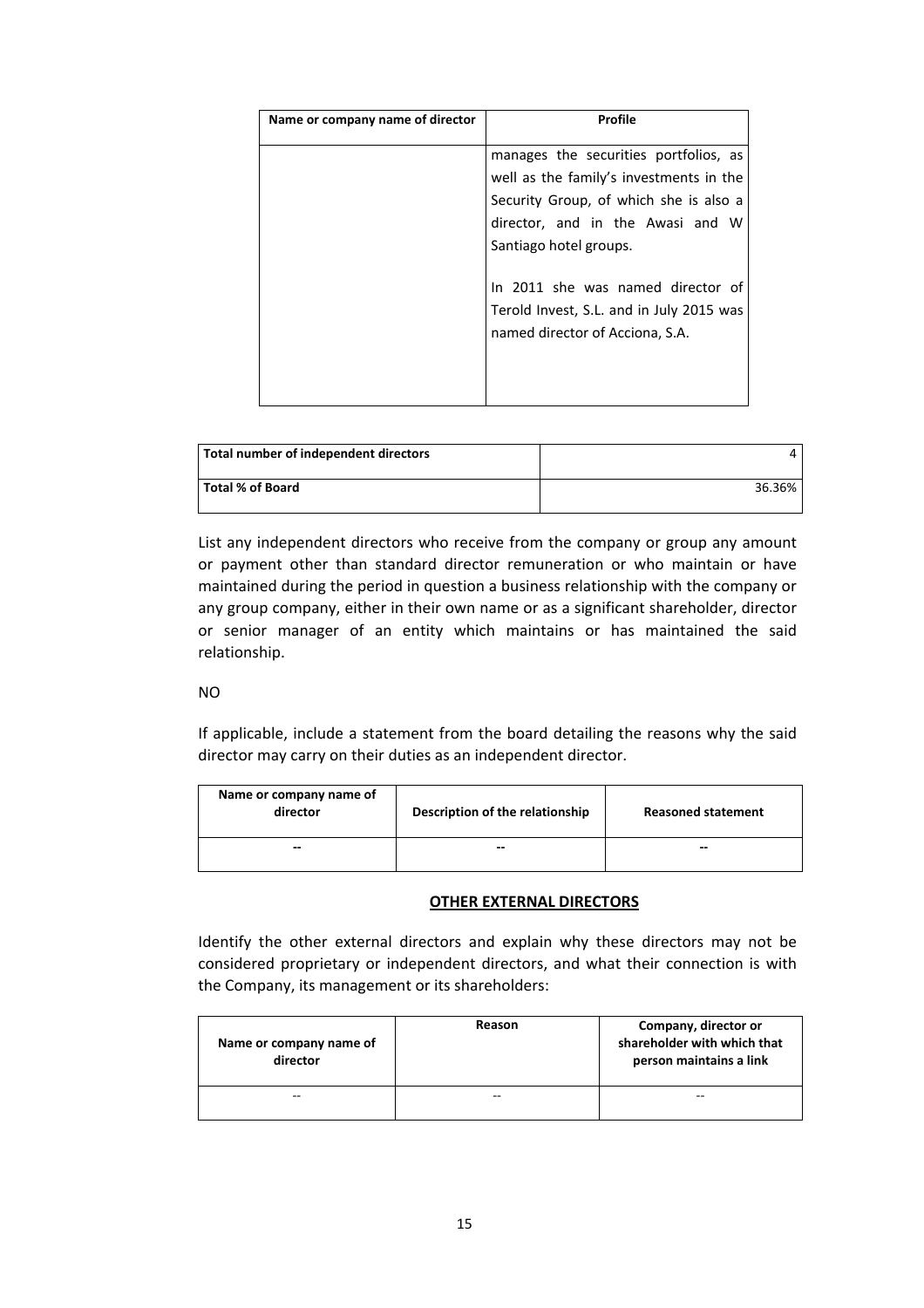| Total number of other external directors | $- -$ |
|------------------------------------------|-------|
| <b>Total % of Board</b>                  | $- -$ |

Indicate any changes in the status of each director that may have occurred during the year:

| Name or company<br>name of director | Date of change | <b>Prior category</b> | <b>Current category</b> |  |
|-------------------------------------|----------------|-----------------------|-------------------------|--|
| Luis Maluguer Trepat                | 16/12/16       | Ordinary member       | Independent             |  |

C.1.4 Complete the following table with the information on the number of female directors over the past four years and their category:

|                           | Number of female board members |      |          | % of total directors of each category |          |        |          |       |
|---------------------------|--------------------------------|------|----------|---------------------------------------|----------|--------|----------|-------|
|                           | 2016                           | 2015 | 2014     | 2013                                  | 2016     | 2015   | 2014     | 2013  |
| Executive                 | $\mathbf 0$                    | 0    | $\Omega$ | 0                                     | 0.00%    | 0.00%  | 0.00%    | 0.00% |
| Proprietary               | 0                              | 0    | 1        | 0                                     | 0.00%    | 0.00%  | 20.00%   | 0.00% |
| Independent               | 1                              | 1    | 1        | 0                                     | 25.00%   | 33.33% | 33.33%   | 0.00% |
| Other external<br>members | $\Omega$                       | 0    | $\Omega$ | 0                                     | $0.00\%$ | 0.00%  | $0.00\%$ | 0.00% |
| Total                     | 1                              | 1    | 2        | $\Omega$                              | 9.09%    | 9.09%  | 18.18%   | 0.00% |

C.1.5 Explain the measures, if applicable, which have been adopted to ensure that there is a sufficient number of female directors on the board to guarantee an even balance between men and women.

## **Explanation of the measures**

The regulations of the board of directors provide for, among the various obligations of the board of directors, the obligation to ensure that the procedures for selecting its members promote diversity of gender, experience and knowledge and do not suffer from any implicit bias that may entail discrimination and, in particular, facilitate the selection of women directors.

In this regard, in 2016 the board of directors approved a Selection Policy for Directors of Inmobiliaria Colonial, S.A. (the "**Selection Policy**") which expressly sets a goal of having at least 30% of total board places occupied by women directors before 2020.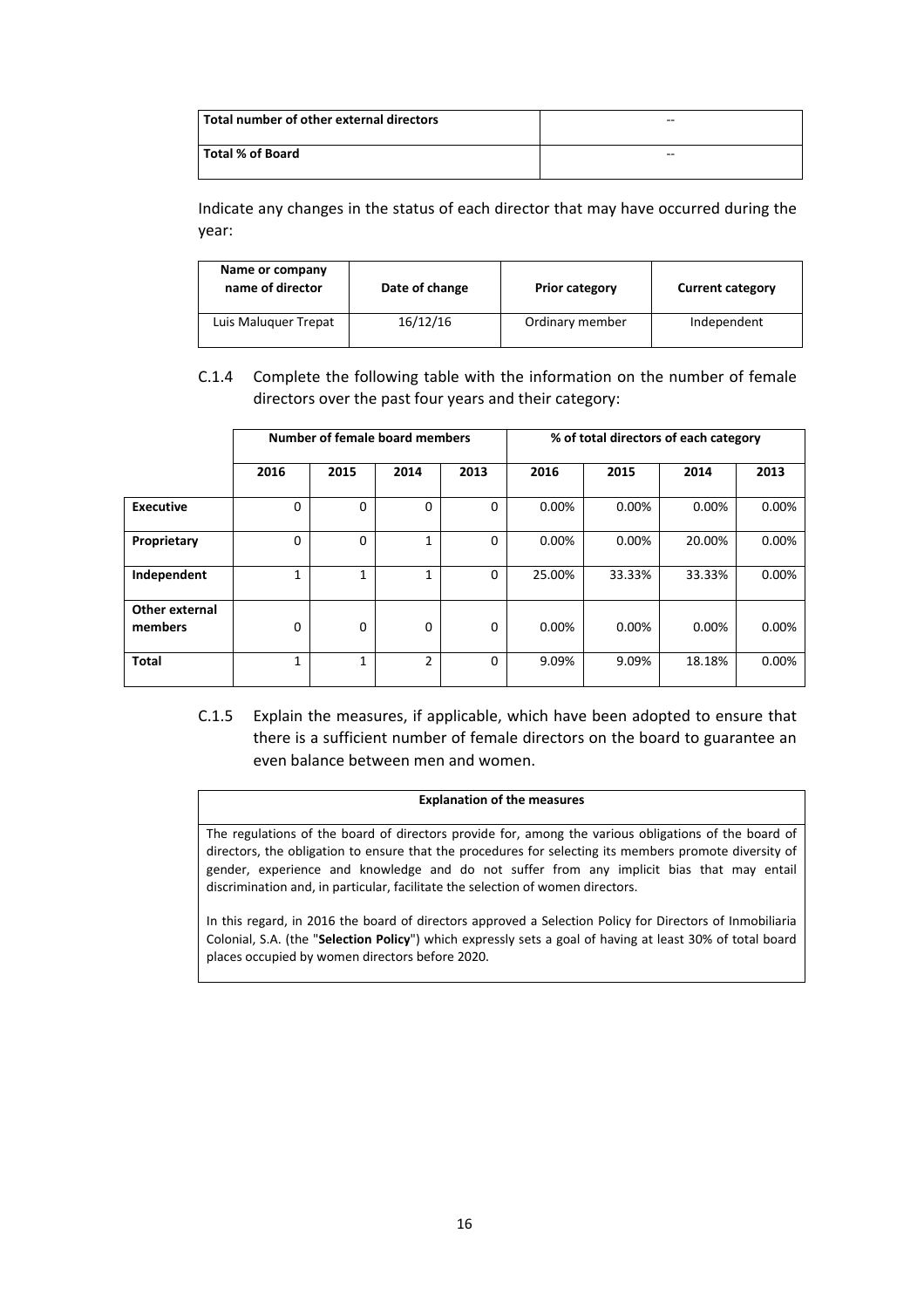C.1.6 Explain the measures taken, if applicable, by the appointments committee to ensure that the selection processes are not subject to implicit bias that would make it difficult to select female directors, and whether the Company makes a conscious effort to search for female candidates who have the required profile:

#### **Explanation of the measures**

Both the board of directors and the Appointments and Remuneration Committee (the "ARC") have ensured, pursuant to the bylaws and board regulations, that the candidates proposed as Board members meet the requirements relating to experience, technical competence and suitability and that the fact that that no woman directors has been appointed is due to the existence of implicit bias in the procedure that hinders selecting them. In this regard, it should be noted that the ARC has, inter alia, the following functions: i) evaluate the skills, knowledge and experience required of the board of directors, define the roles and capabilities required of the candidates to fill each vacancy and decide on the time and dedication necessary for them to effectively perform their duties; ii) establish a target representation rate for the less-represented gender on the board of directors; iii) make proposals to the board of independent directors to be appointed by co-option or, if applicable, for submission to decision by the shareholders at the general meeting, and proposals for re‐election and removal of those directors by the shareholders at the general meeting; iv) report on proposals of the board of directors for appointment of other directors to be appointed by co-option or, if applicable, for submission to decision by the general shareholders' meeting, and proposals for re‐election and removal of those directors by the shareholders at the general meeting.

When, despite the measures taken, there are few or no female directors, explain the reasons:

#### **Explanation of the reasons**

In 2016 the only appointments to the board of directors were made as a result of changes in the Company's shareholding structure. In this regard, all the directors appointed in the year are proprietary directors and, accordingly, were appointed at the proposal of significant shareholders based on their ownership interest.

C.1.6.bis Explain the findings of the appointments committee on the verification of compliance with the director selection policy. In particular, how this policy is promoting the goal of having at least 30% of total board places occupied by women directors before 2020.

On 11 April 2016 the ARC submitted the selection policy to the board of directors for approval. This policy, which was approved by the board of directors on the same date, included the criteria of the ARC in this connect and, in particular, set a goal of having at least 30% of total board places occupied by women directors before 2020.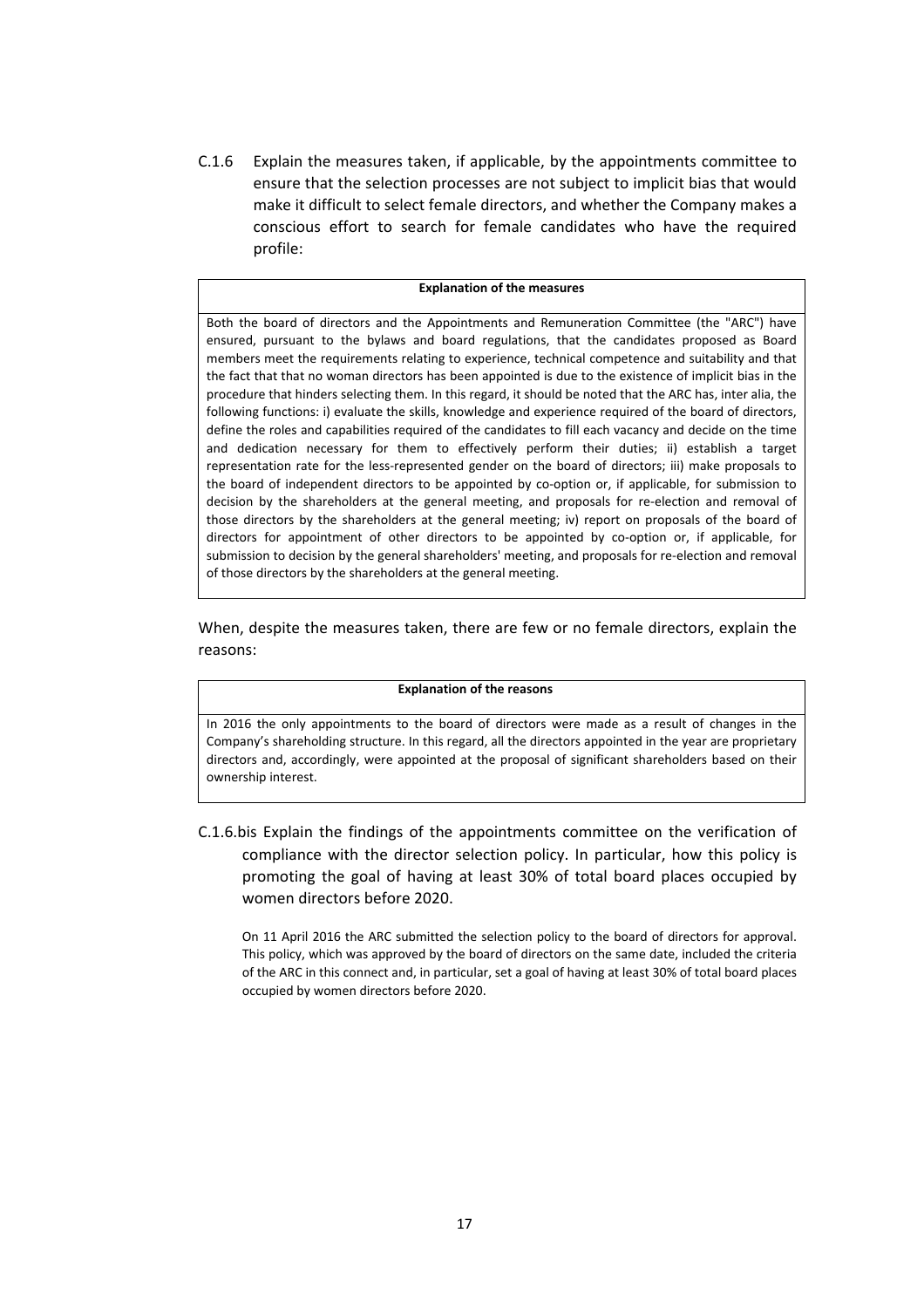## C.1.7 Explain how shareholders with significant holdings are represented on the board.

In accordance with Colonial**'**s board of directors regulations, in exercising its powers of proposal to the shareholders at the general meeting and of co-optation to fill directorship vacancies, the board of directors shall ensure that there is an ample majority of independent and proprietary directors on the board and that the number of executive directors is as low as possible, based on the Company's shareholding structure. In this regard, proprietary directors will be considered to be:

Directors who hold a block of shares equal to or over the legal threshold for significant interests or who were otherwise appointed due to their status as shareholders even though their ownership interest does not reach the aforementioned amount.

b. Those representing shareholders as stated in the preceding letter.

For the purposes of the foregoing definition, a director is deemed to represent a shareholder when:

‐ He/she has been appointed under a power of attorney in the board of directors;

‐ He/she is a director, senior executive, employee or regular supplier of significant services to the shareholder or to companies in the shareholder's group;

‐ Company records show that the shareholder considers that the director is his/her appointee or representative;

‐ He/she is the spouse or maintains an analogous affective relationship or is related up to the second degree of kinship to a significant shareholder.

C.1.8 If applicable, please explain the reasons for the appointment of any proprietary board members at the request of shareholders with less than 3% of share capital:

| Name of the shareholder: | <b>Reasons</b> |
|--------------------------|----------------|
|                          | -              |

Provide details of any rejections of formal requests for board representation from shareholders whose equity interest is equal to or greater than that of other shareholders who have successfully requested the appointment of proprietary directors. If so, explain why these requests have not been entertained.

**Yes No X**

| Name of the shareholder: | Explanation              |
|--------------------------|--------------------------|
| -                        | $\overline{\phantom{a}}$ |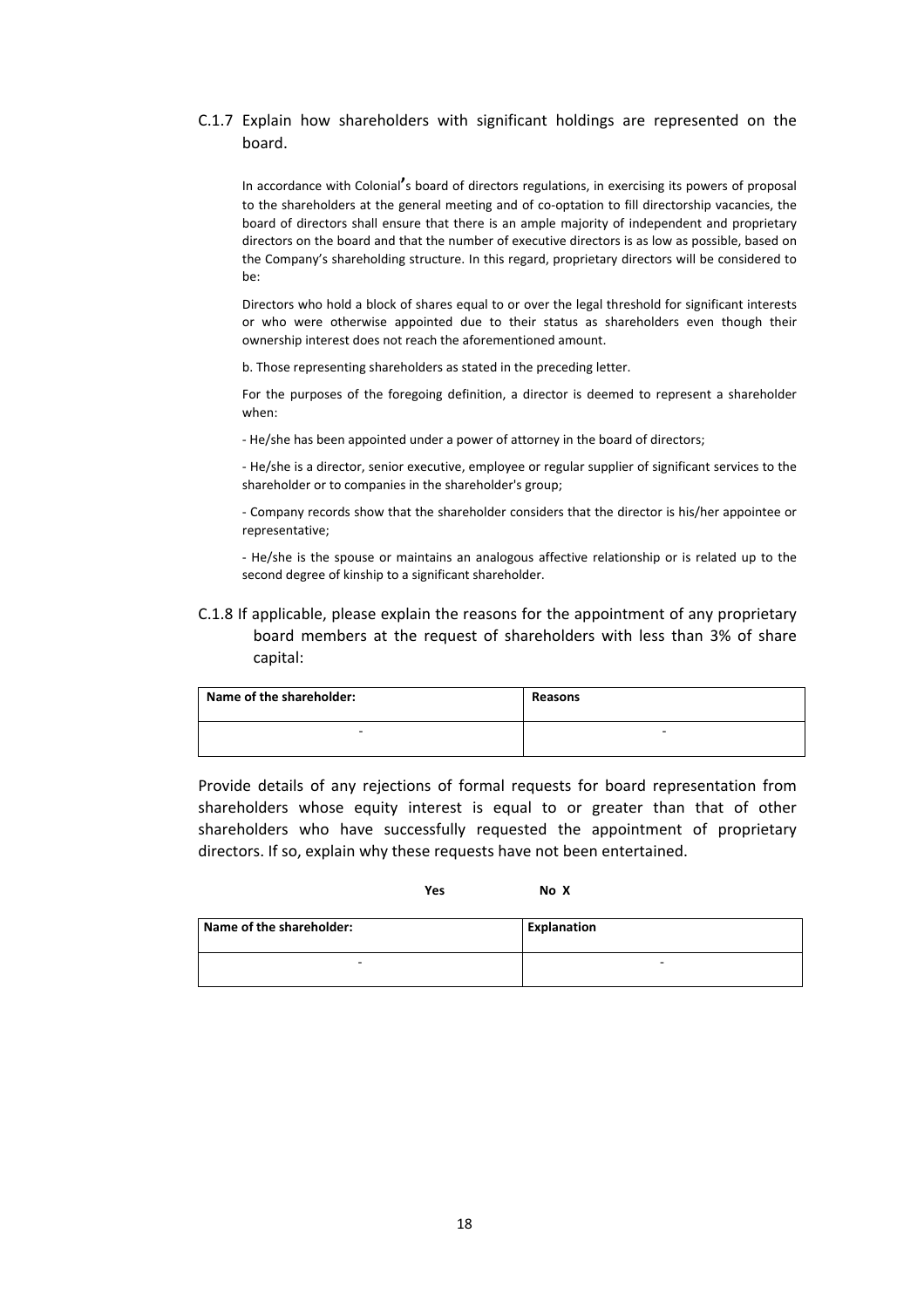C.1.9 Indicate whether any director has resigned from office before their term of office has expired, whether that director has given the board their reasons and through which channel. If made in writing to the whole board, list below the reasons given by that director:

| Name of director         | <b>Reason for termination</b>                                                                                                                                                                                                                                                                                                                                                                      |  |  |
|--------------------------|----------------------------------------------------------------------------------------------------------------------------------------------------------------------------------------------------------------------------------------------------------------------------------------------------------------------------------------------------------------------------------------------------|--|--|
|                          |                                                                                                                                                                                                                                                                                                                                                                                                    |  |  |
|                          |                                                                                                                                                                                                                                                                                                                                                                                                    |  |  |
| Francesc Mora Sagués     | By means of a letter addressed to the Chairman<br>of the board of directors for him to apprise the<br>other directors, Mr Mora announced his<br>decision to resign as a member of the Colonial's<br>board of directors, for professional reasons, as<br>per the related relevant event that the<br>Company published on the website of the<br>Spanish National Securities<br>Market<br>Commission. |  |  |
| Grupo Villar Mir, S.A.U. | By means of a letter addressed to the Chairman<br>of the board of directors for him to apprise the<br>other directors, Mr Villar Mir announced the<br>resignation of Grupo Villar Mir, S.A.U. as a<br>director of Colonial, due to changes in<br>Colonial's shareholding structure.                                                                                                                |  |  |

C.1.10 Please specify any powers vested in the chief executive officer(s):

| Name or company name of<br>director | <b>Brief description</b>                                                                |
|-------------------------------------|-----------------------------------------------------------------------------------------|
| Pedro Viñolas Serra                 | He has been attributed all the powers that may be delegated under law<br>or the bylaws. |

C.1.11 Please identify any board members who hold positions as directors or officers in other companies in the group of which the listed company is parent:

| Name or company name of<br>director | Group company name         | <b>Position</b>                                               | <b>Has executive</b><br>duties? |
|-------------------------------------|----------------------------|---------------------------------------------------------------|---------------------------------|
| Pedro Viñolas Serra                 | Société Foncière Lyonnaise | Deputy Chairman<br>and Director                               | No                              |
| Juan José Brugera Clavero           | Société Foncière Lyonnaise | Chairman                                                      | No                              |
| Luis Maluquer Trepat                | Société Foncière Lyonnaise | Director                                                      | No                              |
| Carlos Fernández-Lerga<br>Garralda  | Société Foncière Lyonnaise | Director                                                      | No                              |
| Adnane Mousannif                    | Société Foncière Lyonnaise | Director                                                      | No                              |
| Sheikh Ali Jassim M.J. Al-Thani     | Société Foncière Lyonnaise | Director                                                      | No                              |
| Pedro Viñolas Serra                 | Danieltown Spain, S.L.U.   | Individual<br>representing the sole<br>director (Inmobiliaria | Yes                             |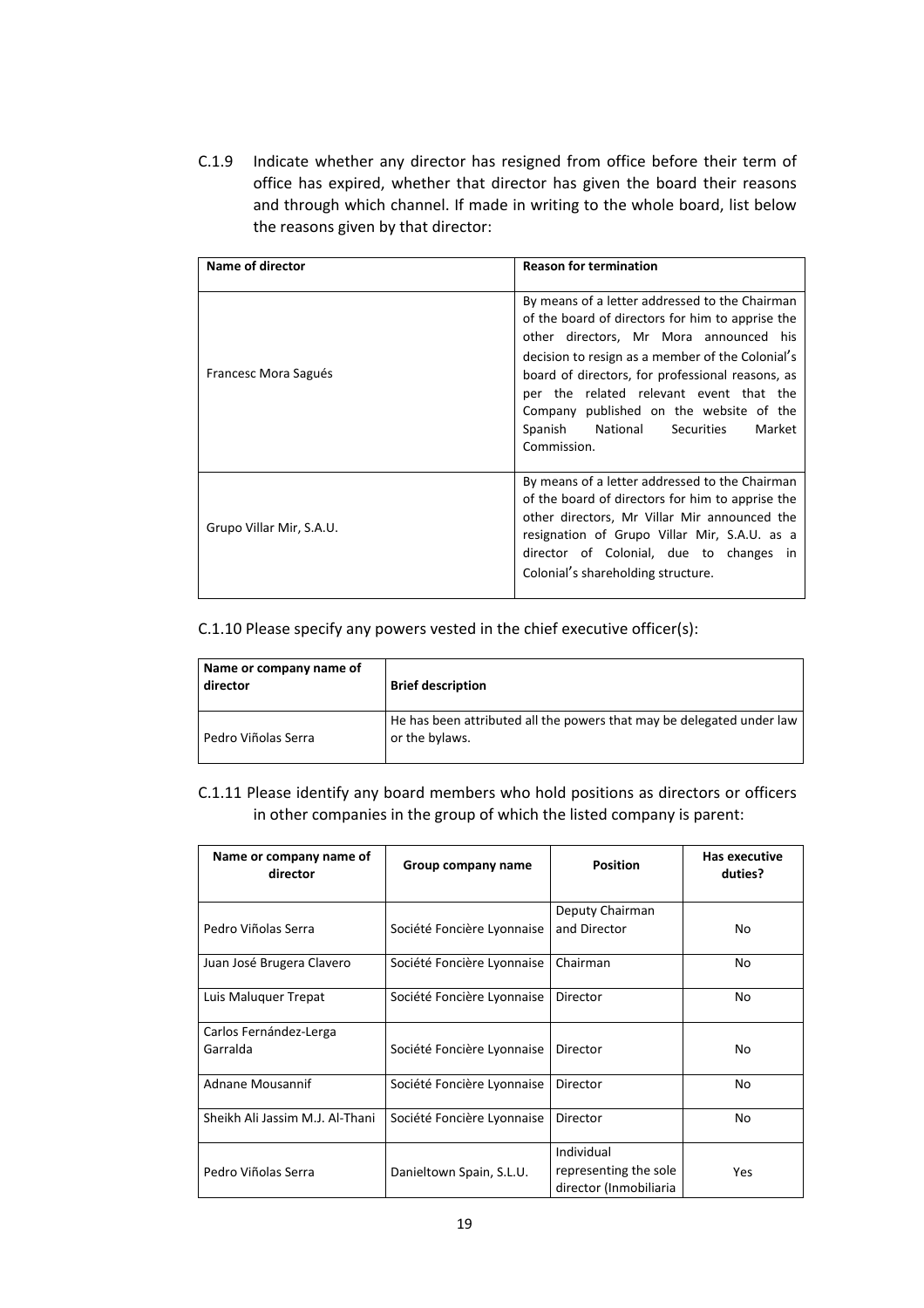| Name or company name of<br>director | Group company name                  | <b>Position</b>                                                                  | Has executive<br>duties? |
|-------------------------------------|-------------------------------------|----------------------------------------------------------------------------------|--------------------------|
|                                     |                                     | Colonial, S.A.)                                                                  |                          |
| Pedro Viñolas Serra                 | Moorage Inversiones<br>2014, S.L.U. | Individual<br>representing the sole<br>director (Inmobiliaria<br>Colonial, S.A.) | <b>Yes</b>               |
| Pedro Viñolas Serra                 | Colonial Invest, S.L.U.             | Individual<br>representing the sole<br>director (Inmobiliaria<br>Colonial, S.A.) | <b>Yes</b>               |
| Pedro Viñolas Serra                 | Colonial Tramit, S.L.U.             | Individual<br>representing the sole<br>director (Inmobiliaria<br>Colonial, S.A.) | <b>Yes</b>               |

C.1.12 Please detail any directors who have notified the Company of their membership on the boards of directors of other companies (other than Group companies) listed on official securities markets:

| Name or company name of<br>director | Company name of listed company   | <b>Position</b> |
|-------------------------------------|----------------------------------|-----------------|
| Carlos Fernández González           | Banco Santander, S.A.            | Director        |
| Carlos Fernández González           | AmRest Holdings, SE              | Director        |
| Ana Sainz de Vicuña Bemberg         | Acciona, S.A.                    | Director        |
| Juan Villar-Mir de Fuentes          | Obrascón Huarte Lain (Ohl), S.A. | Chairman        |
| Juan Villar-Mir de Fuentes          | Ferroglobe, PLC                  | Director        |
| Juan Carlos García Cañizares        | Bavaria, S.A. (Colombia)         | Director        |
| Juan Carlos García Cañizares        | Valorem, S.A. (Colombia)         | Director        |

C1.13 Give details of any rules established by the Company with respect to the number of boards to which its directors may belong:

**Yes No X**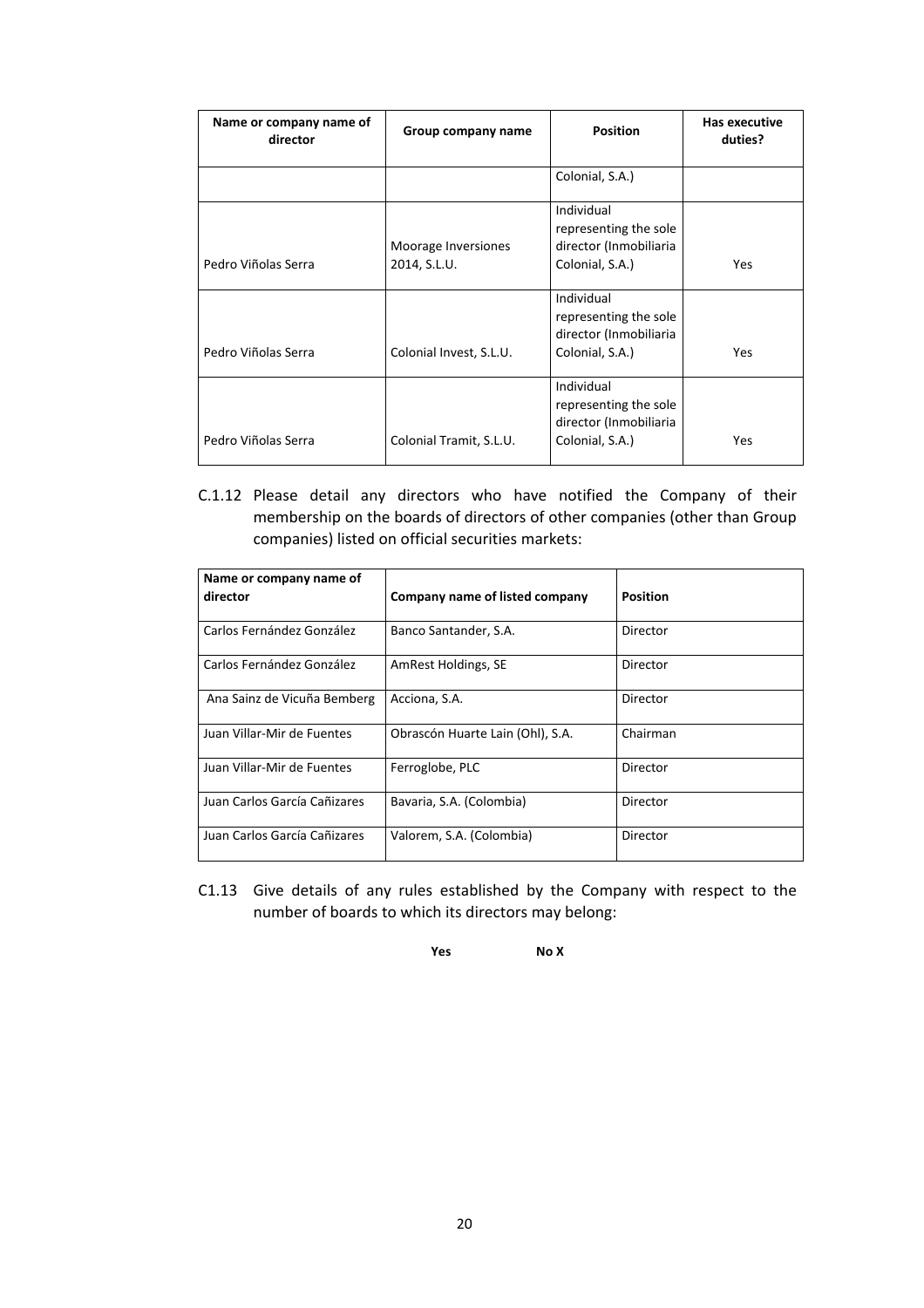| <b>Explanation of the rules</b> |  |
|---------------------------------|--|
| $\overline{\phantom{a}}$        |  |

# C.1.14 Removed

C.1.15 Indicate the total remuneration paid to the Board of Directors:

| Remuneration of directors (thousands of euros)                                      | 5,719 |
|-------------------------------------------------------------------------------------|-------|
| Amount of pension rights accumulated by the current directors (thousands of euros). | 175   |
| Amount of pension rights accumulated by the former directors (thousands of euros).  | --    |

# C.1.16 List any members of senior management who are not executive directors and indicate total remuneration paid to them during the year:

| <b>Name</b>             | Position(s)               |
|-------------------------|---------------------------|
| Carmina Ganyet Cirera   | Corporate General Manager |
| Alberto Alcober Teixidó | <b>Business Director</b>  |
| Nuria Oferil Coll       | Legal Director            |
| Carlos Escosa Farga     | Internal auditor          |

| Total remuneration of senior executives (thousands of euros) | 1.978 |
|--------------------------------------------------------------|-------|
|                                                              |       |

C.1.17 List, if applicable, the identity of those directors who are also members of the boards of directors of companies that own significant holdings and/or of Group companies:

| Name or company name of director | Company name of significant<br>shareholder                 | <b>Position</b>         |
|----------------------------------|------------------------------------------------------------|-------------------------|
| Carlos Fernández González        | Grupo Finaccess, S.A.P.I. de C.V.                          | Chairman                |
| Carlos Fernández González        | AmRest Holdings, SE                                        | Director                |
| Juan Villar-Mir de Fuentes       | Grupo Villar Mir, S.A.U.                                   | Deputy chairman and CEO |
| Juan Villar-Mir de Fuentes       | Inmobiliaria Espacio, S.A.                                 | Deputy chairman and CEO |
| Juan Villar-Mir de Fuentes       | Fertiberia, S.A.                                           | Deputy chairman and CEO |
| Juan Villar-Mir de Fuentes       | Promociones y Propiedades<br>Inmobiliarias Espacio, S.L.U. | Chairman and CEO        |
| Juan Villar-Mir de Fuentes       | Centro Canalejas Madrid, S.L.                              | Chairman                |
| Juan Villar-Mir de Fuentes       | Puerto Sotogrande, S.A.                                    | Chairman and CEO        |
| Juan Villar-Mir de Fuentes       | Obrascón Huarte Lain (Ohl), S.A.                           | Chairman                |
| Juan Villar-Mir de Fuentes       | Ferroglobe, PLC                                            | Director                |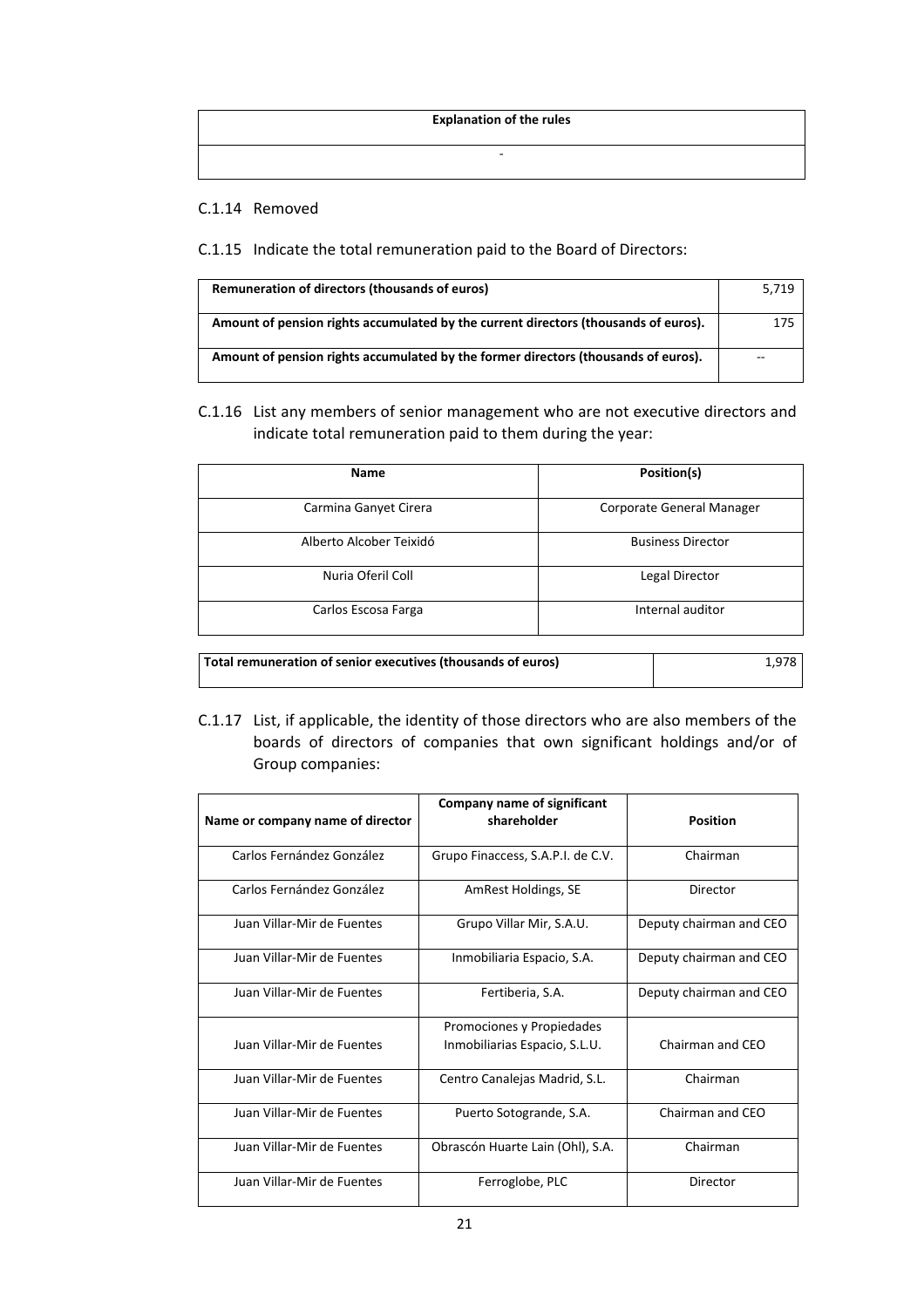| Name or company name of director | Company name of significant<br>shareholder | <b>Position</b> |
|----------------------------------|--------------------------------------------|-----------------|
| Juan Carlos García Cañizares     | SIN Luxembourg, S.a.r.l.                   | Director        |

List, if appropriate, any relevant relationships, other than those included under the previous heading, that link members of the board of directors with significant shareholders and/or their group companies:

| Name or company name of related<br>director | Name or company name of<br>related significant<br>shareholder | Description of the relationship |
|---------------------------------------------|---------------------------------------------------------------|---------------------------------|
| --                                          |                                                               |                                 |

C.1.18 Indicate whether any amendments have been made to the Board of Directors Regulations during the year:

| Yes X<br>No |  |
|-------------|--|
|-------------|--|

| <b>Description of amendments</b>                                                                                                                                                                                                                                                                                                         |
|------------------------------------------------------------------------------------------------------------------------------------------------------------------------------------------------------------------------------------------------------------------------------------------------------------------------------------------|
| On 28 June 2016 the Board of Directors Regulations were amended in order to adapt them to the new<br>content of the bylaws, once amendment thereof had been approved by the shareholders, which took<br>place on the same day. This amendment sought to adapt the contents of the bylaws to the most recent<br>legislation at that time. |

In addition, on 27 July 2016 the board of directors agreed on a new amendment with the main purpose of attributing the powers of monitoring compliance with the rules of corporate governance to the ARC.

C.1.19 Indicate the procedures for the selection, appointment, re‐election, evaluation and removal of directors. Give details of the competent bodies, the formalities to be fulfilled and the criteria to be used in each of the procedures.

The procedures for selection, appointment and re-election of directors are governed by the board of directors regulations and developed in the selection policy approved by the board on the proposal of the ARC.

Discrimination is to be avoided in the selection process, and the overruling principle is the evaluation of the merits and abilities of each of the candidates, while seeking in all cases the most qualified candidates.

The directors are appointed by the shareholders at the general meeting or, in the event of early vacancy, by the board of directors in the exercise of its power of co-optation.

The ARC makes proposals for the appointment or re‐election of independent directors. In all other cases, the board is responsible for making proposals. Proposals must be accompanied by a supporting report from the board that assesses the competence, experience and merits of the proposed candidates, which will be attached to the minutes of the shareholders' meeting or the board meeting. The proposal for the appointment or re‐election of any non‐independent director should also be preceded by an ARC report.

In order for the shareholders at the general meeting to have the information necessary for the appointment of directors, from the publication of the call notice and until the holding of the general meeting, the Company should continuously post on its corporate website the following information, at least, on the persons proposed for appointment, ratification or re-election as board members: the identity, CV and category to which each belongs, and the aforementioned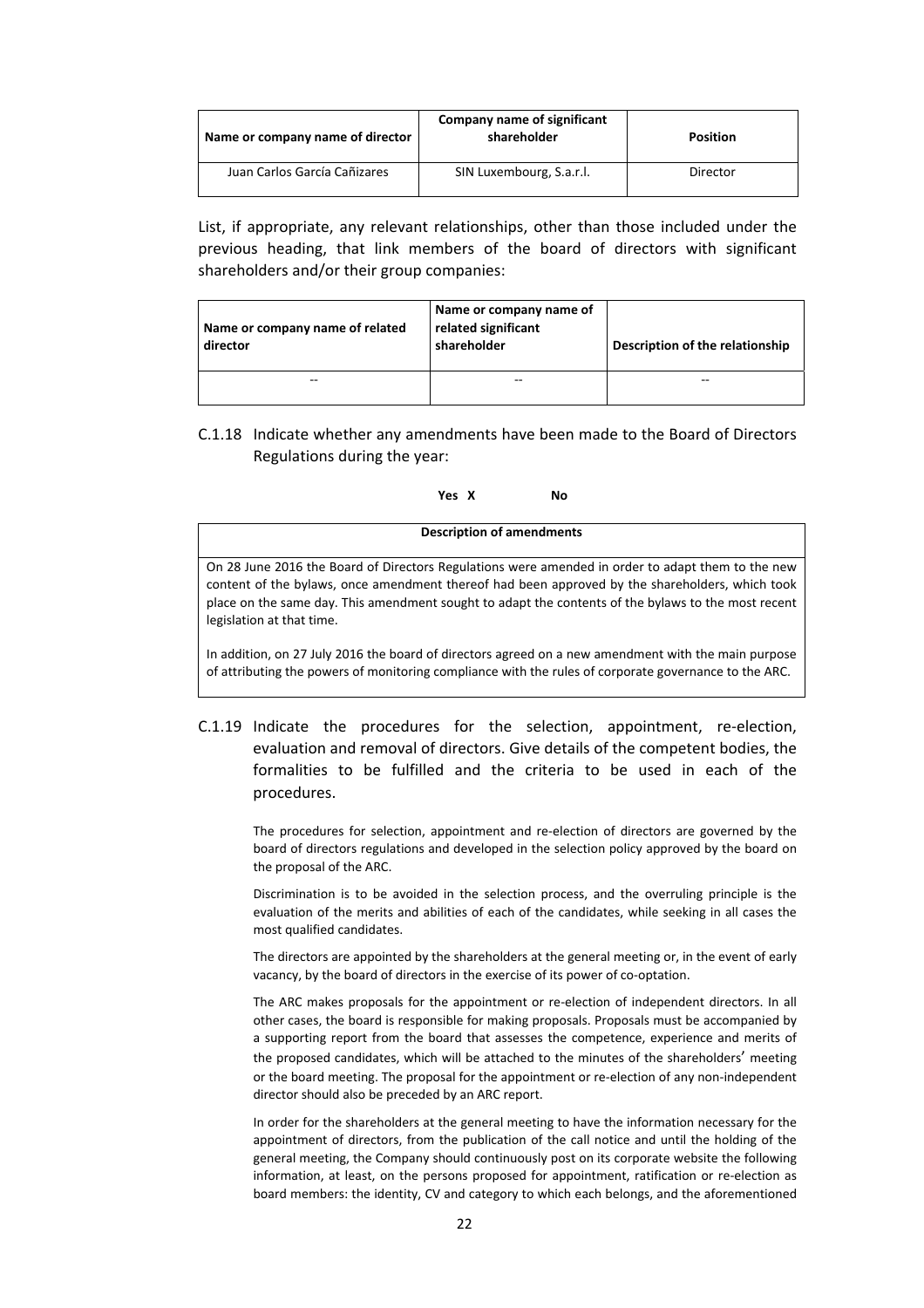proposal and reports and ARC explanatory report containing the findings of the analysis performed beforehand of the board's needs. For legal entities, information should be included on the individual designated for the ongoing discharge of fiduciary duties.

The procedure to evaluate directors is also governed in the Board of Directors Regulations. In this regard, the board in plenary session will conduct an annual evaluation, adopting, where necessary, an action plan to correct weaknesses detected in: (i) the quality and efficiency of the board's operation; (ii) the performance and membership of its committees; (iii) the diversity of board membership and competences; (iv) the performance of the chairman of the board of directors and the company's chief executive; and (v) the performance and contribution of individual directors, with particular attention to the chairmen of board committees. The evaluation of the Chairman of the Board will be directed by the Coordinating Director.

Regarding the removal of directors, the board of directors regulations provides that directors may be removed from office at any time by the shareholders at the general meeting even if such removal does not appear in the agenda.

In addition, directors must tender their resignation to the board of directors and resign if the latter deems it appropriate subsequent to a report from the ARC in the cases specified in the board of directors regulations, which are detailed in section C.1.21 below.

The Board of Directors shall not propose the removal of any independent directors before the expiry of their tenure as mandated by the bylaws, except where just cause is found by the Board, based on a report by the ARC. In particular, just cause will be presumed when directors take up new posts or responsibilities that prevent them allocating sufficient time to the work of a board member, or are in breach of their fiduciary duties or come under one of the disqualifying grounds for classification as independent enumerated in the applicable legislation. The removal of independent directors may also be proposed when a takeover bid, merger or similar corporate operation produces changes in the Company's capital structure, in order to meet the proportionality criterion.

Without prejudice to the foregoing, the Board of Directors Regulations stipulates that independent directors shall not retain their status as such for a continuous period of more than twelve years.

Also, the Board of Directors may propose the removal of other directors prior to expiry of the statutory period for which they were appointed on the occurrence of exceptional and justified causes as approved by the board, subsequent to a report by the ARC. When as a result of their resignation or for some other reason directors vacate their position before their term of office has concluded, they shall explain the reasons in a letter submitted to all the members of the Board. Directors' vacation of office shall also be disclosed in the Annual Corporate Governance Report as a relevant event, together with the reasons therefore.

C.1.20 Explain to what extent the annual evaluation of the Board has prompted significant changes in its internal organisation and the procedures applicable to its activities:

| <b>Description of changes</b>                                                |
|------------------------------------------------------------------------------|
| No changes have taken place since the self-assessment has been satisfactory. |

C.1.20.bis Describe the evaluation process and areas evaluated that is performed by the board of directors, assisted, as the case may be, by an external consultant, in respect of the diversity of its composition and competences, the operation and composition of its committees, the performance of the chairman of the board and chief executive of the Company and the performance and contribution of each director.

The board of directors has evaluated its composition and competences, the operation and composition of committees and the performance of the chairman, CEO, lead independent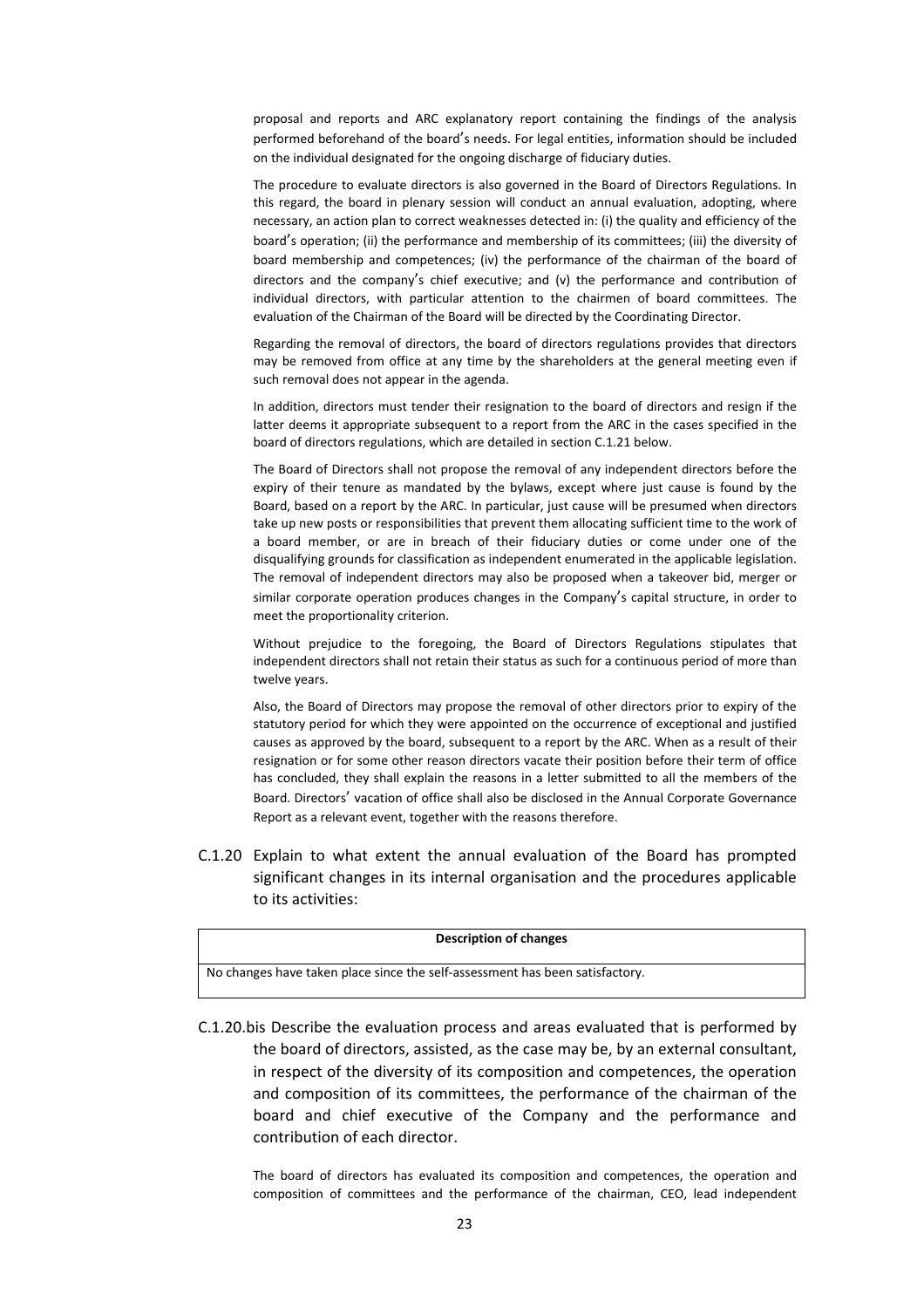director, other Company directors and the secretary of the board. In this regard, questionnaires were sent to all directors for these evaluations, covering various matters and collecting general recommendations for improvement. Once the responses were received, the ARC prepared the related reports evaluating the board of directors, chairman, CEO, lead independent director and the secretary of the board, as well as its own composition, competences and operation, for submission to the board of directors. Also, the ACC prepared a report evaluating its own composition, competences and functioning.

The ARC commissioned the services of the Spencer Stuart as an external consultant in this evaluation process. It issued a report on the adequacy of the procedure and methodology applied by Colonial in the evaluation process and its conclusions regarding the evaluation.

Subsequent to the evaluation, the board of directors approved the evaluation reports for the board and its committees, the chairman, CEO, lead independent director and secretary, finding that: (i) the board of directors has an appropriate composition and effectively assumes and exercises the powers and competences attributed to it by the bylaws and the board of directors regulations, putting foremost in its actions at all times the interests of the Company and maximisation of the Company's economic value foremost; (ii) the executive committee, the ARC and the Audit and Control Committee ("ACC") each have an appropriate composition and effectively assume and exercise the powers attributed to them by applicable regulations and the Company's various corporate texts; and (iii) the chairman, CEO, lead independent director and the secretary of the board have effectively and diligently discharged their duties.

C.1.20.ter Detail, as appropriate, any business dealings that the consultant or any company in its group have with the Company or any company in its group.

Business dealings with the consultant or any company in its group are listed in section C.1.20 bis above, i.e. as an external consultant in relation to the evaluation of the board of directors, its committees, the chairman of the board and the CEO, the lead independent director and secretary of the board, and as external adviser on the remuneration policy of the board of directors.

#### C.1.20 Indicate the cases in which the directors must resign.

Under the Board of Directors Regulations, the directors must tender their resignation to the Board of Directors and resign if the latter deems it appropriate subsequent to a report from the ARC, in the following cases:

1. When they become subject to any incompatibility or prohibition established by law;

2. When they cease to discharge the executive functions associated with their appointment as directors or when the reasons for their appointment cease to exist. In particular, proprietary directors shall resign when the shareholder they represent transfers its entire ownership interest in Colonial or reduces its ownership interest to a level that requires a reduction of the number of its proprietary directors.

3. In events in which, notwithstanding the foregoing paragraph, the board of directors considers that there are reasons that justify that the director remain in office, taken into particular account is the impact that the new circumstances may have on the qualification of the director.

4. When they have been seriously reprimanded by the ARC for having infringed any of their obligations as directors;

5. When their remaining as board member may adversely affect the operation of the board or jeopardise the credit or reputation of the Company for any reason. In particular, the directors must inform the Board of any criminal proceedings in which they are an accused party and of the subsequent progress of the proceedings. In any event, if a director were prosecuted or had a court order issued against him or her initiating trial proceedings for any of the offences defined in the law, the Board shall examine the case as soon as practicable and, in view of the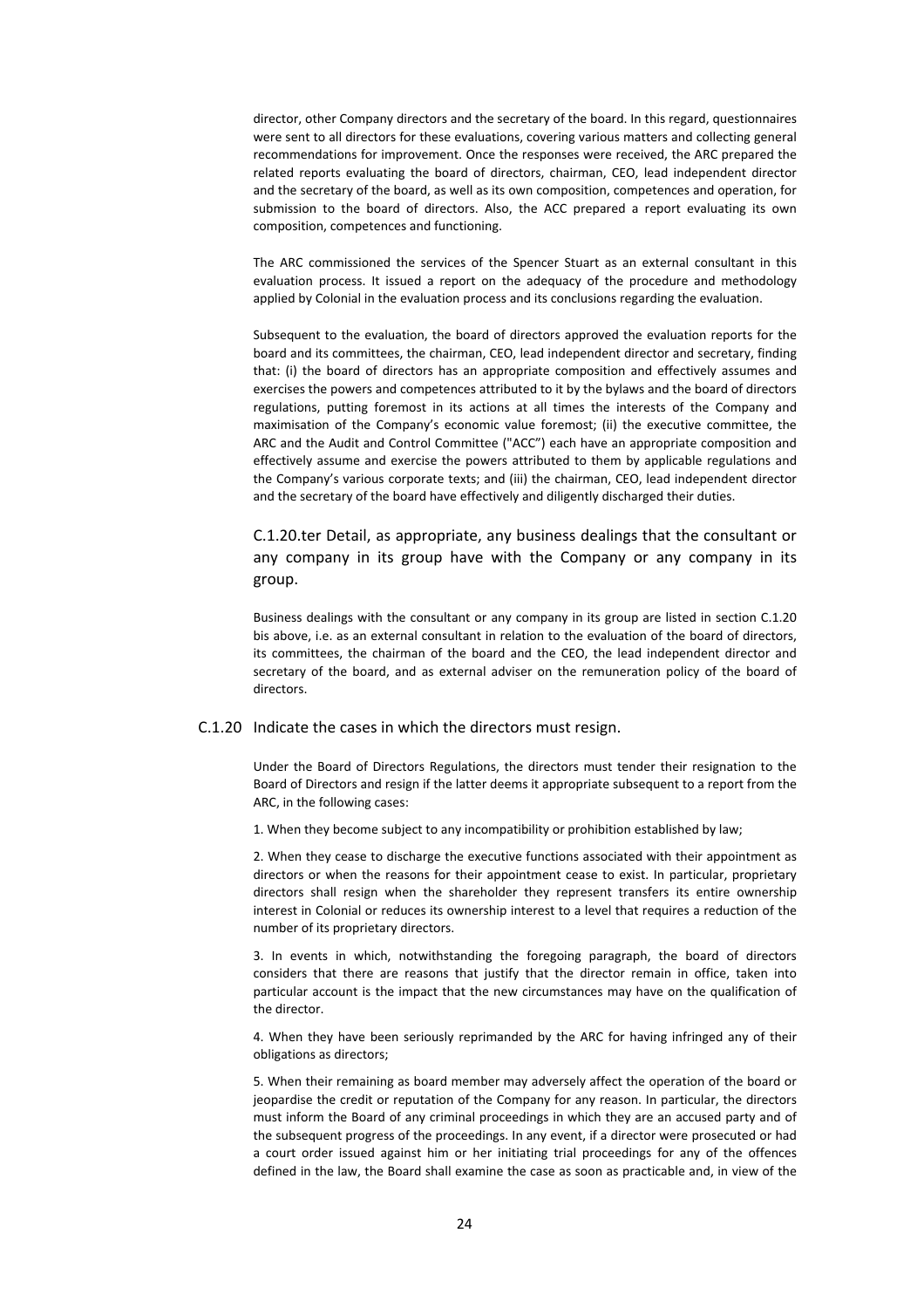particular circumstances, decide whether or not he or she should remain in office, providing reasonable reasons therefor in the Annual Corporate Governance Report.

- C.1.22 Removed
- C.1.23 Are qualified majorities other than those prescribed by law required for any type of decision?

**Yes No X**

If applicable, describe the differences.

| <b>Description of the differences</b> |  |
|---------------------------------------|--|
| $- -$                                 |  |

C.1.24 Indicate whether there are any specific requirements, apart from those relating to the directors, to be appointed Chairman of the Board of Directors.

| Yes. | No X |
|------|------|
|------|------|

| <b>Description of the requirements</b> |       |  |
|----------------------------------------|-------|--|
|                                        | $- -$ |  |

C.1.25 Indicate whether the Chairman has the casting vote:

**Yes X No** 

**Areas in which there is a casting vote**

There are no specific areas in which there is casting vote of the chairman, to the extent that he has such vote in the event of a tie in any of the votes submitted to the board of directors.

C.1.26 Indicate whether the bylaws or the Board Regulations set any age limit for directors:

**Yes No X**

**Age limit for the Chairman ‐** 

**Age limit for the CEO ‐ Age limit for directors ‐** 

C.1.27 Indicate whether the bylaws or the Board Regulations set a limited term of office for independent directors other than that established in law:

**Yes No X**

| Maximum term of office (years) | $- -$ |
|--------------------------------|-------|
|                                |       |

C.1.28 Indicate whether the bylaws or board regulations stipulate specific rules on appointing a proxy to the board, the procedures thereof and, in particular, the maximum number of proxy appointments a director may hold. Also indicate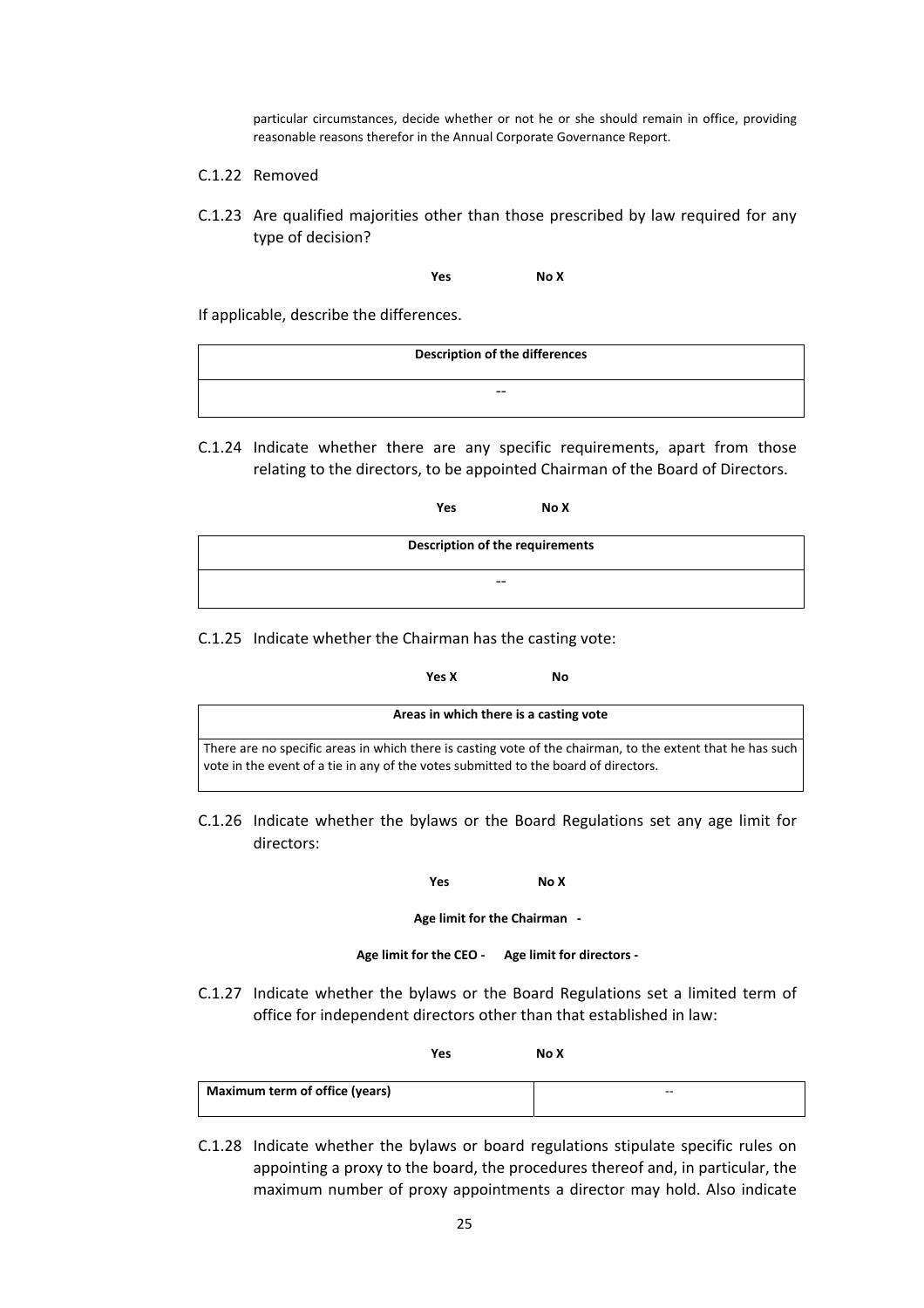whether there is any limit as to the categories in which it is possible to delegate votes, beyond the limits provided in law. If so, give brief details.

Under the board of directors regulations, proxy is granted in writing and specifically for each meeting, and solely another member of the board. However, non-executive directors may only assign proxy to another non‐executive. Furthermore, the board of directors regulations stipulates that in cases of delegation, the directors must give specific instructions to the proxy on the direction of the vote on the matters under discussion.

C.1.29 Indicate the number of Board meetings held during the year and how often the Board has met without the Chairman's attendance. Attendance will also include proxies appointed with specific instructions.

| Number of board meetings                               |  |
|--------------------------------------------------------|--|
| Number of Board meetings without Chairman's attendance |  |

If the chairman is executive director, indicate the number of meetings held without the attendance or representation of any executive director and chaired by the lead independent director

| <b>Number of meetings</b> |  |
|---------------------------|--|
|                           |  |

Indicate the number of meetings of the various board committees held during the year:

| Number of Executive or Delegated Committee meetings        |  |
|------------------------------------------------------------|--|
| Number of Audit Committee meetings                         |  |
| Number of Appointments and Remuneration Committee meetings |  |

C.1.30 Indicate the number of Board meetings held during the year with all members in attendance. Attendance will also include proxies appointed with specific instructions.

| <b>Attendance of directors</b>                                |        |
|---------------------------------------------------------------|--------|
| Number of attendances as % of the total votes during the year | 95.97% |

C.1.31 Indicate whether the consolidated and individual financial statements submitted for authorisation for issue by the Board are certified previously:

**Yes X No** 

Identify, where applicable, the person(s) who certified the company**'**s individual and consolidated financial statements prior to their authorisation for issue by the board:

| Name                 | <b>Position</b>         |
|----------------------|-------------------------|
| Angels Arderiu Ibars | <b>Finance Director</b> |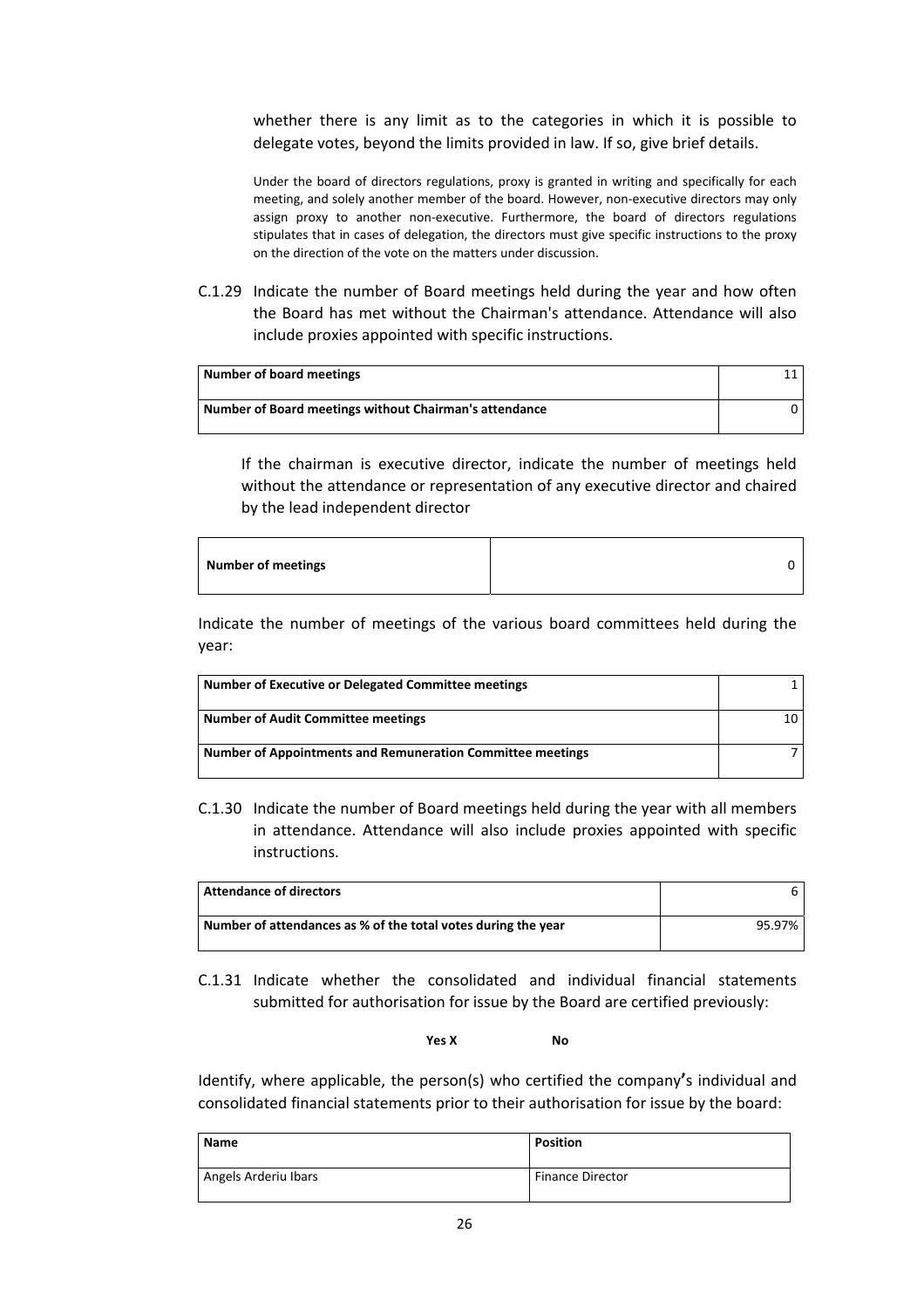# C.1.32 Explain the mechanisms, if any, established by the Board of Directors to prevent qualified auditors' reports on the separate and consolidated financial statements prepared by it from being submitted at the General Meeting.

The board of directors regulations stipulate that the ACC will strive to ensure that the board of directors submits the financial statements at the general shareholders' meeting without limitations or qualifications. In any exceptional cases where these exist, the chairman of the ACC and the auditors will give a clear account to shareholders of the contents and scope of such limitations or qualifications. In any case, based on the functions granted to it in this connection by the board of directors regulations, the ACC performs ongoing monitoring in the process of preparing the individual and consolidated financial statements to avoid them from being prepared with qualifications in the auditor's report.

### C.1.33 Is the Board secretary a director?

#### **Yes No X**

If the secretary is not a director complete the following table:

| Name or company name of director | Representative |
|----------------------------------|----------------|
| Francisco Palá Laguna            | $- -$          |

#### C.1.34 Removed

C.1.35 Indicate the specific mechanisms, if any, established by the company to preserve the independence of the external auditors, of financial analysts, investment banks and of rating agencies.

The obligation of the ACC is to preserve the independence of the external auditor in the performance of its duties. It also corresponds to the ACC to: (i) investigate the issues giving rise to the resignation of the external auditor, should this come about; (ii) ensure that the remuneration of the external auditor does not compromise its quality or independence; (iii) oversee that the Company notifies any change of auditors to the Spanish National Securities Market Commission (CNMV) as a relevant event, accompanied by a statement of any disagreements arising with the outgoing auditors and the reasons therefor; and (iv) ensure that the Company and the external auditor adhere to current regulations on the provision of non‐ audit services, limits on the concentration of the auditor's business and other requirements concerning auditor independence.

It is also a function of the ACC to establish the necessary relations with the external auditor in order to receive information on any matters that might jeopardise the auditors' independence, for examination by the committee, any other matters related to the financial audit process and, when appropriate, to authorise non-prohibited services on the terms provided in current legislation relating to independence and to communicate with the auditors as provided for in the financial audit legislation and auditing standards. In any case, each year the external auditors will be required to furnish a statement of their independence with respect to the Company or entities related directly or indirectly thereto, as well as detailed and separate information on any manner of additional services of any kind provided and the related fees received from these entities by the external auditor or entities related thereto in accordance with the audit regulations.

The ACC will also issue, prior to the auditors' report, an annual report expressing an opinion on whether the independence of the auditors or audit companies is jeopardised. Such report shall, in all cases, contain the evaluation of the provision of the additional services mentioned in the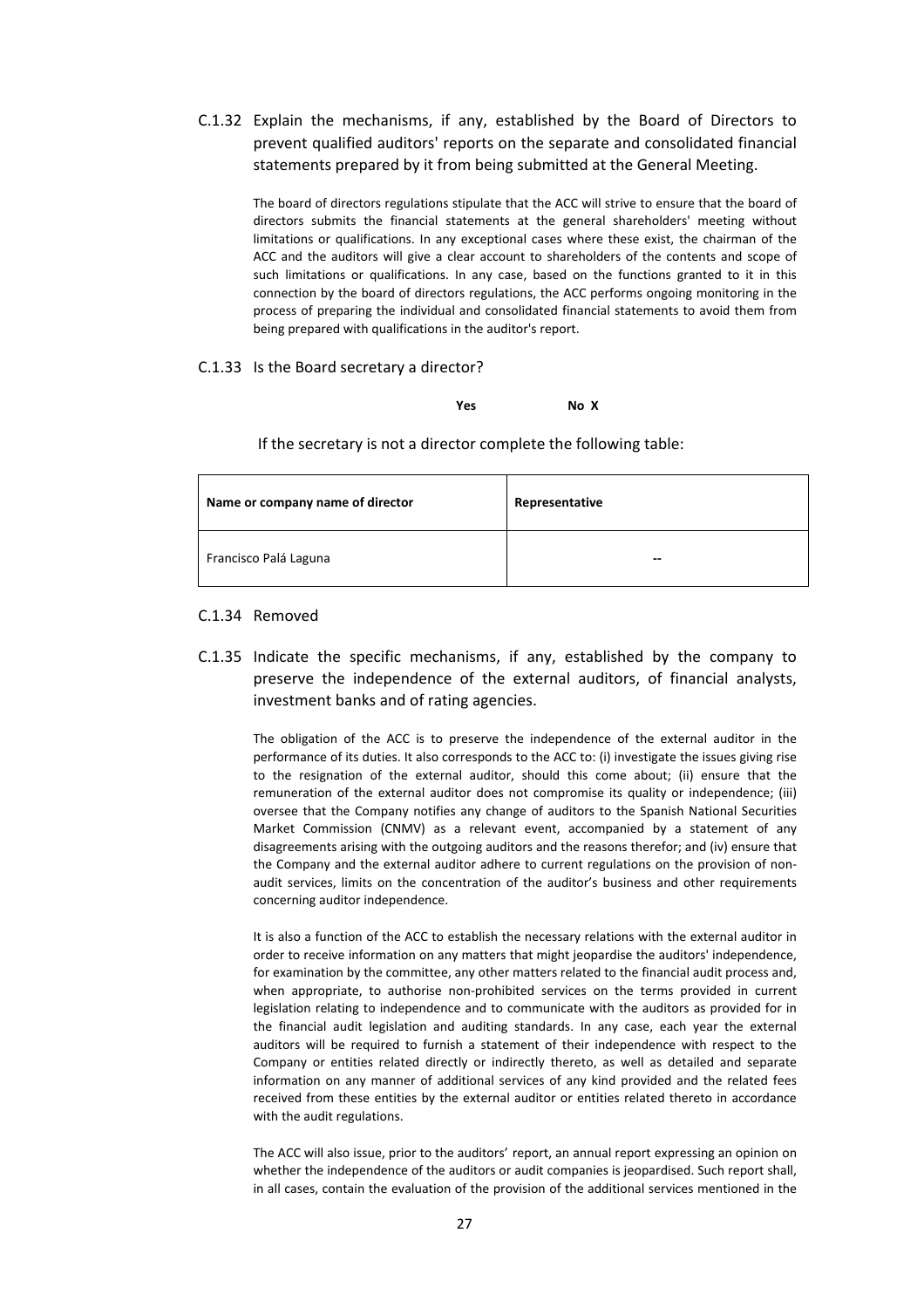section above, considered individually and as a whole, other than legal audit services in relation to the rules on independence or in accordance with the audit regulations.

C.1.36 Indicate whether the company changed its external auditors during the year. If so, identify the incoming audit firm and the outgoing auditor:

| Yes                      | No X              |
|--------------------------|-------------------|
| <b>Outgoing auditors</b> | Incoming auditors |
| -                        | -                 |

Explain any disagreements with the outgoing auditor and the reasons for the same:

**Yes No** 

| <b>Explanation of the disagreements</b> |  |
|-----------------------------------------|--|
| $\overline{\phantom{0}}$                |  |

C.1.37 Indicate whether the audit firm performs other non‐audit work for the company and/or its group, and if so, state the amount of fees received for such work and the percentage they represent of the fees billed to the company and/or its group:

$$
Yes X \t\t No
$$

|                                                                              | Company | Group | Total  |
|------------------------------------------------------------------------------|---------|-------|--------|
| Amount for non-audit work (thousands of Euros)                               | 276     |       | 298    |
| Amount of other non-audit work/total amount<br>billed by audit firm (as a %) | 47.09%  | 8.09% | 34.66% |

C.1.38 Indicate whether the auditors' report for the previous year included any reservations or qualifications. Indicate the reasons given by the Chairman of the Audit Committee to explain the content and scope of those reservations or qualifications.

**Yes No X**

| <b>Explanation of the reasons</b> |  |
|-----------------------------------|--|
|                                   |  |

C.1.39 Indicate the number of years that the current audit firm has been uninterruptedly auditing the financial statements of the company and/or the group. Likewise, indicate for how many years the current firm has been auditing the financial statements as a percentage of the total number of years over which the financial statements have been audited: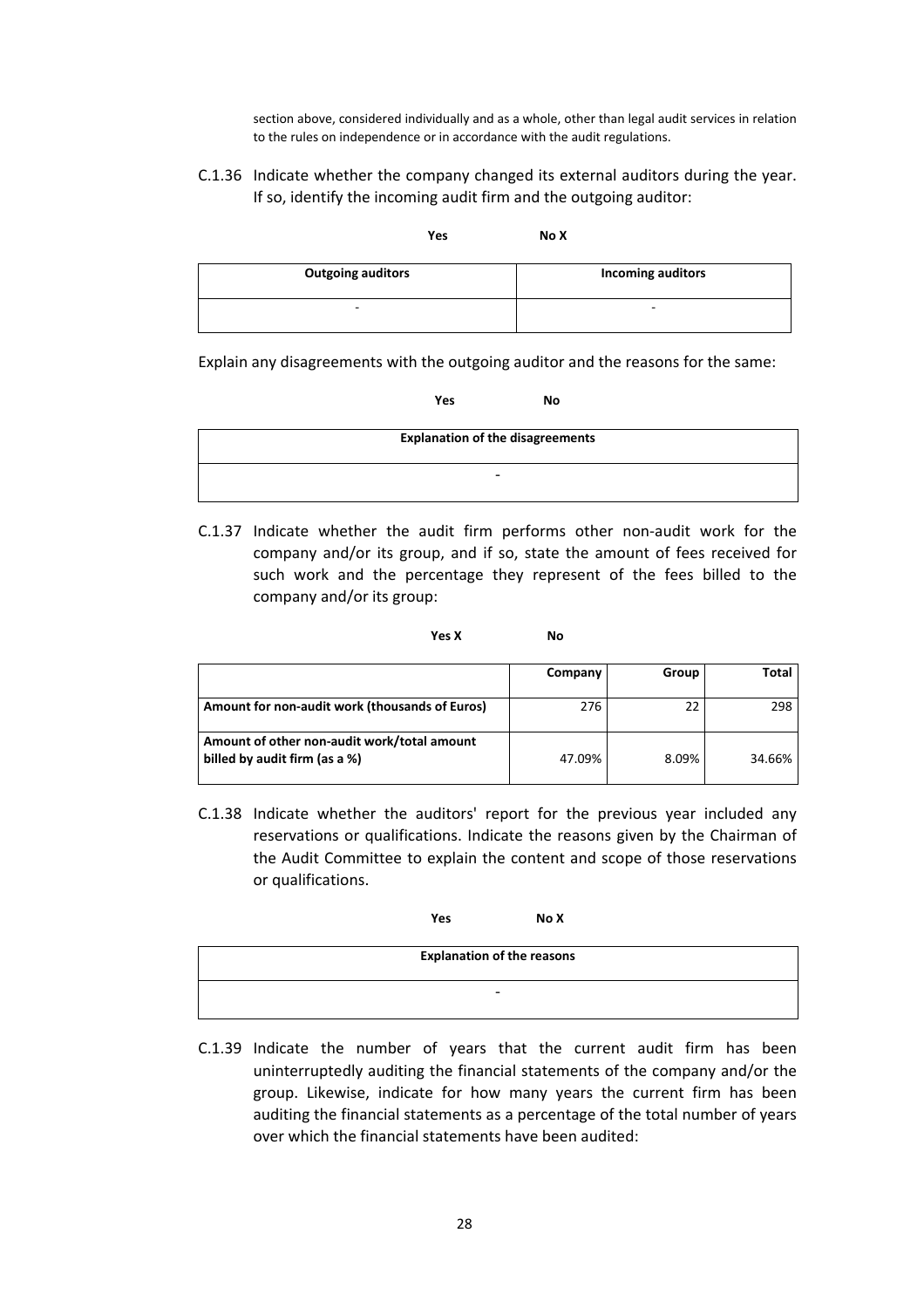|                             | Company | Group |
|-----------------------------|---------|-------|
| Number of consecutive years | 10      |       |

|                                                                       | Company | Group |
|-----------------------------------------------------------------------|---------|-------|
| Number of years audited by the current audit firm/number of years the |         |       |
| Company has been audited (as a %)                                     | 33.33   | 33.33 |

C.1.40 Indicate whether there is a procedure for directors to be able to receive outside advisory services, and if so, give details:

#### **Yes X No**

| Detail of the procedure                                                                                 |
|---------------------------------------------------------------------------------------------------------|
|                                                                                                         |
|                                                                                                         |
| In accordance with the board regulations, the Company provides suitable channels for directors to       |
|                                                                                                         |
| obtain the advice they need to carry out their duties, extending if necessary to external assistance at |
| the Company's expense.                                                                                  |

In this regard, in view of the functions of chairman of the board, the directors send the chairman requests for external assistance when they deem necessary. The chairman is responsible for duly transmitting this request to external advisers.

Also, the board of directors regulations establish that the committees may engage external advice, when they feel it necessary for the discharge of their functions.

C.1.41 Indicate whether there is a procedure for the directors to be able to receive the necessary information to prepare for meetings of the managing bodies sufficiently in advance, and if so, give details:

**Yes X No** 

**Detail of the procedure** In accordance with the board of directors regulations, in the discharge of their duties, directors have to request and obtain from the Company any information they need to discharge their board responsibilities. In this regard, a director shall have the broadest powers to obtain information regarding any aspect of the Company, to examine its books, records, documents and other records of corporate transactions, and to inspect all of its facilities. Accordingly, unless the board of directors has been convened or called for reasons of urgency, the

chairman of the board of directors, in collaboration with the secretary, will ensure that, prior to the meeting and sufficiently in advance, directors have the information necessary to deliberate on and adopt resolutions on the matters at hand.

Furthermore, the Company has set up a portal, the "Director Portal", where all the necessary information and documentation is available for directors to prepare meetings of the board and its committees, as well as the documentation from prior sessions.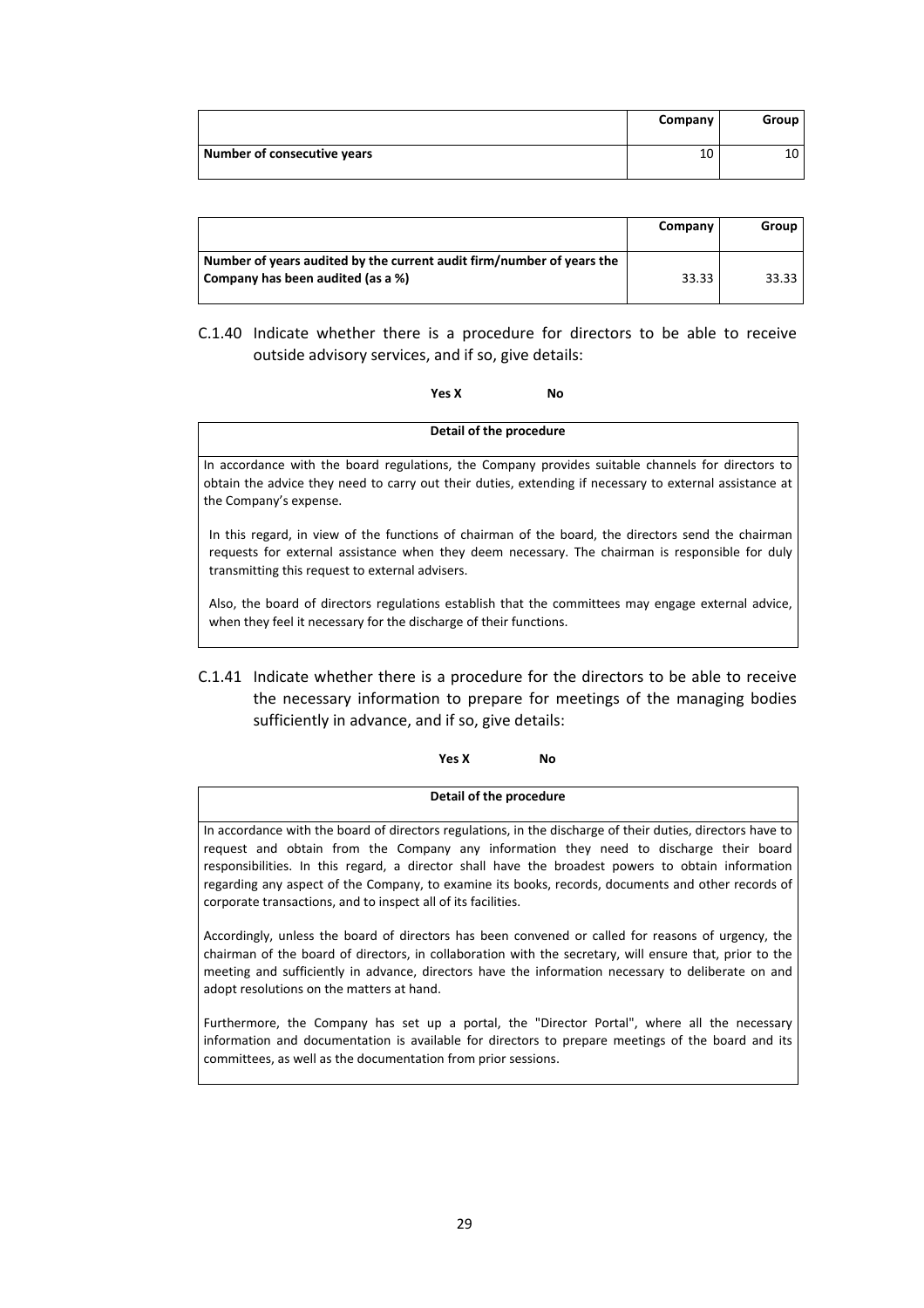C.1.42 Indicate and, where appropriate, give details of whether the Company has established rules obliging directors to inform the Board of any circumstances that might harm the organisation's name or reputation, tendering their resignation as the case may be:

#### **Yes X No**

**Explain** The board of directors regulations stipulates that directors must tender their resignation to the board of directors and resign if the latter deems it appropriate subsequent to a report from the ARC when their remaining as board member may adversely affect the operation of the board or jeopardise the credit or reputation of the Company for any reason. In particular, the directors must inform the Board of any criminal proceedings in which they are an accused party and of the subsequent progress of the proceedings. In any event, if a director were prosecuted or had a court order issued against him or her initiating trial proceedings for any of the offences defined in the law, the Board shall examine the case as soon as practicable and, in view of the particular circumstances, decide whether or not he or she should remain in office, providing reasonable reasons therefor in the Annual Corporate Governance Report.

C.1.43 Indicate whether any of the directors have informed the Company of any indictments or the commencement of oral proceedings against him/her for any of the offences specified in Article 213 of the Spanish Public Limited Liability Companies Law:

| Name of director | <b>Criminal case</b> | <b>Remarks</b> |
|------------------|----------------------|----------------|
| $- -$            | $- -$                | $- -$          |

Indicate whether the Board of Directors has examined this matter. If so, provide a justified explanation of the decision taken as to whether or not the director should continue to hold office or, if applicable, detail the actions taken or to be taken by the board.

**Yes No** 

| Decision taken/action performed | <b>Reasoned explanation</b> |
|---------------------------------|-----------------------------|
| $- -$                           | $- -$                       |

C.1.44 Detail the significant agreements entered into by the Company which take effect, are amended or terminated in the event of a change of control of the Company following a takeover bid and the effects thereof.

Colonial has arranged a syndicated loan amounting to EUR 350 million, which contains an acceleration clause in the event that a change of control takes place.

Also, on 2 February 2015 a debenture issue was launched amounting to EUR 1,250 million, which, in the event of a change of control as defined in Article 24 of the Spanish Code of Commerce, provides for the mandatory early repayment both of the tranche maturing in June 2019 and the tranche maturing in June 2013, provided that such change of control leads to the loss of the "Investment Grade" rating.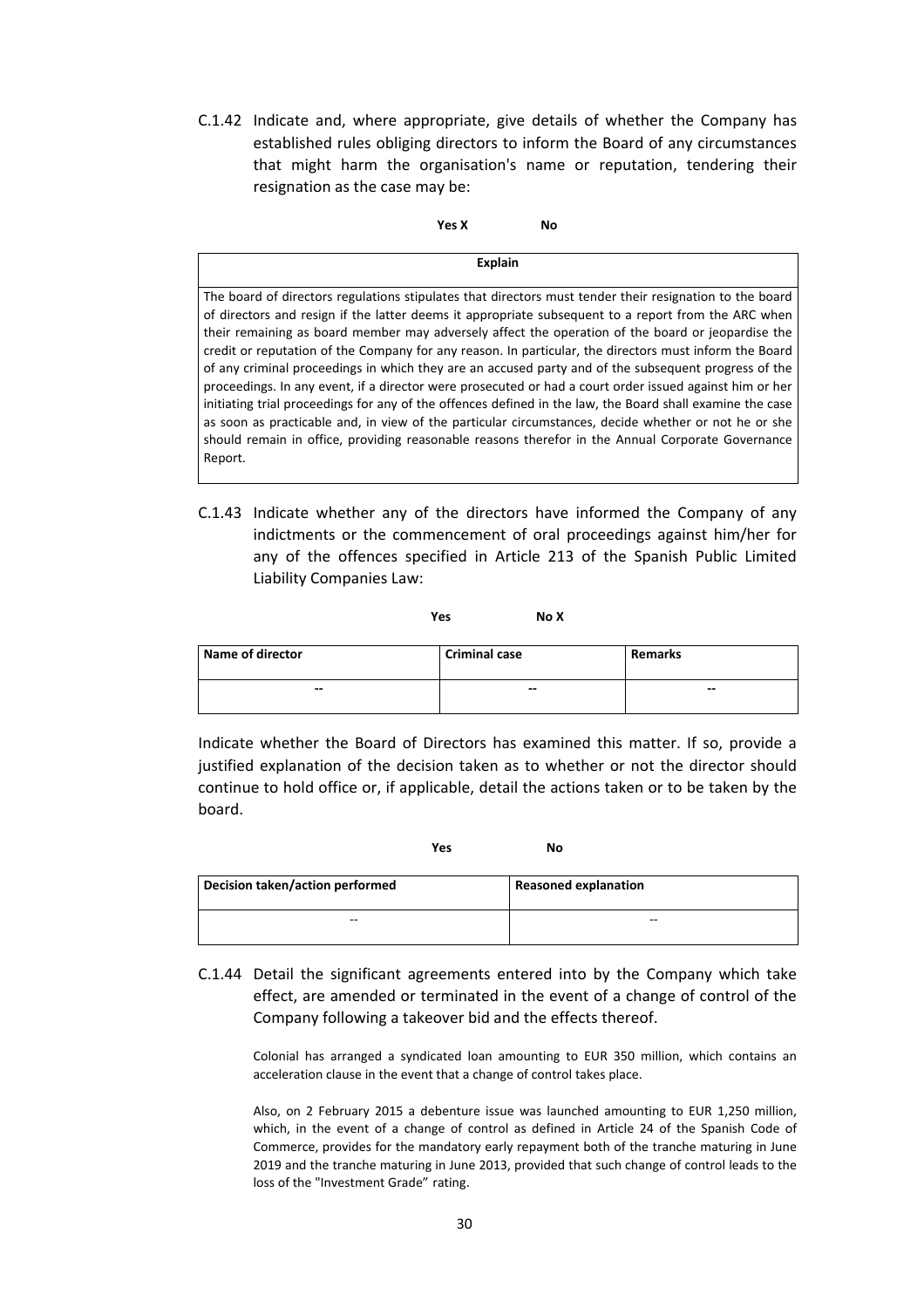Lastly, in 2016 the following fixed-income issues were launched under the "non-equity securities" issue programme of "Euro Medium Term Notes" ("the EMTN Programme"), which provides for the early maturity of the debentures, at the option of the bond holder, in the event a change of control occurs: (i) on 21 October 2016, the Company launched a debenture issue for a total nominal amount of EUR 600 million, which matures on 28 October 2024; and (ii) on 9 November 16, the Company launched a debenture issue for a total nominal amount of EUR 50 million, which matures on 10 November 2026.

C.1.45 Identify, in aggregate form and provide detailed information on, agreements between the Company and its officers, executives and employees that provide for indemnities or guarantee or golden parachutes clauses for the event of resignation, unfair dismissal or termination as a result of a takeover bid or other.

| <b>Number of beneficiaries</b>       | 3                                                                                                                                                                                                                                                                                                                                                                                                                                                                                                                                                                                                                                                                                                                                                                                                                                                                                                                                                                                                                                                                                                                                                                                                                                                                                                                                                                                                                                                                             |
|--------------------------------------|-------------------------------------------------------------------------------------------------------------------------------------------------------------------------------------------------------------------------------------------------------------------------------------------------------------------------------------------------------------------------------------------------------------------------------------------------------------------------------------------------------------------------------------------------------------------------------------------------------------------------------------------------------------------------------------------------------------------------------------------------------------------------------------------------------------------------------------------------------------------------------------------------------------------------------------------------------------------------------------------------------------------------------------------------------------------------------------------------------------------------------------------------------------------------------------------------------------------------------------------------------------------------------------------------------------------------------------------------------------------------------------------------------------------------------------------------------------------------------|
| <b>Type of beneficiary</b>           | Chairman of the Board, CEO and Corporate General Manager                                                                                                                                                                                                                                                                                                                                                                                                                                                                                                                                                                                                                                                                                                                                                                                                                                                                                                                                                                                                                                                                                                                                                                                                                                                                                                                                                                                                                      |
| <b>Description of the agreements</b> | Executive directors, pursuant to their service provision contracts<br>approved by the board of directors, would receive termination<br>benefits in the event of unjustified termination or non-renewal of<br>their positions, or a substantial reduction of their respective<br>functions. This would also accrue (i) in the event of resignation or<br>stepping down due to a change of control at the Company or<br>significant change in the composition of the board of directors and<br>(ii) in the event of amendment of the terms and conditions agreed<br>in their employment contracts without their consent, among other<br>scenarios established by the board of directors. The benefits<br>consists of, (a) in relation to the chairman, a gross amount<br>equivalent to two years' fixed and variable remuneration, with a<br>minimum of EUR 1,650,000, and (b), in relation to the CEO, a gross<br>amount equivalent to two years' fixed and variable remuneration,<br>with a minimum of EUR 1,920,000. The amounts shown are<br>automatically renewed on an annual basis by applying the CPI or<br>any another official benchmark that may ultimately replace it. In<br>the case of the corporate general manager, a golden parachute<br>clause triggered in the event of termination under certain<br>circumstances or change of control gives rise to compensation on<br>termination of the functions thereof for an amount equal to three<br>years' salary. |
|                                      | There is also a long-term incentive plan approved by the<br>shareholders at the general shareholders' meeting, which entails<br>the delivery of ordinary shares of the Company contingent on the<br>Company meeting certain targets each year. The beneficiaries of<br>the plan are the chairman of the board, the CEO and all members<br>of Colonial's executive committee, which includes the corporate<br>general manager. The plan provides that the board of directors will<br>agree on the early settlement of the plan and the award of a<br>maximum number of outstanding shares to each beneficiary in the<br>event that a "substantial liquidity event" takes place. A<br>"substantial liquidity event" take places when (i) a takeover bid is<br>authorised with a view to acquiring all the share capital of Colonial<br>or (ii) a refinancing of all Colonial's debt is authorised. In the latter<br>case, early settlement of the plan is subject to ratification by the<br>ARC.<br>If, during the term of the Plan, the Chairman or CEO were unfairly<br>dismissed, the shareholders did not extend their mandate or they<br>were dismissed from their positions without just cause, they shall                                                                                                                                                                                                                                                                |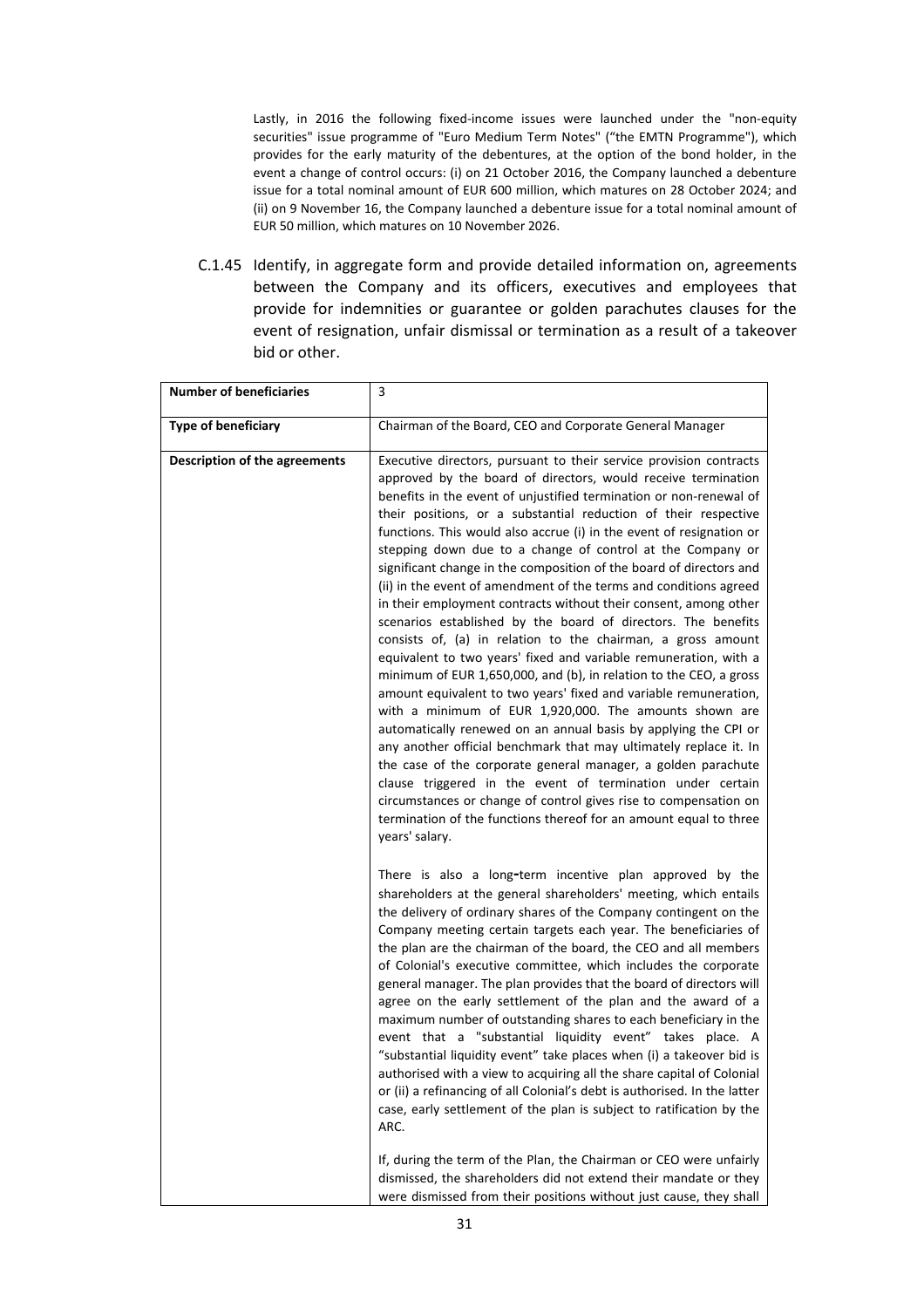| be entitled to the early settlement of the Plan and be delivered the     |
|--------------------------------------------------------------------------|
| maximum number of shares not yet settled in the years remaining          |
| until the end of the Plan's term. Beneficiaries will lose their right to |
| delivery of shares in the event of justified dismissal, termination      |
| for cause or if he resigns of his own initiative, and in case of breach  |
| of contract in respect of confidentiality, non-solicitation of services  |
| or competition. In these cases the beneficiaries will lose any right     |
| to granted shares.                                                       |
|                                                                          |

Indicate whether these agreements must be reported to and/or authorised by the governing bodies of the company or its group:

|                                   | <b>Board of Directors</b> | <b>Annual General</b><br><b>Meeting</b> |
|-----------------------------------|---------------------------|-----------------------------------------|
| Body which authorises the clauses | Yes                       | No                                      |

|                                                                        | Yes | No |
|------------------------------------------------------------------------|-----|----|
| Are the shareholders informed of the clauses at their general meeting? |     |    |

## C.2 **Committees of the Board of Directors**

C.2.1 Give details of all the Board committees, their members and the proportion of executive, proprietary, independent and other external directors:

### **EXECUTIVE OR DELEGATE COMMITTEE**

| Name                            | <b>Position</b> | Category                    |
|---------------------------------|-----------------|-----------------------------|
| Juan José Brugera Clavero       | Chairman        | Executive director          |
| Pedro Viñolas Serra             | Member          | Executive director          |
| Carlos Fernández González       | Member          | <b>Proprietary Director</b> |
| Adnane Mousannif                | Member          | <b>Proprietary Director</b> |
| Juan Carlos García Cañizares    | Member          | <b>Proprietary Director</b> |
| Carlos Fernández-Lerga Garralda | Member          | Independent Director        |

| % of executive directors      | 33.33% |
|-------------------------------|--------|
| % of proprietary directors    | 50.00% |
| % of independent directors    | 16.67% |
| % of other external directors | 0.00%  |
|                               |        |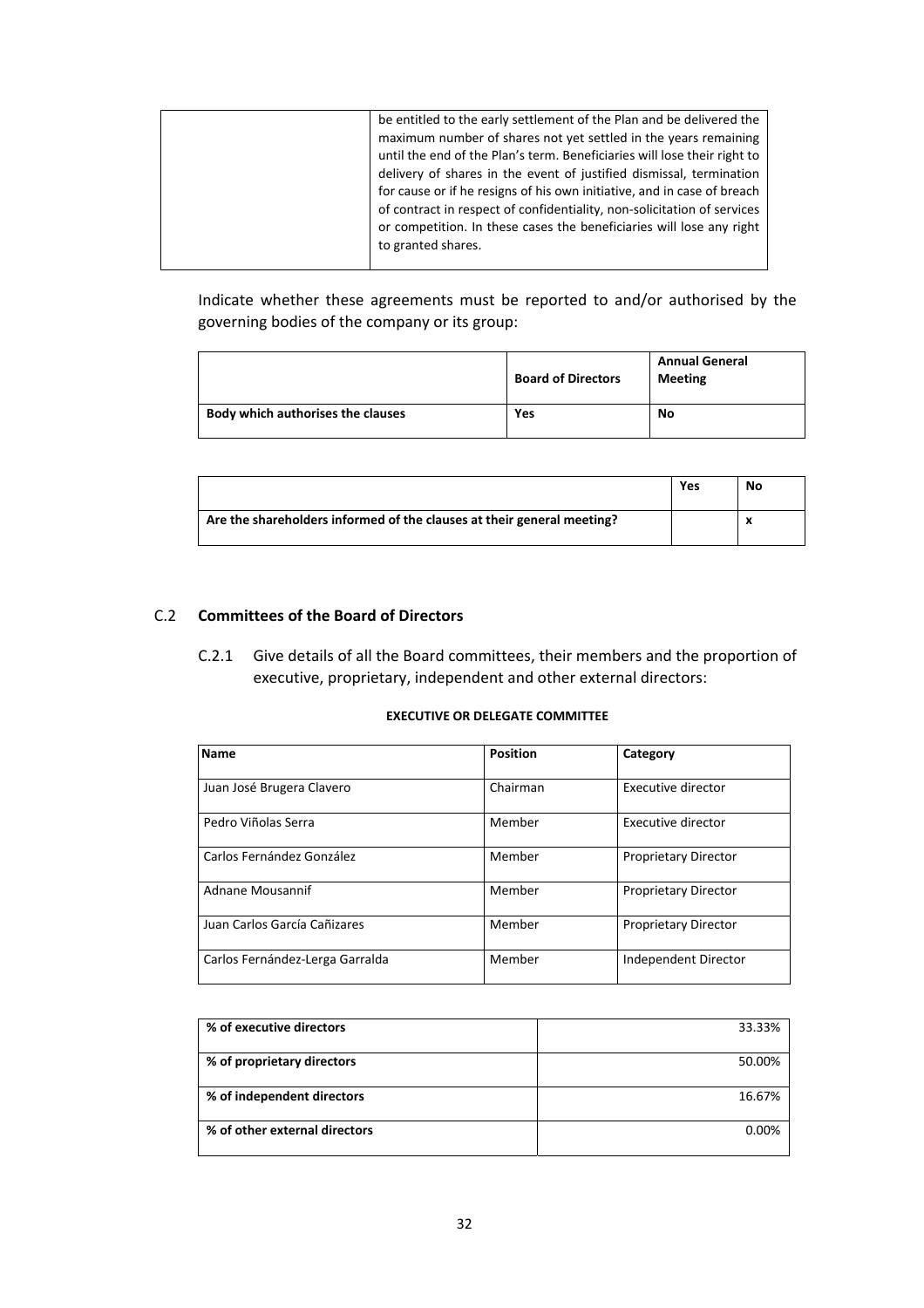Explain the functions entrusted to this committee, describe the procedures and rules for the organisation and operation thereof and summarise its most important activities during the year.

The Executive Committee shall be made up of at least three and not more than eight members. The Board Chairman and Secretary shall be those of the Board of Directors. The Executive Committee may appoint from among its members a deputy chairman who shall act as chairman in the event of absence.

The board of directors will appoint the executive committee, ensuring that its membership structure reflects the various types of directors in a similar manner to that of the board. The appointment of directors who constitute the executive committee will require, to be valid, the affirmative vote of two thirds of the members of the board and will not take effect until registered at the mercantile registry. The members of the Executive Committee shall cease to be so when they cease to be directors or when the Board so resolves.

The executive committee will be called by its chairman on his own initiative or when requested by two of its members. The call must be made by letter, telegram, e-mail or fax addressed to each of its members at least 48 hours in advance of the date of the meeting; however, it may be called with immediate effect for reasons of urgency. The meetings shall be held at the Company's registered office or at any location designated by the Chairman and indicated in the notice.

The Executive Committee shall be validly convened where the majority of its members, present or represented, attend the meeting. The resolutions shall be adopted by the absolute majority of the members of the Committee. In the event of a conflict of interest, the directors concerned shall refrain from participating in the transaction to which the conflict refers. The votes of the directors affected by the conflict that are to abstain from voting shall be subtracted for purposes of calculating the necessary voting majority. In the event of a tie, the matter shall be submitted to the Board of Directors.

Through its chairman, the executive committee will inform the board of the business transacted and the resolutions adopted by the committee. All board directors must receive a copy of the minutes of the executive committee meetings.

Notable among its most significant actions in the year was the resolution to launch a debenture issue (amounting to EUR 650 million) pursuant to the related resolution of the board of directors.

Indicate whether the composition of the executive committee reflects the breakdown of the various Board directors according to their category:

**Yes X No** 

**If "no" explain the composition of the executive committee**

### **AUDIT COMMITTEE**

| Name                            | <b>Position</b> | Category    |
|---------------------------------|-----------------|-------------|
| Ana Sainz de Vicuña Bemberg     | Chairwoman      | Independent |
| Javier Iglesias de Ussel Ordís  | Member          | Independent |
| Carlos Fernández-Lerga Garralda | Member          | Independent |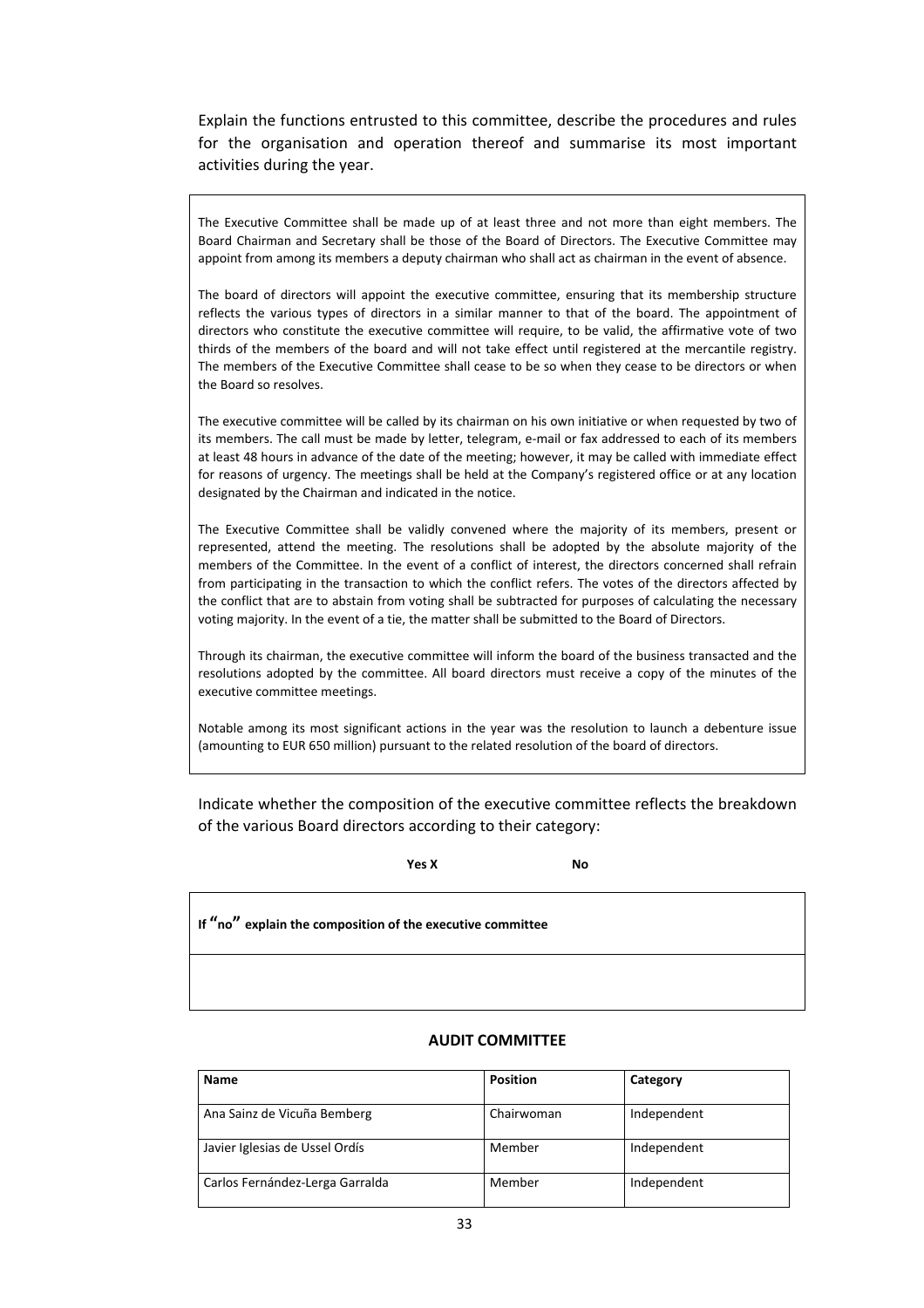| Luis Maluguer Trepat       | Member | Independent |
|----------------------------|--------|-------------|
| Juan Villar-Mir de Fuentes | Member | Proprietary |

| % of proprietary directors    | 20.00%                   |
|-------------------------------|--------------------------|
| % of independent directors    | 80.00%                   |
| % of other external directors | $\overline{\phantom{a}}$ |

Explain the functions entrusted to this committee, describe the procedures and rules for the organisation and operation thereof and summarise its most important activities during the year.

The ACC comprises a minimum of three and a maximum of eight directors, all of which must be nonexecutive directors, appointed by the Board. The ACC will also include the number of independent directors stipulated by law and at least one of them will be appointed taking into account the director's knowledge and experience regarding accounting and/or auditing. The ACC members shall have relevant technical knowledge in relation to the Company's sector of activity. The ACC will appoint a chairman, who must be an independent director. The chairman shall be replaced every four years, and may be reelected after one year has elapsed from the date on which his/her term of office expired. It will also appoint a secretary from among its members, or may designate the secretary of the board to fill this position. The members are relieved of their duties once their tenure as a director ceases, or when agreed by the board. The ACC shall have, inter alia, the following functions:

1. Report to the general shareholders' meeting on any questions posed in relation to those matters for which the Committee is responsible, particularly the result of the audit.

2. Supervise the effectiveness of the internal control, the internal audit and the risk management systems, and discuss with the auditor any significant weaknesses detected.

3. Supervise the drawing up and presenting of required financial information and submit recommendations and proposals to the board to safeguard its integrity.

4. Propose to the Board the selection, appointment, re-election and replacement of the auditor, taking responsibility for the selection process, as well as the terms of its engagement, and regularly gather information therefrom regarding the audit plan and the implementation thereof, and preserve its independence.

5. Establish appropriate relationships with the auditor to receive information on any issues which may jeopardise its independence and issues relating to the audit process, and, as appropriate, the authorisation of non‐prohibited services, among others. In all cases, it should, on an annual basis, receive from the auditor a statement of its independence with respect to the Company or entities directly or indirectly related thereto, as well as information on any type of additional services provided and the related fees received by the auditor or by persons or entities related to the auditor.

6. Issue, on an annual basis and prior to the issuance of the auditor's report, a report expressing an opinion on whether the independence of the auditor or audit companies is jeopardised, which should in all cases contain a reasoned evaluation of the provision of additional non‐audit services in respect of the independence rules or audit standards.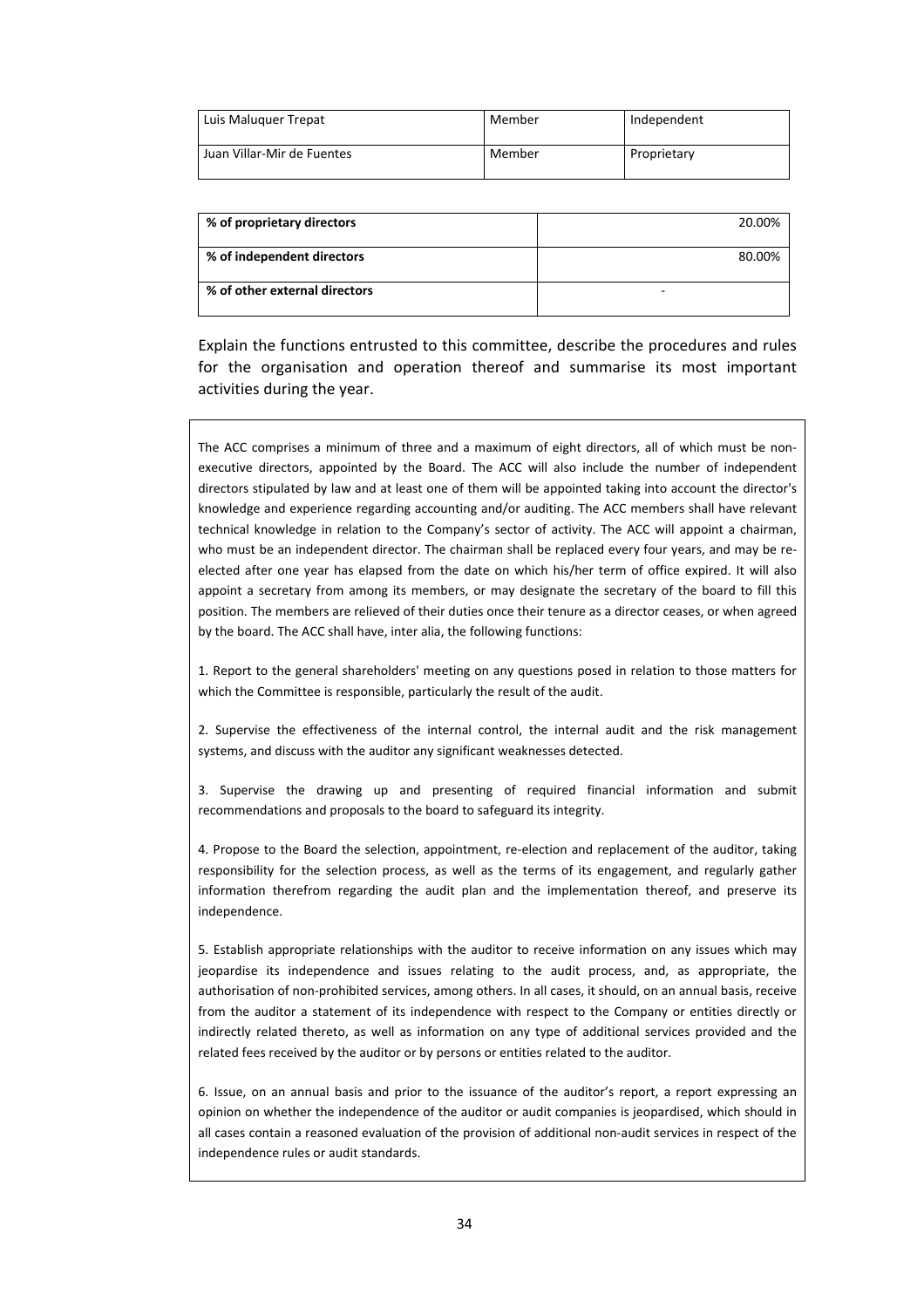7. Inform the board of all matters established by law, the bylaws and the board of directors regulations.

8. Prepare an annual report on its activities, which must be included in the directors' report.

The ACC meets whenever requested to do so by at least two of its members, or at the behest of the Chairman, who is responsible for convening it. The call notice shall be valid provided it is sent by any means that allows acknowledgement of its receipt. The ACC is validly convened when the majority of its members are present or represented, adopting resolutions by majority of those present or represented. The member affected must abstain from participating in the deliberation and voting on resolutions in which such member or a person related thereto has a conflict of interest. In the event of a tied vote, the chairman has the casting vote. Minutes are taken of all ACC meetings and are made available to the board. In 2016, the ACC carried out, among others, the following functions:

‐ Acted as a communication channel between the board of directors and the Company's external auditors, assessing the results of each audit.

‐ Reported the re‐election of Deloitte, S.L. as auditor of the separate and consolidated financial statements for the year ended 31 December 2016.

‐ Selected the auditor for 2017 to 2019 and proposed the appointment of PWC Auditors, S.L. to the board.

‐ Issued, prior to the auditors' report, an report on whether the independence of the auditors or audit companies was jeopardised.

‐ Approved the internal audit action plan for 2016.

‐ Supervised the effectiveness of the Company's internal control, internal audit and risk management systems, and discussed with the auditor any significant weaknesses detected in the internal control system.

‐ Approved the risk management and control policy, corporate governance and treasury share reports to be submitted to the board.

‐ Supervised preparation of the corporate social responsibility policy.

‐ Supervised compliance with corporate governance rules and the internal codes of conduct.

‐ Oversaw the preparation and submission of regulatory financial information, in particular the separate and consolidated financial statements.

‐ Reported on the annual corporate governance report.

‐ Analysed the amendments to the bylaws and the regulations of the general shareholders' meeting for submission to the shareholders.

‐ Reported on the amendments to the regulations of the board.

‐ Proposed to the board amendments to the ICC to adapt the current structure of the Company to the changes introduced by the regulations on market abuse.

‐ Evaluated its own performance within the framework of the self‐evaluation of the performance of the board of directors and related internal committees.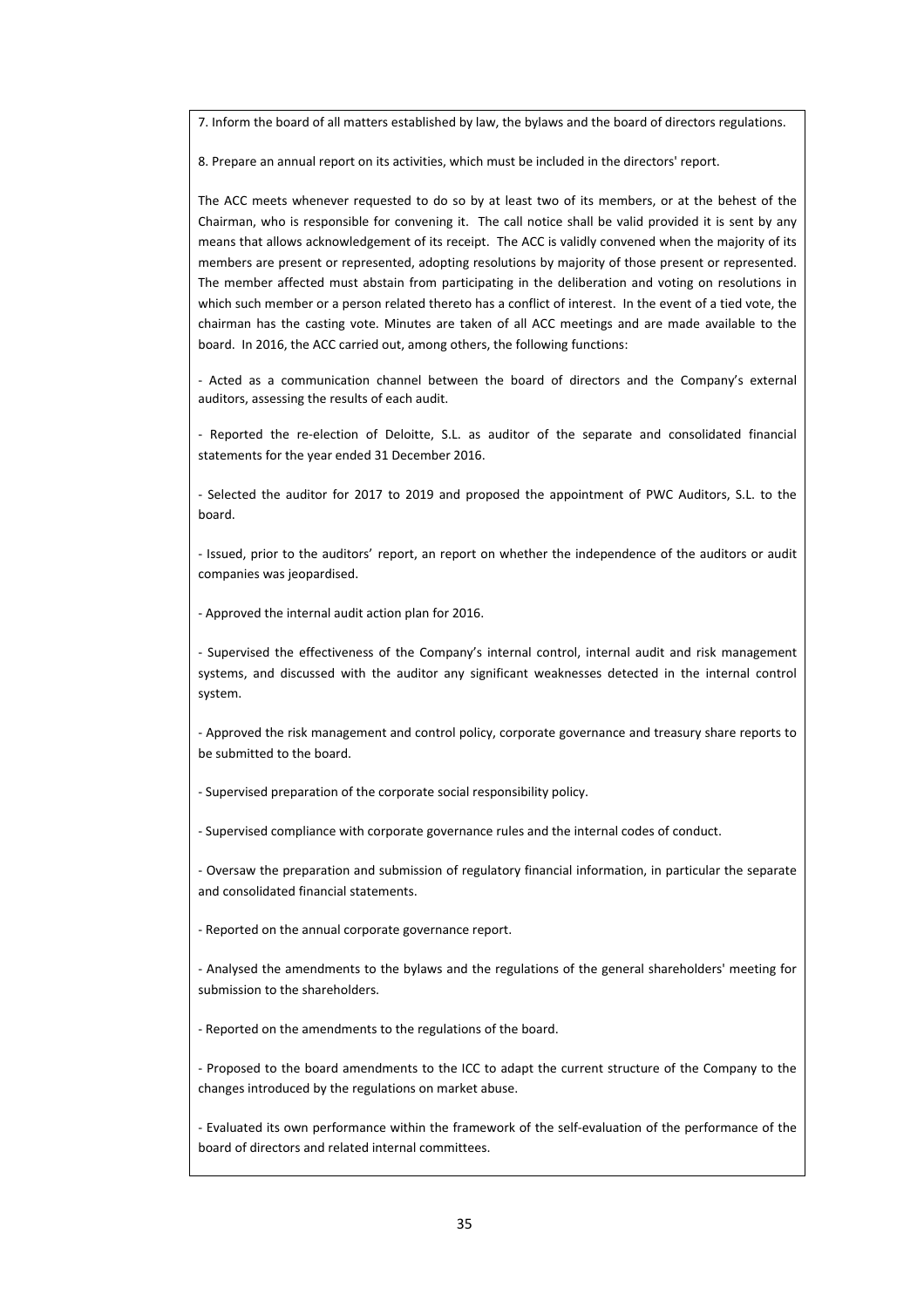‐ Reported to the board on the corporate governance policy.

‐ Analysed and reported on treasury share transactions to be submitted to the board and issue a favourable report on the share buyback plan and monitoring thereof.

‐Prepared and reported on the document on the management of tax risks for 2015.

‐Reviewed and first reported to the board on the issue of bonds under the "EMTN Programme".

Identify the member of the audit committee appointed with regard to his or her knowledge and experience in accounting, auditing or both, and indicate the number of years that the Chairman of the committee has held that office.

| Name of director with experience      | Ana Sainz de Vicuña Bemberg |
|---------------------------------------|-----------------------------|
| Number of years in office as Chairman |                             |

### **APPOINTMENTS AND REMUNERATION COMMITTEE**

| Name                            | <b>Position</b> | Category    |
|---------------------------------|-----------------|-------------|
| Carlos Fernández-Lerga Garralda | Chairman        | Independent |
| Sheikh Ali Jassim M.J. Al-Thani | Member          | Proprietary |
| Juan Carlos García Cañizares    | Member          | Proprietary |
| Javier Iglesias de Ussel Ordís  | Member          | Independent |
| Luis Maluquer Trepat            | Member          | Independent |

| % of proprietary directors    | 40.00%                   |
|-------------------------------|--------------------------|
| % of independent directors    | 60.00%                   |
|                               |                          |
| % of other external directors | $\overline{\phantom{a}}$ |
|                               |                          |

Explain the functions entrusted to this committee, describe the procedures and rules for the organisation and operation thereof and summarise its most important activities during the year.

The ARC comprises a minimum of three and a maximum of eight directors, all of which must be nonexecutive directors, appointed by the Board. The ARC also includes the number of independent directors stipulated by law.

The ARC will appoint a chairman from among its members, who in any case shall be an independent director. The ARC will also appoint a secretary from among its members, or may designate the secretary of the board to fill this position. The ARC may appoint a deputy chairman who shall also be an independent director.

The members of the ARC shall leave office when they cease to be directors or when the Board so resolves.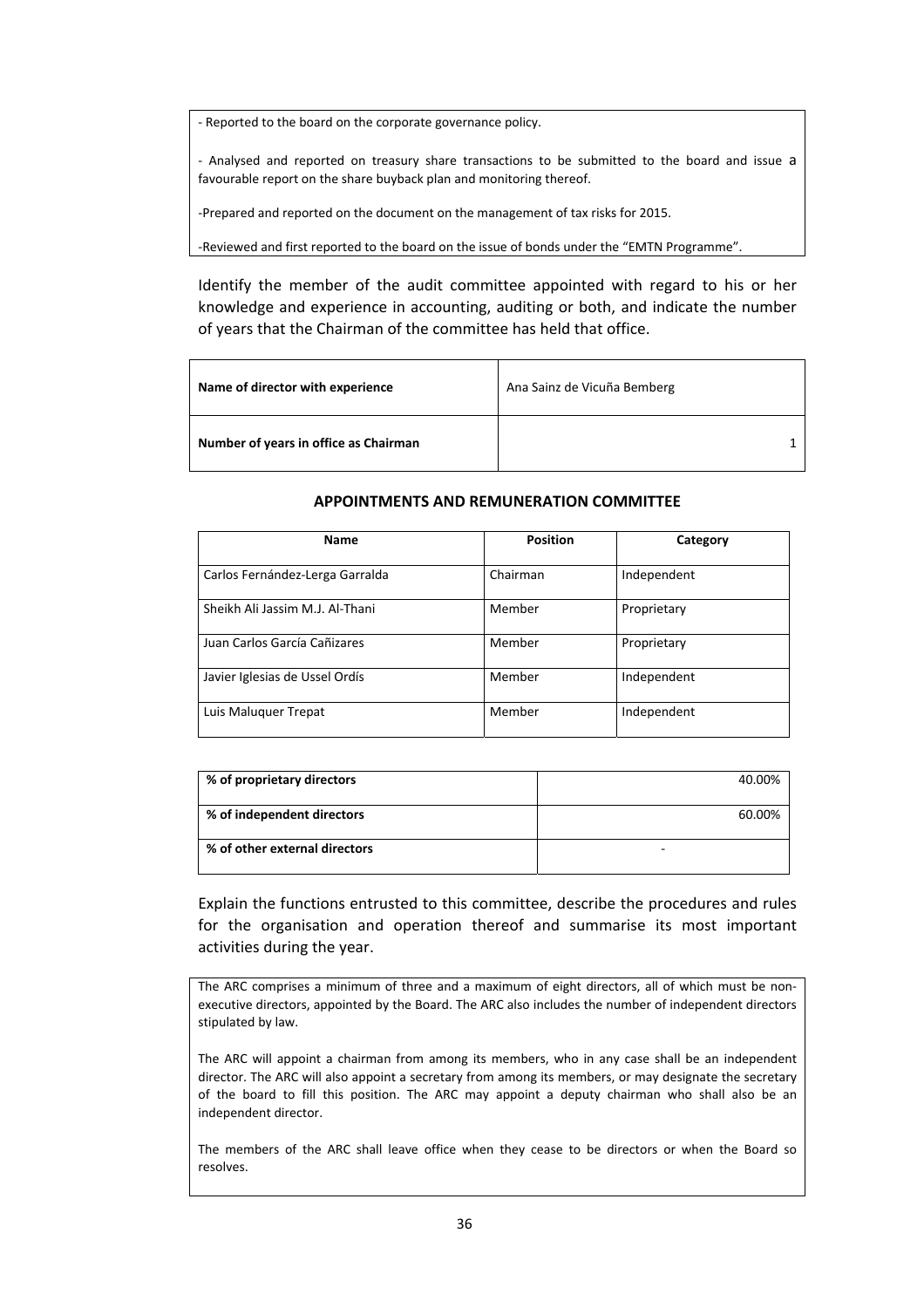The ARC shall have, inter alia, the following functions:

1. Evaluate the skills, knowledge and experience required of the board, define the roles and capabilities required of the candidates and decide on the time and dedication necessary for them to effectively discharge their duties.

2. Establish a target representation rate for the less-represented gender on the board, proposing ideas on how to achieve it.

3. Make proposals to the board of independent directors to be appointed by co-option or, if applicable, for submission to decision by the shareholders at the general meeting, and proposals for re-election and removal of those directors by the shareholders at the general meeting.

4. Report on proposals of the board of directors for appointment of other directors to be appointed by co-option or, if applicable, for submission to decision by the general shareholders' meeting, and proposals for re-election and removal of those directors by the shareholders at the general meeting.

5. Reporting on proposals for senior officer appointments and removals and the standard terms of their contracts.

6. Examine and organise the succession of the chairman of the board and of the Company's chief executive and, where applicable, make recommendations to the board to ensure a well‐planned and orderly succession.

7. Make recommendations to the board on remuneration policy for directors and general managers or other members of senior management reporting directly to the board of directors, for executive committees or the CEO, and for individual remuneration and other contractual conditions of executive directors, and ensure compliance with this policy.

The ARC meets whenever requested by at least two of its members or as resolved by its chairman, who is responsible for calling meetings. The call notice shall be valid provided it is sent by any means that allows acknowledgement of its receipt.

The ARC is validly constituted when most of a majority of its members are present in person or by proxy; resolutions are adopted by a majority of those present in person or by proxy and the chairman has the casting vote in the event of a tied vote. Proxies are granted in writing specifically for each meeting, and solely to another member of the ARC. Members of the ARC shall refrain from taking part in discussions or voting on any resolutions or decisions in which they or any persons related thereto may have a direct or indirect conflict of interest.

Minutes are taken of all ARC meetings and are made available to all board members.

In 2016, the ARC carried out, among others, the following functions:

‐ Ensured that the remuneration policy established by the Company was observed.

‐ Proposed, based on the achievement of the indicators, the number of shares to be received by beneficiaries of the share delivery plan approved at the general meeting on 21 January 2014.

‐ Proposed to the board a new remuneration policy for the Company for 2016 to 2019, and favourably reported on the amendment of the Chairman's and CEO's contracts.

‐ Directed the process of evaluating its own performance, the performance of the board and the discharge of duties by the chairman, secretary, lead independent director and CEO, and reported to the board on the findings reached.

‐ Submitted to the board the contents of the annual report on director remuneration.

‐ Submitted to the board the selection policy.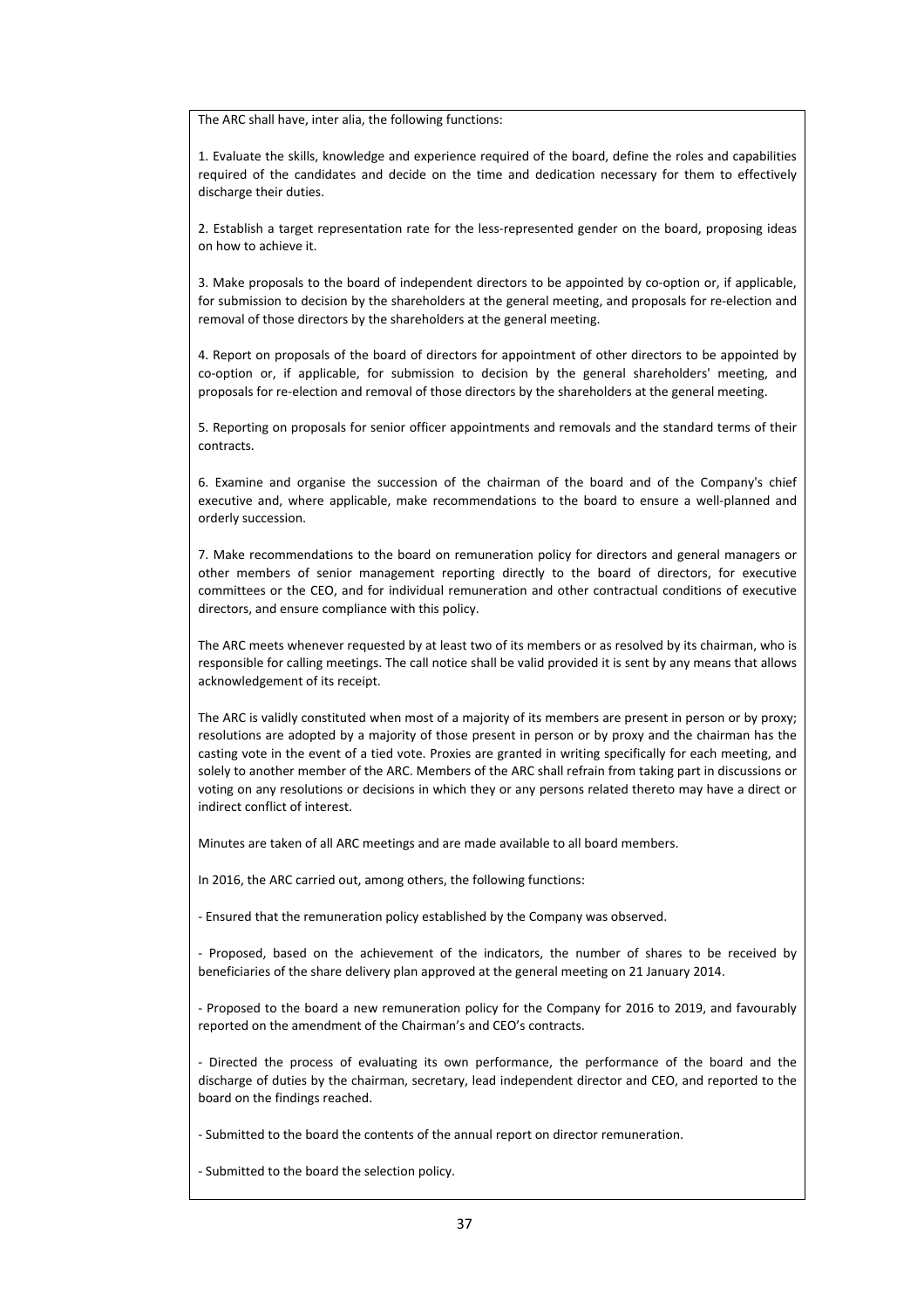‐ Analysed and reported to the board on the work performed by the Corporate Governance Unit (formed in July 2016) on the degree of compliance with the good governance recommendations approved by the **CNMV** 

‐ Reported favourably to the board on (i) the assessment of the appointment of Carlos Fernández‐ González by the shareholders at the general meeting as proprietary director, at the proposal of the shareholder Hofinac B.V.; (ii) the assessment of the appointment of Adnane Mousannif by the shareholders at the general meeting as proprietary director, at the proposal of the shareholder Qatar Investment Authority; and (iii) the ratification and appointment as proprietary director of Sheikh Ali Jassim J.M. Al‐Thani in representation of Qatar Investment Authority, appoint by co‐optation at the board meeting of 12 December 2015.

‐ Reported favourably to the board on (i) the change of Luis Maluquer from "other director" to "independent director" and (ii) the designation of Ana Sainz de Vicuña Bemberg as chairwoman of the ACC; and (iii) the composition and appointments to the ARC and executive committee.

|                                            | Number of female board members |        |               |        |               |          |               |       |
|--------------------------------------------|--------------------------------|--------|---------------|--------|---------------|----------|---------------|-------|
|                                            | 2016                           |        | 2015          |        | 2014<br>2013  |          |               |       |
|                                            | <b>Number</b>                  | %      | <b>Number</b> | %      | <b>Number</b> | %        | <b>Number</b> | %     |
| <b>Executive committee</b>                 | 0                              | 0.00%  | 0             | 0.00%  | $\Omega$      | $0.00\%$ | $\Omega$      | 0.00% |
| <b>Audit Committee</b>                     | 1                              | 20.00% | 1             | 20.00% |               | 20.00%   | $\Omega$      | 0.00% |
| Appointments and remuneration<br>committee | 0                              | 0.00%  | 0             | 0.00%  |               | 0.00%    | 0             | 0.00% |

C.2.2 Complete the following table on the number of female directors on the various board committees over the past four years:

- C.2.3 Removed
- C.2.4 Removed
- C.2.5 Please indicate, where applicable, the existence of any regulations governing board committees, where these regulations may be consulted and any amendments made to them during the year. Also, indicate whether an annual report on the activities of each committee has been prepared voluntarily.

The board committees are governed by the board of directors regulations, which are available on the Company's website (www.inmocolonial.com) under the "Corporate governance" section, and on the website of the Spanish National Securities Market Commission (www.cnmv.es). In 2016 the related amendments were made to (i) bring the regulations into line with the new wording of the bylaws, the amendment of which was resolved at the annual general meeting of 28 June 2016 in order to adapt them to the latest legislative developments and (ii) bring the supervision of corporate governance under the aegis of the ARC.

The annual report on the activities of each committee in 2016 was prepared by the audit and control committee and appointments and remuneration committee. Both reports were made available to shareholders on the company's website along with the call notice for the general shareholders' meeting.

#### C.2.6 Removed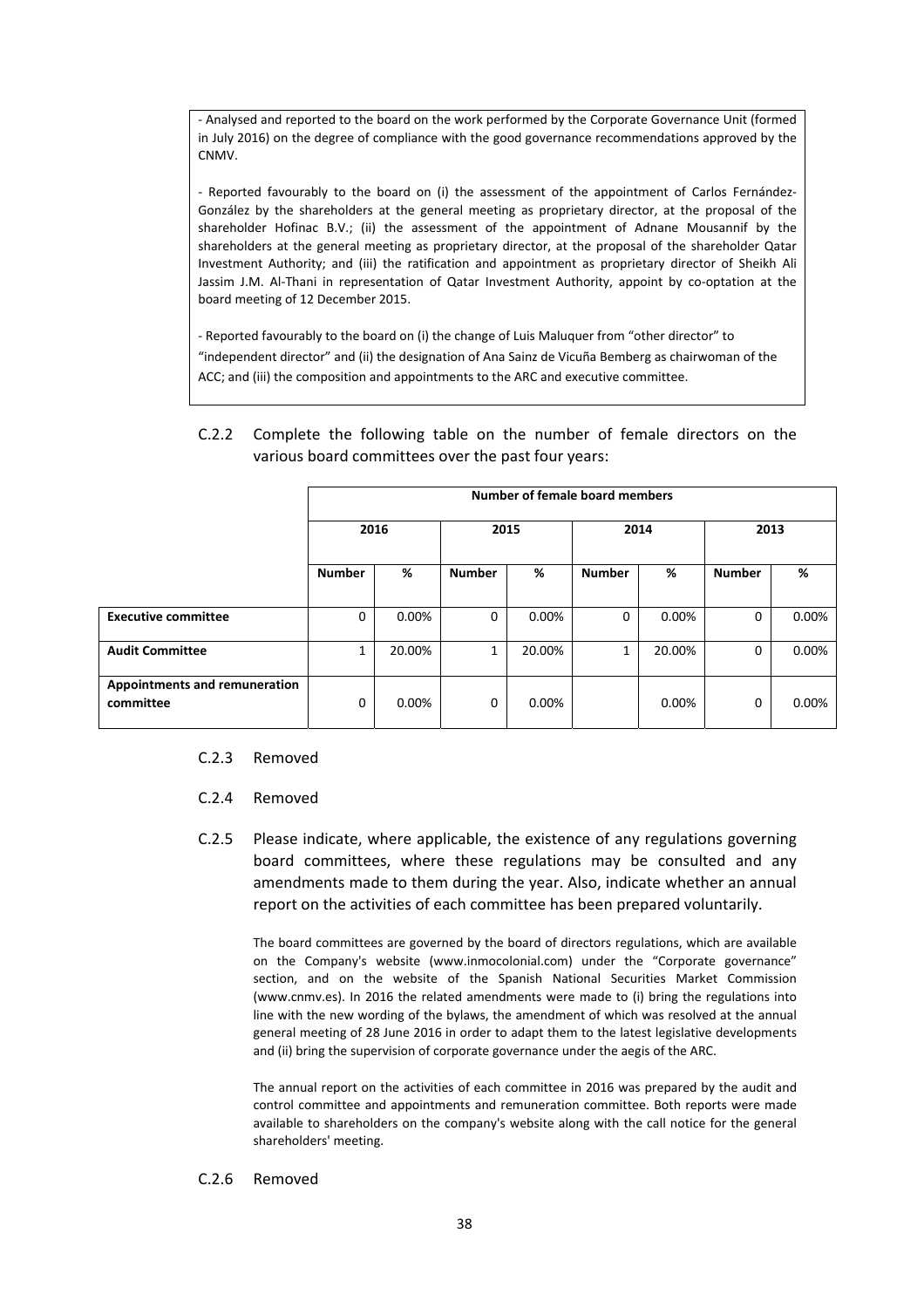### **D RELATED‐PARTY AND INTRAGROUP TRANSACTIONS**

D.1 Explain, if applicable, the procedures for approving related-party or intragroup transactions.

| Procedure for the approval of related-party transactions |  |  |
|----------------------------------------------------------|--|--|
|                                                          |  |  |

In accordance with the board of directors regulations, express authorisation is required from the board of directors, which cannot be delegated, following a favourable report from the ACC, in the following cases, among others:

‐ Provision of professional services by a director to Colonial companies. The employment or any other type of relationship that executive directors have with the Company is exempt for these purposes.

‐ Sale, or transfer in any other way, through economic consideration of any type, of supplies, materials, assets or rights, in general, by a director, a significant shareholder or shareholder represented on the board or by persons related to them, to Colonial or other Group companies.

‐ Transfer by the Group companies in favour of a director, a significant shareholder or entity represented on the Board or persons related thereto, of supplies, materials, goods or rights, in general, which do not form part of the transferor company's ordinary business.

‐ Provision of works, services or sale of materials by Inmobiliaria Colonial Group companies to a director, significant shareholder or a shareholder represented on the board, or parties related thereto, and which, being part of their ordinary business, is carried out under economic conditions below market rates.

‐ Any other legal business with Group companies in which the director or persons related thereto has a direct or indirect interest.

The aforementioned approval by the board of directors will not be necessary when such transactions simultaneously meet the following three characteristics:

1. They are governed by standard form contracts applied on an across**‐**the**‐**board basis to a large number of clients;

2. They go through at market prices, generally set by the person supplying the goods or services; and

3. The amount thereof does not exceed 1% of the Company's annual income.

D.2 List any relevant transactions, by virtue of their amount or importance, between the Company or its group of companies and the Company**'**s significant shareholders:

| <b>Name or Corporate</b><br>Name of the Significant<br>Shareholder | Name of Group company or<br>entity | Nature of<br>relationship | Type of<br>transaction | Amount<br>(thousands<br>of euros) |
|--------------------------------------------------------------------|------------------------------------|---------------------------|------------------------|-----------------------------------|
| --                                                                 | --                                 | --                        | --                     | --                                |

D.3 List any relevant transactions, by virtue of their amount or importance, between the Company or its group of companies and the Company**'**s managers or directors:

| Name or company<br>name of director<br>or executive | Name or company<br>name of the<br>related party | Relationship | Nature of<br>transaction | Amount<br>(thousands of<br>euros) |
|-----------------------------------------------------|-------------------------------------------------|--------------|--------------------------|-----------------------------------|
| --                                                  | $- -$                                           | --           | --                       |                                   |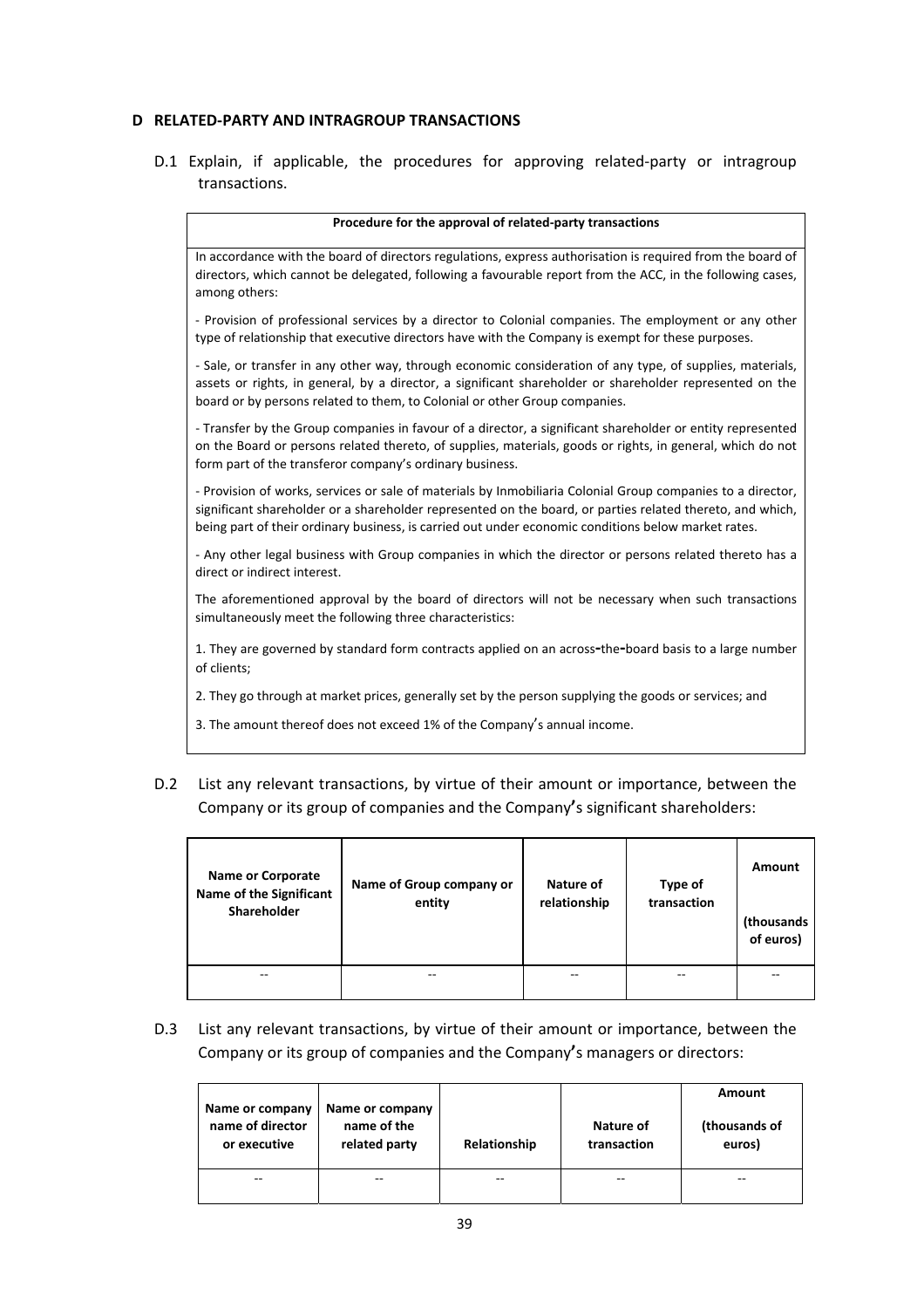D4. List any relevant transactions undertaken by the Company with other companies in its group that are not eliminated in the process of drawing up the consolidated financial statements and whose subject matter and terms set them apart from the Company**'**s ordinary trading activities.

In any case, list any intragroup transactions carried out with entities in countries or territories considered to be tax havens:

| Name of group company | <b>Brief description of the</b><br>transaction | Amount<br>(thousands of euros) |
|-----------------------|------------------------------------------------|--------------------------------|
| $- -$                 | $- -$                                          | $- -$                          |

D.5 Indicate the amount from related-party transactions.

0 (thousands of euros)

D.6 Give details of the mechanisms in place for detecting, identifying and resolving any potential conflicts of interest between the Company and/or its group and its directors, executives or significant shareholders.

Under the bylaws, the director shall refrain from taking part in discussions or voting on any resolutions or decisions in which the director or any persons related thereto may have a direct or indirect conflict of interest. The votes of the directors affected by the conflict that are to abstain from voting shall be subtracted for purposes of calculating the necessary voting majority. Resolutions or decisions that affect the director in his position as director, such as the appointment or revocation of positions in the governing body or others of a similar nature, are excluded from this obligation to abstain. Also, the board of directors regulations stipulate that the duly of loyalty requires that directors refrain from taking part in discussions or voting on any resolutions or decisions in which the director or any persons related thereto may have a direct or indirect conflict of interest. Likewise, directors must adopt the measures necessary to avoid becoming involved in situations where their interests, either as independent professionals or as employees, may be in conflict with the Company's interests and their duties to the Company. In particular, the duty to avoid conflicts of interest requires that directors abstain from: a) carrying out transactions with the Company, except when they are ordinary transactions, performed under standard market conditions for customers and are scantly relevant, which is understood to mean those transactions whose disclosure is not necessary to present a true and fair view of the Company's assets and liabilities, financial position and results; b) using the Company's name or relying on their status as directors to unduly influence private transactions; c) using the Company's assets, including its confidential information, for personal gain; d) taking advantage of the Company's business opportunities; e) obtaining advantages or remuneration from third parties other than the Company and its Group in connection with the performance of their duties, unless considered an act of mere courtesy; f) carrying out activities as independent professionals or as employees that involve effective competition, be it present or potential, with the Company, or that, in any other way, place the directors in an ongoing conflict with the Company's interests.

The foregoing will also be applicable if the beneficiary of the actions or prohibited activities is a person related to the director. Those persons mentioned in the Spanish Limited Liability Companies Law shall be considered related parties. In all cases, directors must notify the board of any conflict that they or persons related thereto may have that could lead to a direct or indirect conflict of interest with the Company. Any conflicts of interest in which the directors are involved shall be reported in the notes to the financial statements and in the annual corporate governance report.

The authorisation must be approved by the shareholders at the general meeting when its purpose is to waive the prohibition of obtaining an advantage or remuneration from third parties, or when it affects a transaction whose value is greater than 10% of the Company's assets. Authorisation may be granted in other cases by the board of directors, provided the independence of the members granting such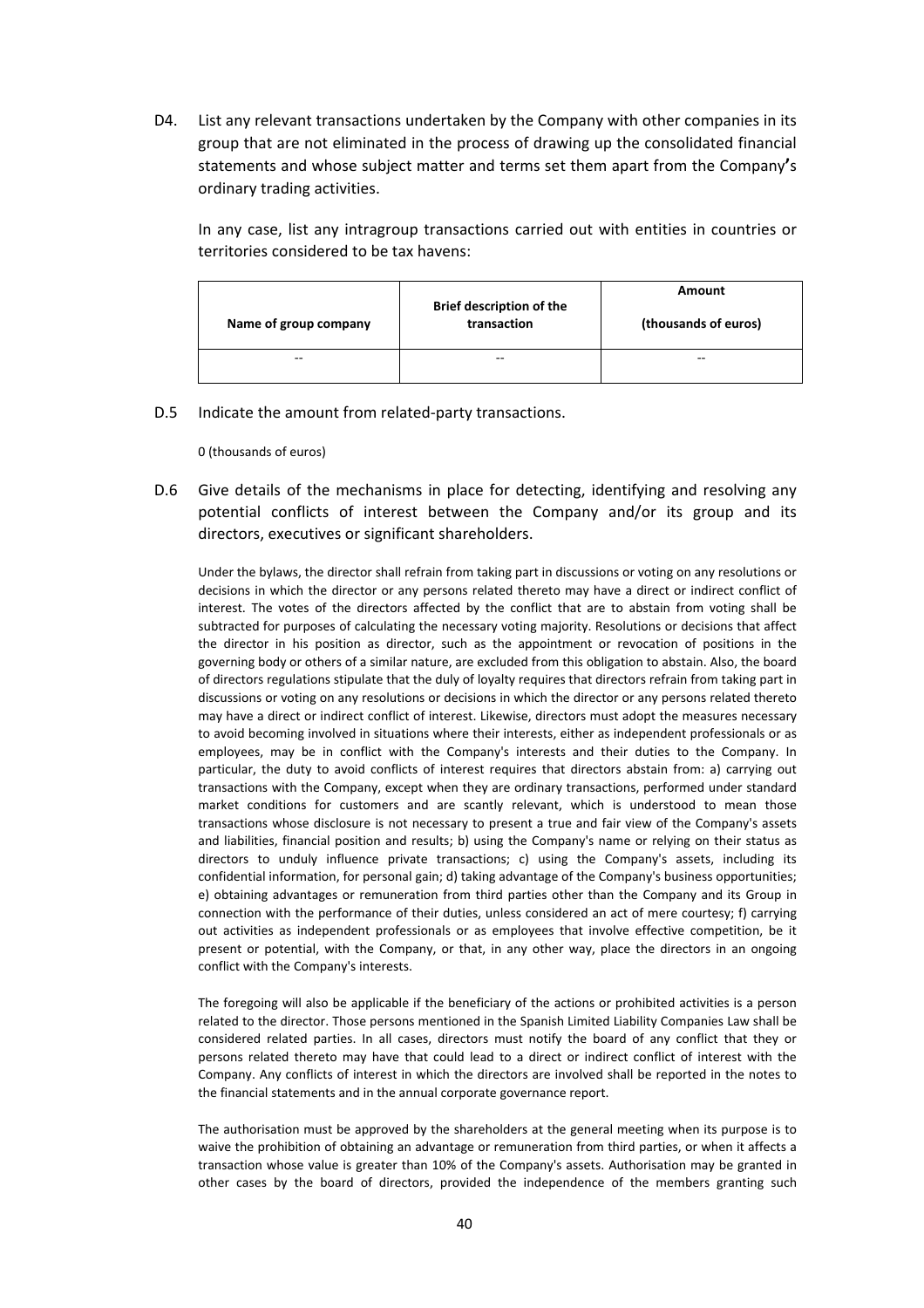authorisation with regard to the exempt director can be guaranteed. The Company must also ensure that the authorised transaction does not harm its assets and liabilities and, where applicable, ensure its performance under market conditions and the transparency of the process. The obligation of not competing with the Company may only be waived if no damage is expected to be caused to the Company or if the Company is expected to be compensated for the profit that such director may obtain. The waiver will be granted through an express and separate resolution by the shareholders at the general meeting.

D.7 Is there more than one Group company listed in Spain?

**Yes No X**

Identify the listed subsidiaries in Spain:

| <b>Listed subsidiaries</b> |  |  |
|----------------------------|--|--|
| -                          |  |  |

Indicate whether they have provided detailed disclosure on the type of activity they engage in, and any business dealings between them, as well as between the subsidiary and other group companies:

**Define the possible business dealings between the parent and the listed subsidiary and between the listed subsidiary and the other group companies.**

‐

**Yes No** 

Indicate the mechanisms in place to resolve possible conflicts of interest between the listed subsidiary and other group companies:

| Mechanisms to resolve any possible conflicts of interest |  |  |  |  |
|----------------------------------------------------------|--|--|--|--|
| -                                                        |  |  |  |  |

### **E RISK CONTROL AND MANAGEMENT SYSTEMS**

E.1 Describe the risk management system in place at the company, including tax risks.

Risk management is a key aspect of Colonial's organisational culture and, for this reason, the Company has developed a Control and Risk Management System ("CRMS"), which establishes certain bases to efficiently and effectively manage the risks at the entire organisation, including tax risks.

In order to meet these corporate objectives, the risks to which Colonial is exposed are identified, analysed, assessed, managed, controlled and updated. In order to maintain an effective and updated CRMS, Colonial prepares a corporate risk map, which identifies the main risks affecting the Group, and evaluates them in terms of impact and likelihood of occurrence. This map is reviewed and updated every two years. Also, Colonial**'**s

CRMS establishes monitoring activities by the owners of risk by updating the records of the risks in order to verify the effectiveness of the management of those risks.

The internal audit function analyses the corporate risk map and proposes which processes, risks and controls should be reviewed each year in the Internal Audit Plan.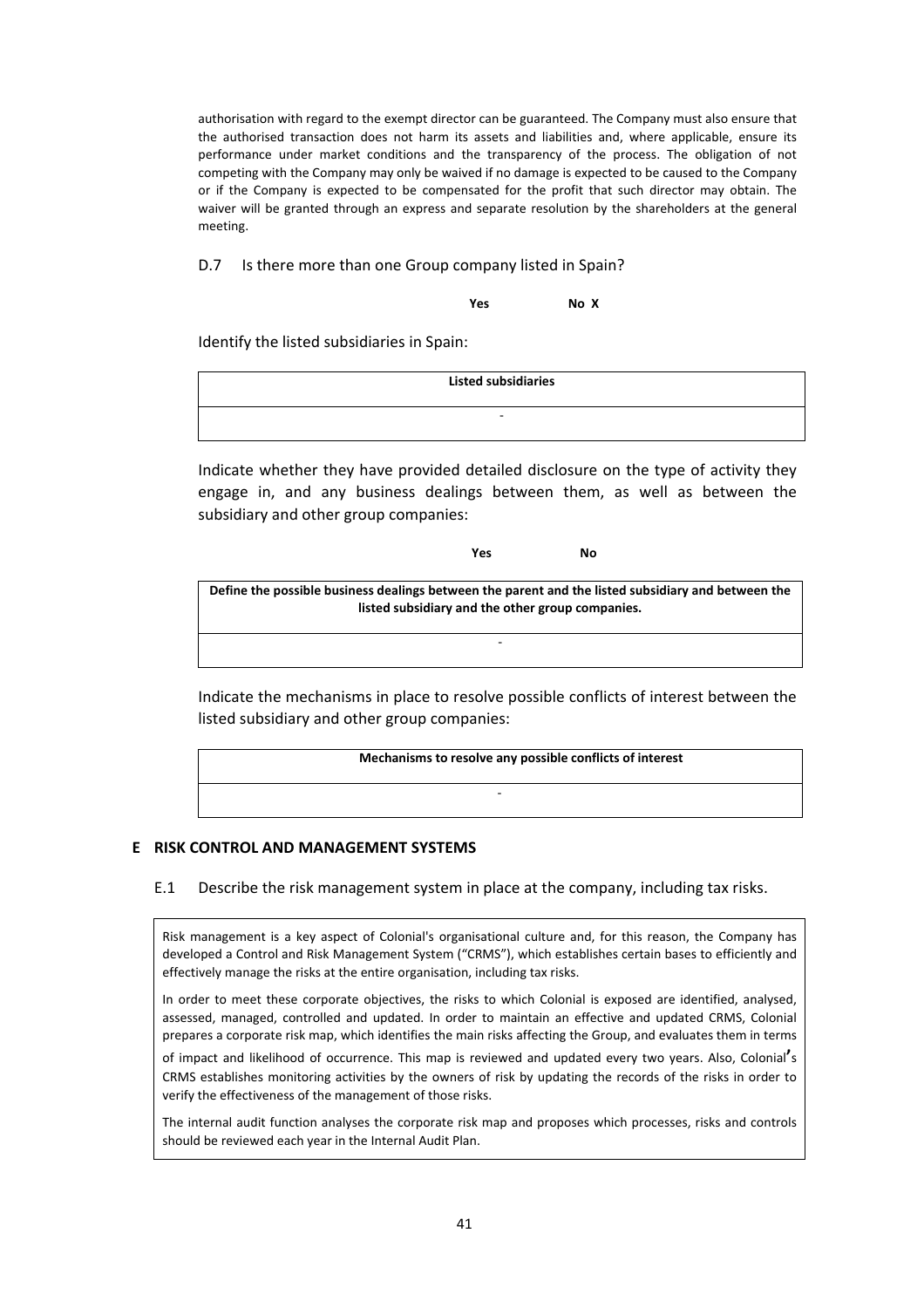### E.2 Identify the bodies responsible for preparing and implementing the risk management system, including tax risks.

The Board of Directors is responsible for determining the Company's risk management and control policy, including tax risks, identifying its main risks, and implementing and supervising the internal reporting and control systems in order to ensure the future viability and competitiveness of the Company, adopting the decisions best suited to its ideal development. The Board of Directors is assisted in managing this policy by the Audit and Control Committee (ACC). The ACC performs, inter alia, the following functions relating to the control and risk management:

- Submit to the Board for approval a report on the control and risk management policy.
- Review control and risk management systems on a regular basis so main risks are properly identified. managed and disclosed.
- ‐ Overseeing the preparation, completeness and filing of regulated public information (financial and non‐financial).

In addition, the Company has set up a Regulatory Compliance Unit (RCU) and internal audit function to reinforce this objective. The RCU is responsible for ensuring compliance with any laws and regulations which may affect the Company. Meanwhile, the internal audit function is responsible for carrying out the oversight duties required and established in its annual plans to evaluate the effectiveness of the risk management and control processes implemented so as to mitigate risk.

The main responsibilities assigned in relation to the CRMS correspond to the Board of Directors, the Audit and Control Committee and the Internal Audit Unit. The CRMS also explicitly sets out the responsibilities of senior management, operational managers and owners of the risks in relation to risk management.

## E.3 Indicate the main risks, including tax risks, which may prevent the company from achieving its targets.

The main risks faced by Colonial in achieving its targets include:

- Industry risks, since the real estate sector is a highly cyclical and competitive sector, as well as risks related to economic and/or political changes in the countries in which it operates and regulatory changes, especially those relating to real estate activities.
- Risks arising from the specific nature of the business in relation to the high concentration of office rental activities in the central business district areas of Barcelona, Madrid and Paris, the appraisal of its property assets and the concentration of customers.
- Risks of a financial nature relating to restrictions in capital markets and in financial debt markets, the debt level, the drop in credit rating and interest rate fluctuations.
- Tax risks relating to the limit on tax loss carryforwards, the loss by its French subsidiary, Société Foncière Lyonnaise, of its status as a listed real estate investment company (SIIC) and changes in its favourable tax regime.
- Corporate risks arising from the management of its corporate reputation and image and from carrying out its activities through subsidiaries.
- Operating risks arising from the management of and damage to its property assets, the maintenance and repair thereof, its liability for the actions of its contractors and subcontractors, and from court and out‐of‐court claims.

E.4 Identify if the entity has a risk tolerance level, including tax risks.

Colonial has established an appetite and tolerance for each risk area. Risk appetite is the level of risk a company is prepared to undertake or reject according to its objectives and taking into account the expectations of its stakeholders, and risk tolerance is the determination of fluctuations in risk levels deemed to be normal in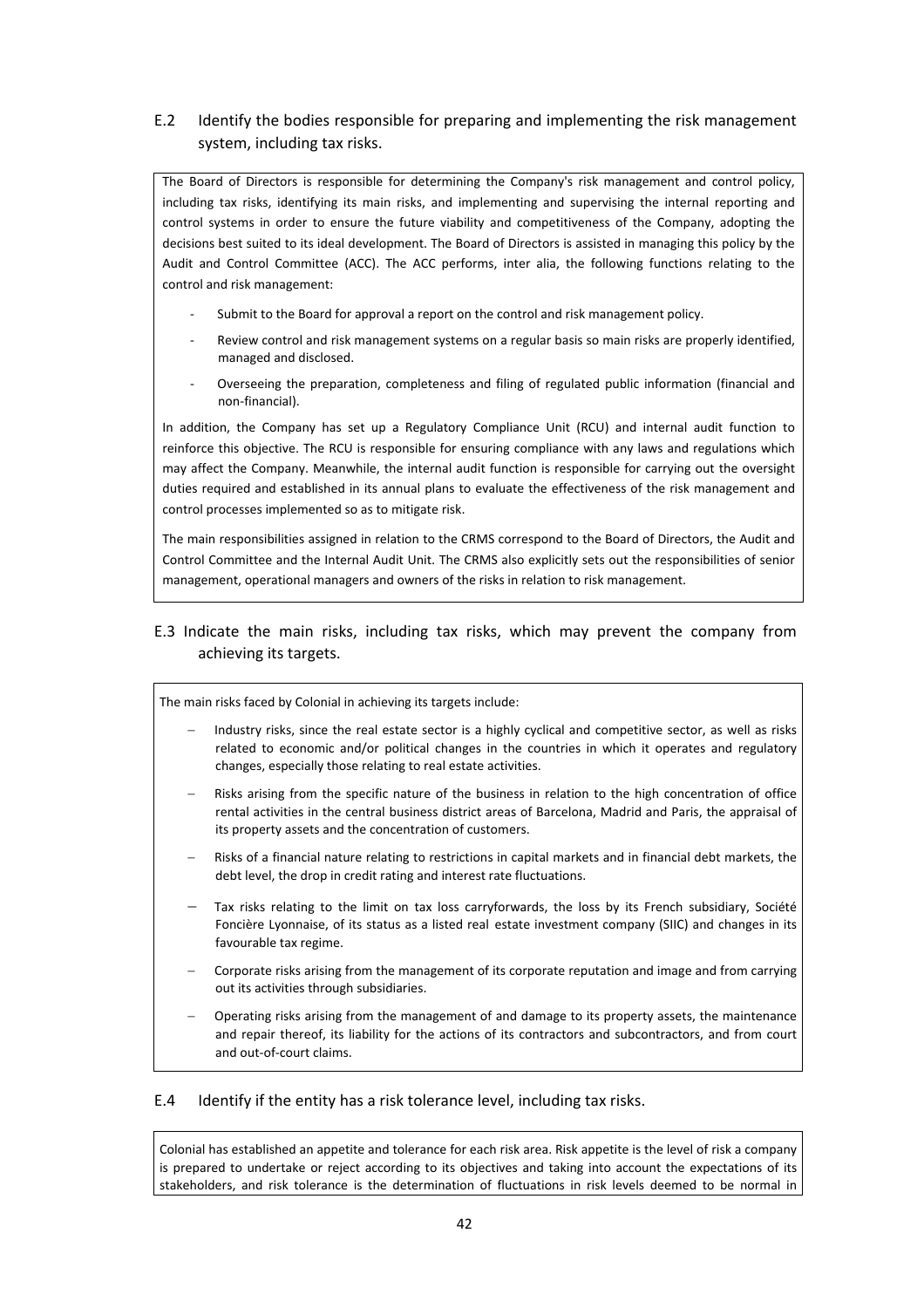#### keeping with their risk appetite.

Risk management at Colonial has been structured into a corporate risk map which is the tool that graphically represents the assessment of risks according to their impact, their effect on Colonial measured in economic terms and in terms of its operations, reputation and compliance, and the likelihood and probability of the risk occurring over a time period.

In this regard, the Company assesses risk from two angles: inherent risk, which is understood to be that to which the Company is exposed in the absence of any mitigating actions/control; and residual risk, which is understood to be the risk remaining after the corresponding prevention and control measures have been taken.

#### E.5 Identify any risks, including tax risks, which have occurred during the year.

The risks that arose in 2016, the circumstances that caused them and the functioning of the control systems are as follows:

#### **i. FINANCING OF PROPERTY ASSETS. FINANCIAL STRUCTURE AND DEBT LEVEL.**

**Circumstances:** Following the bond issue launched by Colonial in 2015 amounting to EUR 1,250 million, the arrangement of a new syndicated loan amounting to EUR 350 million and the obtainment from Standard & Poor's of a BBB‐ long‐term and A‐3 short‐term credit rating, the Group's net financial debt at 31 December 2015 was EUR 2,545 million and the Loan to Value (LtV) ratio was 41.8%. With these actions, Colonial was able to return its leverage ratio to a level more appropriate for the value of its assets, providing the Group the ability to finance potential acquisitions, refurbishings and other investments needs in property assets, and capacity to generate cash flow. However, Colonial had certain restrictions linked to the syndicated loan.

**Control systems:** In 2016 Colonia launched new bond issues totalling EUR 650 million, maintaining the credit rating given by Standard & Poor's, which made it possible to increase the average maturity of the debt, continue to diversity this average maturity and also continue optimising finance costs. At 31 December 2016, the Group's net financial debt amounted to EUR 3,528 million, with an LtV ratio of 41.4%.

#### **ii. INCREASED COMPETITION IN THE REAL ESTATE SECTOR**

**Circumstances:** In 2016, the real estate sector continued raising the confidence of international investors, returning to high levels of investment. This situation gave rise to an increase in competition between companies in the sector, which could generate an increase in the price of property acquisitions, excess supply on the office rental market or a decrease in the level of rent obtained from such properties.

**Control systems:** Colonial diversifies its investments in Barcelona, Madrid and Paris, selecting high quality properties located in central business district (CBD) areas. Colonial's strategy is to have the best portfolio of offices for rent. In 2016 the Colonial Group continued with this selective investment strategy in various areas, making new property acquisitions in the amount of EUR 234 million. In addition, in 2016 Colonial increased its ownership interest in SFL up to 58.55% and acquired 15.09% of Axiare Patrimonio Socimi, S.A., considering such acquisition as complementary to Colonial's investment strategy and its ability to create value and provide a return to shareholders.

#### **iii. IMPAIRMENT OF PROPERTY ASSETS**

**Circumstances**: The holding and acquisition of properties implies certain risks, including the possibility that returns on investment will be lower than estimated or that estimates and valuations performed could prove inaccurate or wrong. In addition, the market value of the assets may decline or be negatively affected in certain cases.

**Control systems**: To mitigate this risk factor, Colonial engages independent experts to appraise all of its assets on a six‐monthly basis. The Group allocates a significant portion of its resources to investing in and maintaining its property assets in order to enhance their value and position on the market and the income obtained from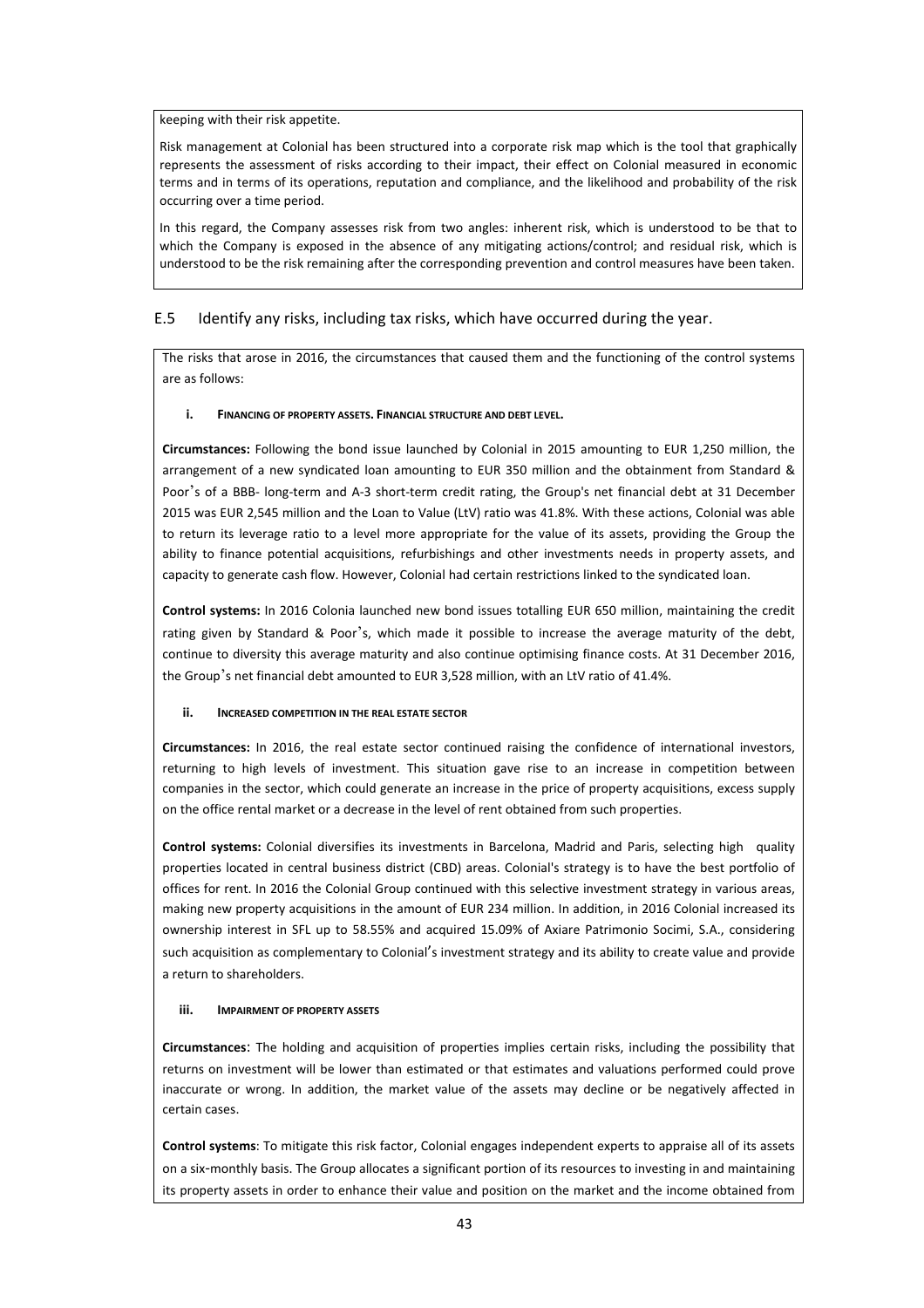these assets. In this regard, Colonial invested EUR 128 million in 2015 in projects to improve and renovate its property assets.

#### **iv. CONCENTRATION OF GROUP ACTIVITIES IN SPAIN AND FRANCE**

**Circumstances**: Colonial focuses its business activities solely on the rental business of properties in Barcelona, Madrid and Paris. The Group is therefore exposed to changes in the political or economic situation in the countries in which it operates.

**Control systems**: The level of the Group's rental income comes from property rentals located mainly in CBD areas of such cities. The new investments made in 2016 reinforced this business strategy with the acquisition of six properties located in these CBD areas, amounting to EUR 234 million. This strategy of focusing its business mainly in CBD areas and its high‐quality standards have positioned the Group as a reference in the sector.

#### **v. OFFSET OF TAX LOSS CARRYFORWARDS**

**Circumstances:** In December 2016, tax legislation was amended and set at 25% the maximum limit of the taxable income (for companies with revenue of at least EUR 60 million) that can be used to offset unused tax losses from prior years. Prior to this amendment of legislation, the maximum limit was 60% for 2016 and 70% from 2017 onwards.

**Control systems:** Colonial, as regards CRMS, identifies, analyses, assesses, manages, controls and updates tax risks. Colonial has a tax policy and strategy aimed to minimising and controlling the impact of the tax risks, and takes the most appropriate decisions to achieve the Group's strategic and value growth goals.

E.6 Indicate the plans in place for responding to and supervising the entity's main risks, including tax risks.

Risks are classified into four levels according to their impact and probability (ranging from the most to the least serious), and are then placed into one of the following categories according to the Company's response to each:

- *Avoid*: This entails abandoning activities which generate risks where no response has been identified which could reduce its impact and/or likelihood to a level deemed as acceptable.
- *Reduce*: This entails carrying out actions to reduce the likelihood and/or impact of the risk, thereby reducing the residual risk so that it is in line with the Company's risk tolerance level.
- *Share:* The likelihood or impact of a risk is reduced by transferring or sharing part of the risk to reduce the residual risk so that it is in line with the Company's risk tolerance level.
- *Accept*: No action is taken which may affect the likelihood or impact of the risk as the residual risk is already within the Company's risk tolerance level.

The owners of each risk are responsible for preparing the related records of risks in order to report the treatment established to mitigate and/or maintain the level of risk at the tolerance threshold accepted by the Company. These records should detail: (i) the objective pursued by the action plan, (ii) a description of the action, (iii) the risk owner, (iv) deadline for implementation of the action, (v) details of the activities to be performed with the officers for implementation and start and completion dates.

Internal audit supervises the response plans that are the responsibility of the risk owners.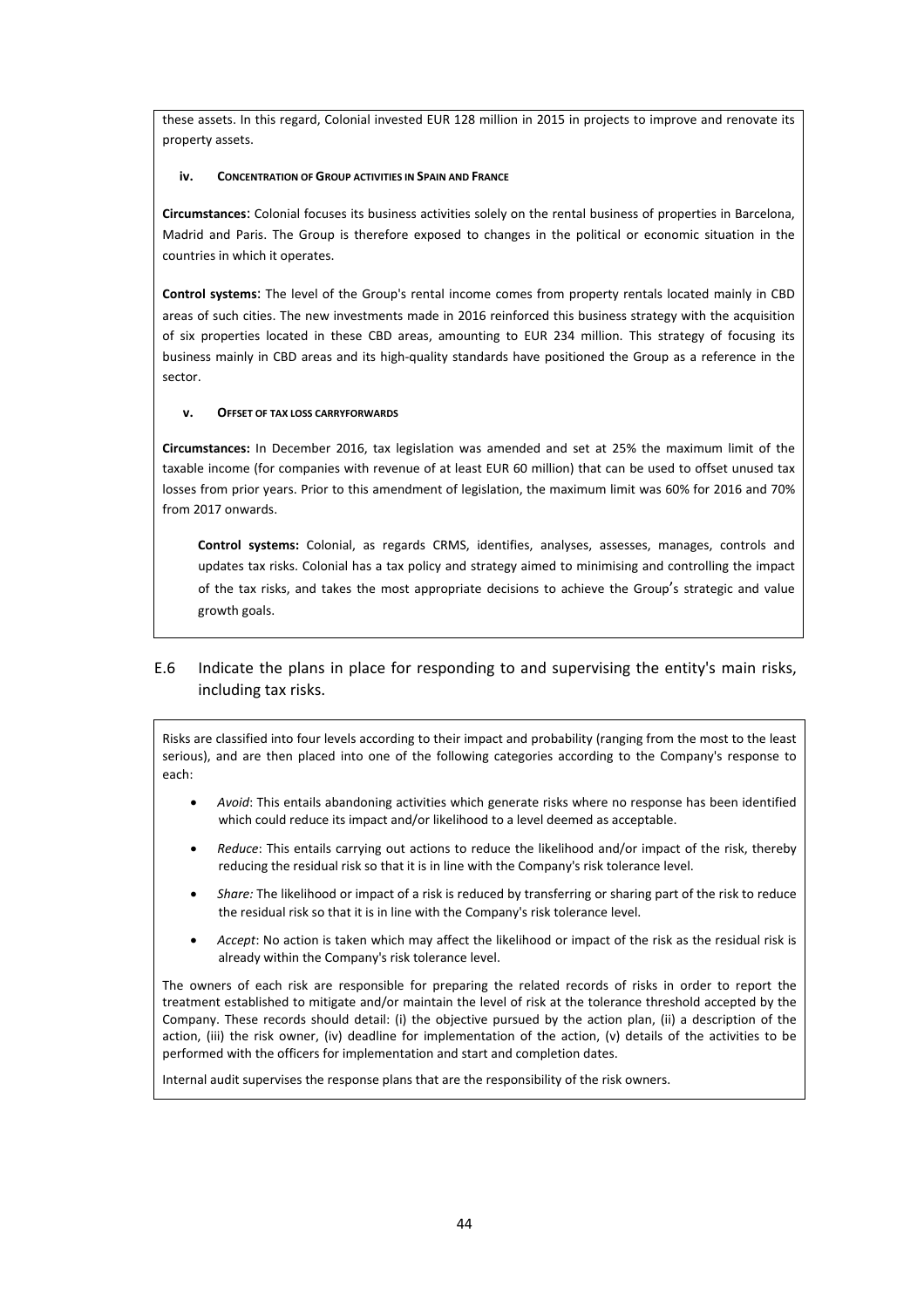### **F INTERNAL CONTROL AND RISK MANAGEMENT SYSTEMS RELATED TO FINANCIAL REPORTING (ICFR)**

Describe the mechanisms which comprise the internal control over financial reporting (ICFR) risk control and management system at the company.

#### **F.1 Control environment at the entity**

Indicate the main characteristics of at least:

F.1.1. Bodies and/or functions responsible for: (i) the existence and maintenance of an adequate ICFR system; (ii) its implementation; and (iii) monitoring thereof.

The Board of Directors, as stipulated in the Regulations, is ultimately responsible for the existence and updating of a suitable and effective ICFR system.

Specifically, Article 5 of the Regulations of the Board of Directors ("General Functions and Competences") stipulates, inter alia, the following functions:

1. Determining the Company's general policies and strategies, approving the investment and financing policy, the strategic or business plan, the annual management targets and annual budgets, and the treasury share policy, determining the corporate governance policy of the Company and the Group and the dividend policy and approving the corporate social responsibility policy. The Board of Directors also determines the Company's risk management and control policy, including tax risks, identifying its main risks, and implementing and supervising the internal reporting and control systems in order to ensure the future viability and competitiveness of the Company, adopting the decisions best suited to its ideal development.

To this end, Colonial has published an Internal Control and Risk Management Manual for its ICFR system, approved by the ACC, detailing the methodology for establishing the materiality of risks, as well as methodologies for documenting, classifying and assessing risks and associated control activities.

2. The approval of the financial information that all listed companies must periodically disclose.

To this end, Colonial has published a manual for disclosure of statutory information which covers the aspects mentioned in this section and which has been approved by the ACC.

- 3. Supervising the effective operation of the committees that the Board has formed and the actions of the delegated bodies and the executives appointed.
- 4. Approving and amending the Regulations of the Board of Directors.

The ICFR Organisational and Monitoring Model, approved by the ACC, establishes the mechanism which the Board, and by delegation the ACC, deems appropriate and sufficient to guarantee the completeness, reliability, correct presentation and validity of Colonial's financial information.

Without prejudice to the other functions attributed by law, Article 32 of the Regulations of the Board of Directors states that at least the following functions must be performed by the ACC. In particular, the ACC is entrusted with the following functions, among others, regarding the ICFR organisational model:

1. Submit to the Board for approval a report on the control and risk management policy, which identifies at least: (i) the different types of financial and non-financial risks facing the Company, including financial or economic risks, contingent liabilities and other off-balance-sheet risks; (ii) the setting of the risk level the Company sees as acceptable; (iii) the measures in place to mitigate the impact of the risks events should they occur; and (iv) the internal reporting and control systems to be used to control and manage the above risks, including contingent liabilities and off-balance-sheet risks.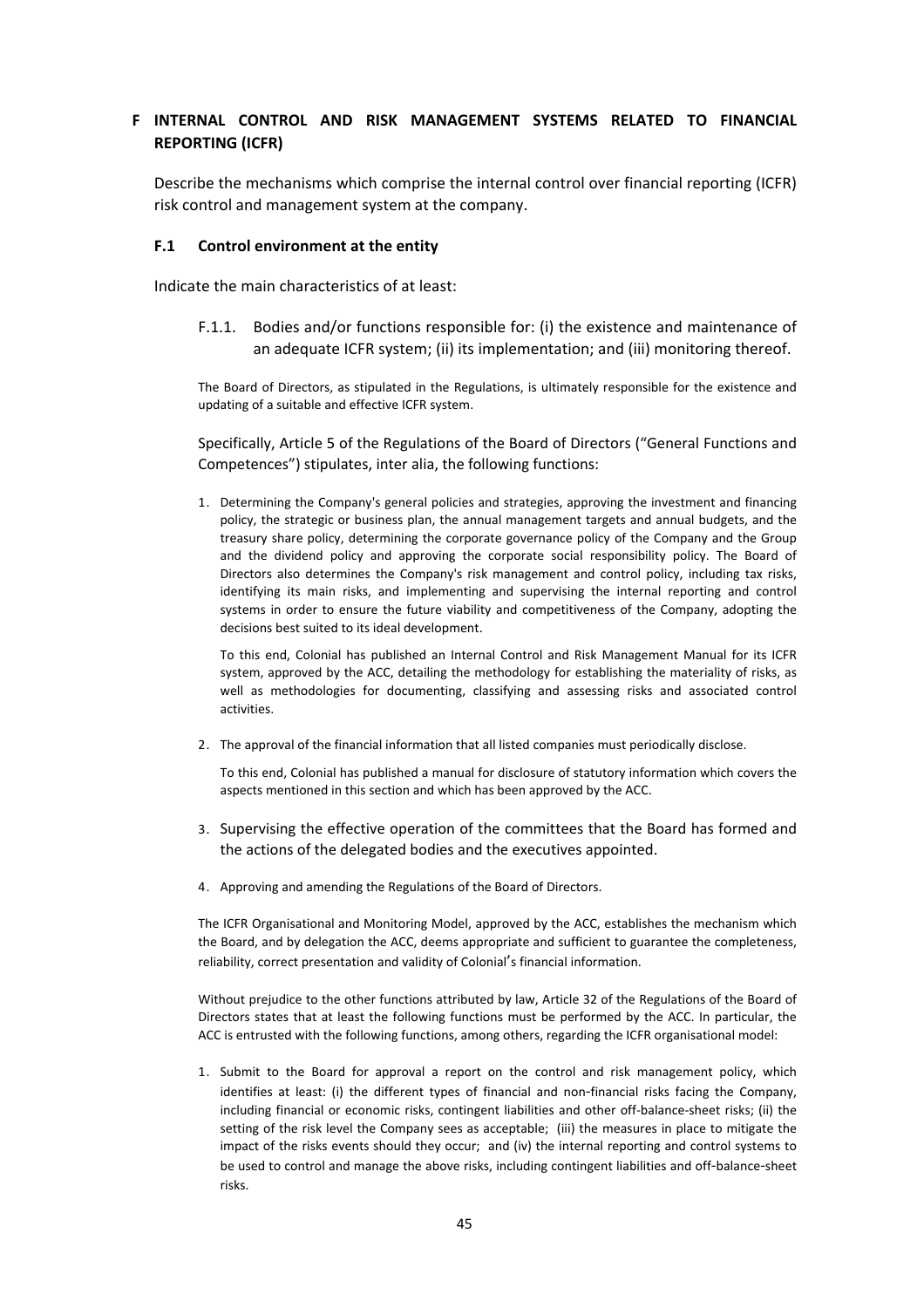- 2. Overseeing the preparation and filing of required financial information.
- 3. With respect to internal control and reporting systems: (i) to supervise the preparation process and completeness of financial information on the Company and, where applicable, the Group, reviewing compliance with regulatory requirements, the composition of the consolidated group and the correct application of accounting criteria; (ii) monitor the independence and effectiveness of the internal audit function; propose the selection, appointment, re-election and removal of the head of the internal audit service; propose the service's budget; approve its priorities and work programmes, ensuring that it focuses primarily on the main risks the Company is exposed to; receive regular report- backs on its activities; and verify that senior management are acting on the findings and recommendations of its reports; and (iii) establish and supervise a mechanism whereby employees can report, confidentially and, if necessary, anonymously, any irregularities they detect in the course of their duties, in particular financial or accounting irregularities, with potentially serious implications for the Company.
- 4. Act as a communications channel between the board of directors and the Company's external auditor, assessing the results of each audit. Also, it relates to the external auditor to: (i) to receive information on a regular basis from the auditor on the audit plan and its implementation.
- 5. Inform the board of all matters established by law, the bylaws and the board of directors regulations, in particular regarding:
	- a) The financial information that the Company must make public on a periodic basis.

Minutes will be taken of all committee meetings and will be made available to all board members.

The internal audit function is responsible for drawing up the annual Internal Audit Plan and submitting it to the ACC. It includes the necessary tests to verify compliance with ICFR manuals, procedures and policies. The internal auditor will carry out these tests and report on the conclusions to the ACC, including any internal control weaknesses identified, recommendations for improvement and the general conclusions of the annual audit plan which specifically includes, among others, those related to the ICFR system.

- F.1.2. The existence or otherwise of the following components, especially in connection with the financial reporting process:
	- Departments and/or mechanisms responsible for: (i) designing and reviewing the organisational structure; (ii) clearly defining the lines of responsibility and authority with an adequate distribution of tasks and functions; and (iii) ensuring that there are sufficient procedures in place to correctly disseminate them throughout the entity.

The responsibility for developing Colonial's ICFR organisational model lies with the internal audit department and the operations and finance department, as they are the two departments with the most involvement in the development and subsequent monitoring of financial information to be published.

Nevertheless, all departments involved to a lesser or greater degree in preparing the financial information must also take responsibility for correctly carrying out the tasks, processes and controls in which they are involved

The organisational model of Colonial's ICFR system is structured as follows:

- a) Establishment of a general environment of appropriate control, in which the main guidelines of operation of the ICFR and high‐level roles and responsibilities are developed.
- b) Identification of the relevant risk events which, if they occur, may materially affect financial information.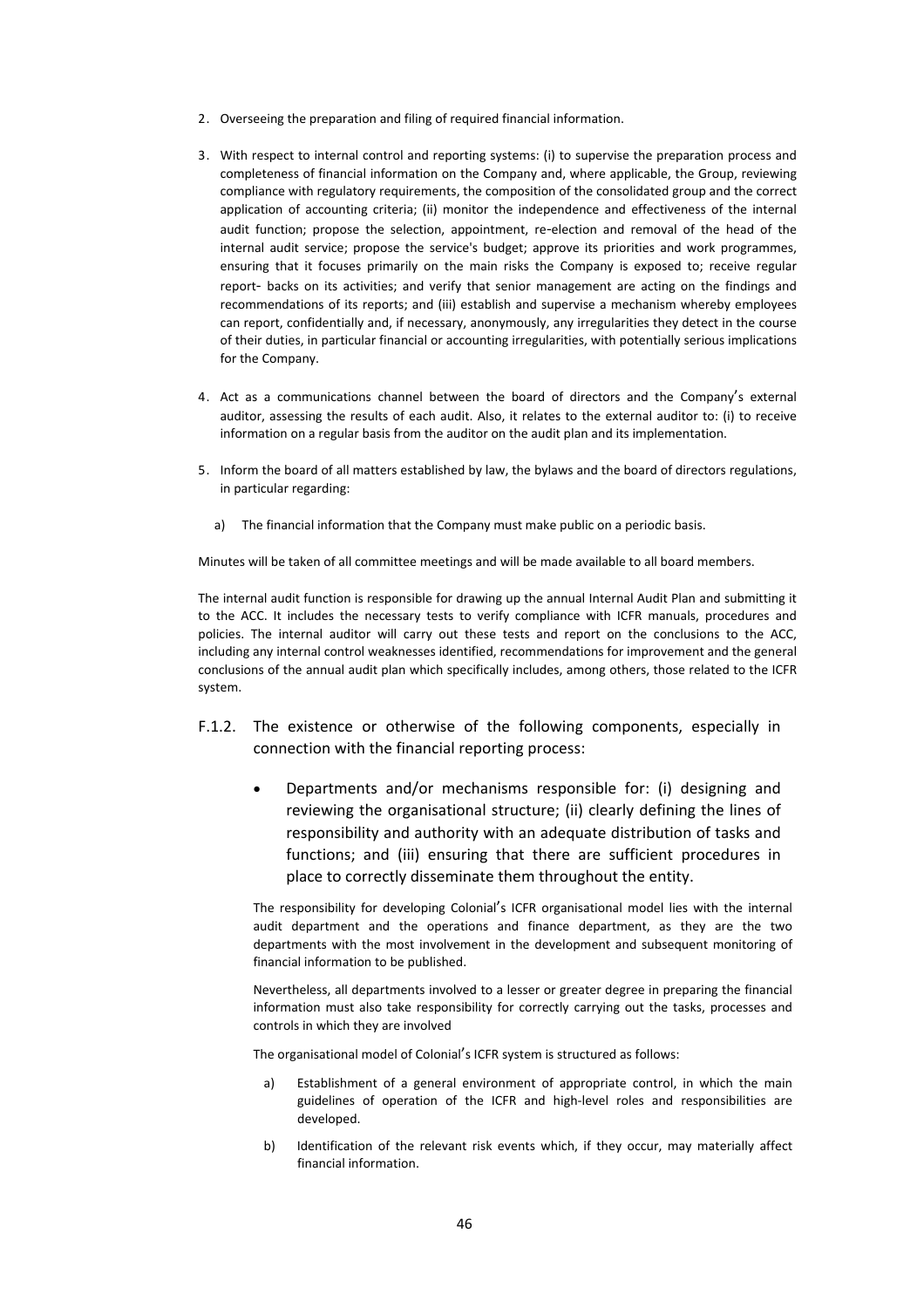- c) For those risks identified in the relevant processes, specific mitigating controls are implemented to reduce these risks to acceptable levels. The affected operations departments are responsible for adequately implementing these procedures.
- d) The Operations‐Finance Department is responsible for maintaining documentation on and keeping Colonial's accounting policies and manuals up to date and maintaining an environment of general controls on the IT systems.
- e) Lastly, the internal audit function and ACC are responsible for overseeing ICFR in order to ensure the operational efficiency thereof.
- Code of conduct, approving body, dissemination and instruction, principles and values covered (stating whether it makes specific reference to record keeping and financial reporting), body in charge of investigating breaches and proposing corrective or disciplinary action.

On 28 September 2011 the board of directors of the Company approved Colonial's Code of Ethics. This Code of Ethics reiterates Colonial's commitment to the principles of corporate ethics and transparency, and establishes a series of basic principles to which all Colonial personnel, partners and suppliers must adhere at all times, as their behaviour may affect Colonial's reputation.

Specifically, and with regard to the financial information, Article 6.5 of the Code establishes the following:

"*Colonial assumes as a guiding principle for its corporate behaviour with its shareholders, investors, analysts and the market in general, to disclose true, complete information which expresses the true and fair view of the Company and the Group, its corporate activities and its business strategies.*

*This information shall always be disclosed in accordance with regulations and within the timeframes established by prevailing legislation. The corporate actions and the strategic decisions of Colonial are focused on creating value for its shareholders, transparency in its management, the adoption of best corporate governance practices at its companies and the strict observance of prevailing regulations in this matter.*"

Colonial's Regulatory Compliance Unit, which reports to the ACC, is responsible for disseminating, both internally and externally, the Code of Ethics.

The Code has been distributed to all employees.

The Regulatory Compliance Unit is responsible for compiling any irregularities or breaches of the Code, and informing the Human Resources department to take the necessary disciplinary actions based on the fines and sanctions detailed in the collective bargaining agreement or applicable employment legislation.

The ACC is responsible for assessing the degree of compliance with the Code and preparing an annual report based on its findings.

The Board of Directors is responsible for reviewing and updating the Code of Ethics based on the report drawn up by the ACC.

 Whistle‐blowing hotline, which allows the audit committee to be informed of any financial and accounting irregularities, in addition to any breaches of the Code of Conduct and irregular activities within the organisation, stating whether this channel is confidential in nature.

Under Article 32 of Colonial's Regulations of the Board of Directors, the ACC's responsibility is, among others:

*"With respect to internal control and reporting systems: ... (iv) establish and supervise a mechanism whereby staff can report, confidentially and, if appropriate and feasible, anonymously, any significant irregularities that they detect in the course of their duties, in particular financial or accounting irregularities.*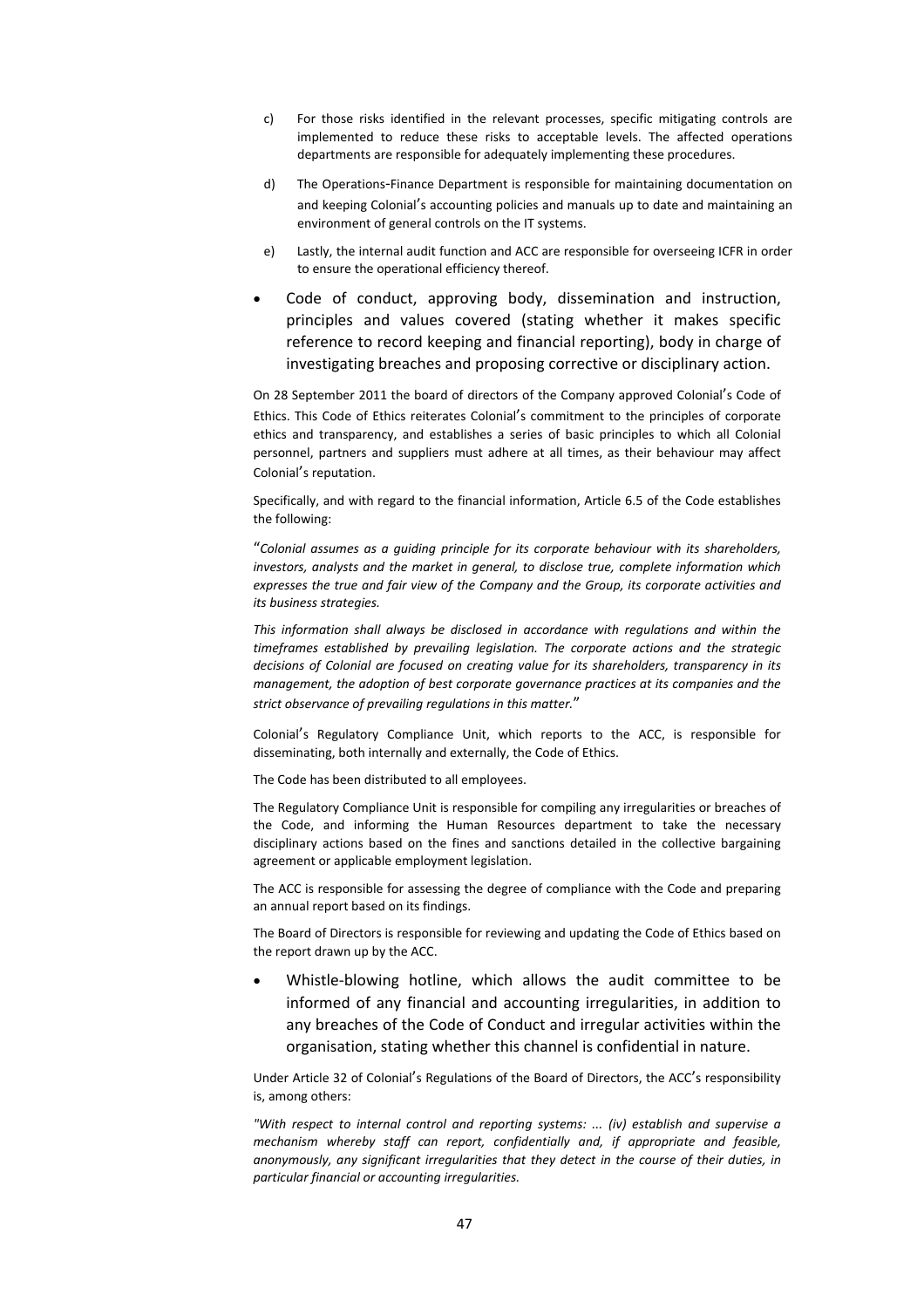As noted in the point above, the Regulatory Compliance Unit, which reports to the ACC, is responsible for managing any irregularities or breaches of the regulations, and specifically, of Colonial's Code of Ethics.

To this end, Colonial has set up a whistle‐blowing channel on its intranet where employees can report any irregularities and breaches identified at the Company.

This channel is managed by the Regulatory Compliance Unit, and is regularly reviewed to guarantee its confidentiality and compliance with applicable regulations.

 Training programmes and regular refresher courses for personnel involved in the preparation and review of financial information and the assessment of ICFR, covering at least accounting standards, audit, internal control and risk management.

Colonial has a corporate training plan which covers all business areas according to the specific needs of each one. However, the functional business areas themselves, under the coordination and supervision of the human resources department, are responsible for designing and suggesting specific training plans for their areas.

For staff involved in preparing and reviewing financial information, training is structured around attending events about regulatory updates on financial, accounting and tax regulations, as well as receiving, distributing and analysing documentation from external advisors regarding regulatory developments.

In addition, the Regulatory Compliance Unit, together with the functional areas, is responsible for identifying and distributing regulatory developments that affect Colonial, so that these can be analysed and implemented.

In the event of any regulatory changes of special relevance to Colonial's financial, accounting or tax departments, the Operations‐Finance Department proposes the need for specific training.

Also, personnel from the internal audit function attended thematic courses and forums outside the Company related to the evaluation of certain internal control and risk management aspects.

#### **F.2 Assessment of financial reporting risks**

Provide information on, at least:

- F.2.1. The main characteristics of the risk identification process, including risks of error or fraud, stating:
	- Whether the process exists and is documented.

Colonial has a Control and Risk Management System (CRMS), as indicated in section E.1 of this report.

The basic function of the ACC, as delegated by the Company's Board of Directors, is to monitor and control risk. To this end the managers of the various operating units cooperate in identifying and correcting risk by applying the CRMS, as indicated in sections F.1.1 and F.1.2 of this report.

Colonial's ICFR organisational and monitoring structure, as well as its ICFR Internal Control and Risk Management Manual, which aim to ensure the preparation and issuance of reliable financial information, are aligned with and form part of Colonial's general risk policy, the CRMS, which have been approved by the ACC.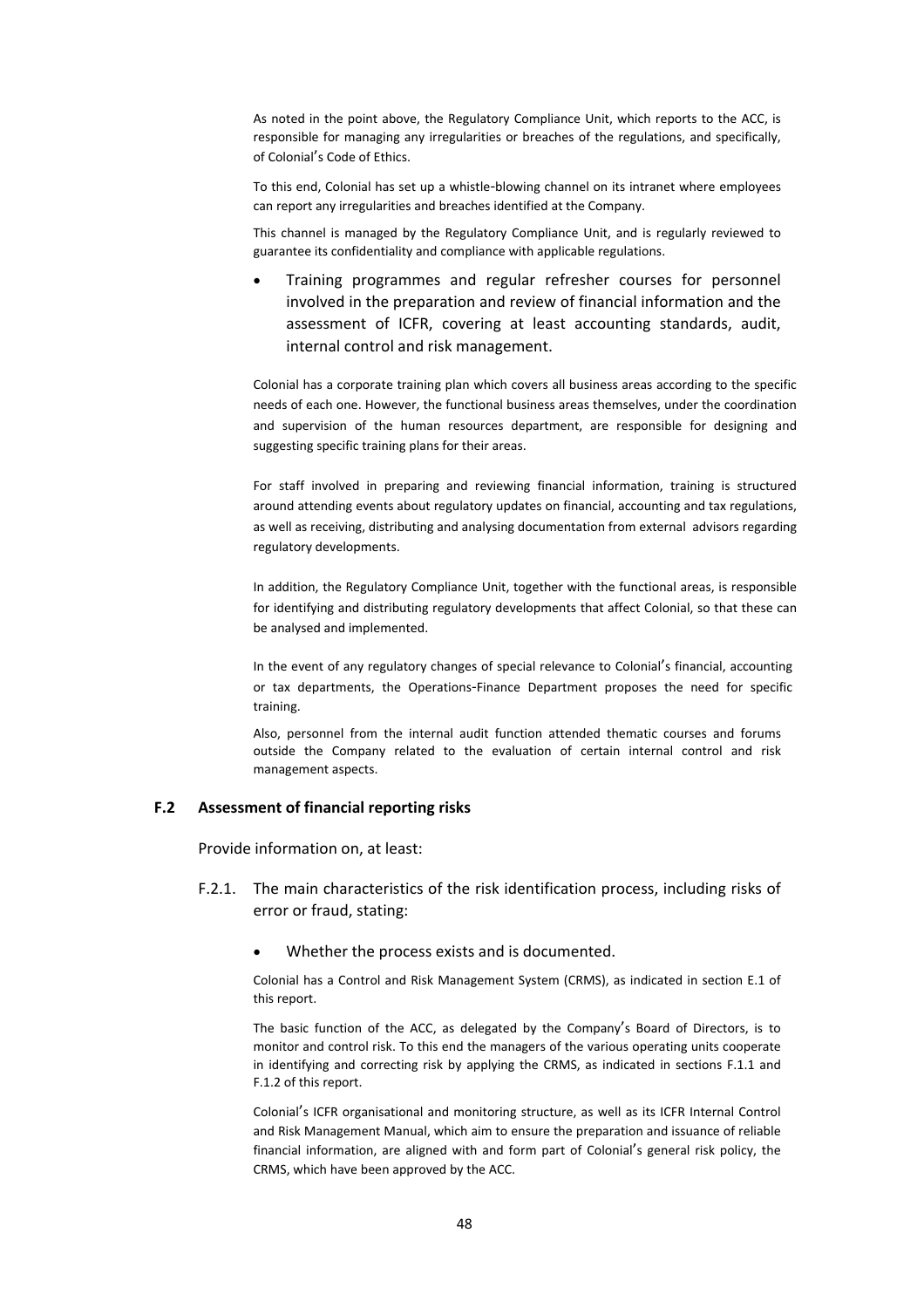Whether the process covers all financial reporting objectives (existence and occurrence, completeness, measurement, presentation, disclosure and comparability, and rights and obligations), whether it is updated and with what frequency.

The ICFR Internal Control and Risk Management Manual provides for the following seven types of risk:

- 1) Completeness: Transactions, events, assets, liabilities or equity interests that are not identified and, consequently, are not included in the Company's accounting records. Data entries not captured in the ledgers or data entries which have been rejected. Disclosures not identified and, consequently, not included in the notes to the financial statements or deliberately omitted.
- 2) Existence: Unauthorised transactions which are entered into the Company's accounting software. Duplicate transactions. Erroneous adjustments in the ledgers.
- 3) Disclosures and comparability: Disclosures not identified and, consequently, not included in the notes to the financial statements or deliberately omitted. Transactions that have not been recorded consistently over time.
- 4) Rights and obligations: Incorrect determination of the ability to control the rights arising from an asset or a contract/agreement. Correct determination of the obligations arising from a liability or a contract/agreement.
- 5) Measurement: Incorrect determination of the value of an asset, liability, income or expense, and which could generate the recording of adjustments in setting market values, amortised costs, value in use or due to an error in the depreciation, as well as adjustments made and are not duly justified.
- 6) Presentation: Incorrect presentation of financial transactions in the financial statements (assets vs. liabilities, income vs. expense, current vs. non‐current, etc.).
- 7) Transaction cut-off: Incorrect recording of transactions in the corresponding accounting period.

Colonial's ICFR Internal Control and Risk Management Manual is revised and periodically updated by Internal Audit and the Legal Advisory and Operations‐Finance Departments, at the proposal of any of these, also taking into account the suggestions and proposals of Internal Audit resulting from its reviews. The ACC must approve any amendments to the Manual, while Internal Audit and the Operations‐Finance Department must be notified and review them in advance.

 The existence of a process to identify the scope of the consolidated group, considering aspects such as the possibility of complex corporate structures or special purpose vehicles.

Colonial's Regulations for the Board of Directors, and, specifically the section regarding the responsibilities of the ACC, stipulate that these responsibilities include, among others:

*"With respect to internal control and reporting systems: (i) to supervise the preparation process and completeness of financial information on the Company and, where applicable, the Group, reviewing compliance with regulatory requirements, the composition of the consolidated group and the correct application of accounting criteria.*"

In this regard, Colonial has a consolidation process which stipulates, as a basic procedure, the determination of the Group's scope of consolidation at every accounting close.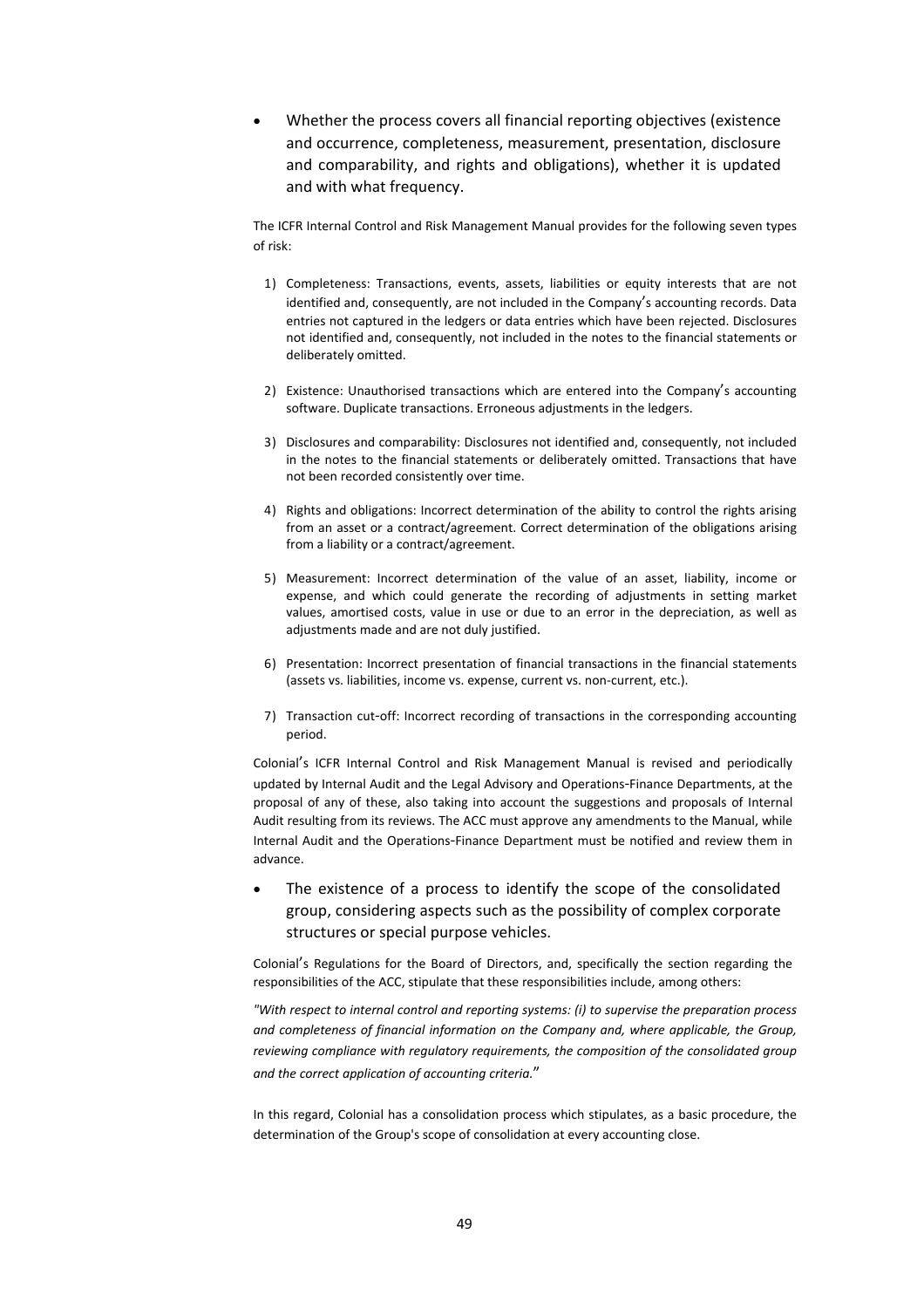This procedure is implemented by the Accounting, Consolidation and Tax Department which reports to the Operations‐Finance Department. The ACC is notified when the scope of consolidation is changed.

 Whether the process considers the impact of other risk types (operational, technological, financial, legal, tax, reputational, environmental, etc.) that may affect the financial statements.

As described in the first point of section F.2.1, the basic function of the ACC, as delegated by the Board of Directors, is to monitor and control risk. To this end, the managers of the various operating units cooperate in identifying and correcting risk.

Colonial's ICFR organisational and monitoring structure, as well as its Internal Control and Risk Management Manual, are aligned with and form part of Colonial's general risk policy (see section E of this report), and have been approved by the CAC.

In the process of identifying risks to the financial information within the ICFR system, all the areas of risk identified in Colonial's risk map have been considered.

Which of the entity's governing bodies supervises the process.

Colonial's Regulations for the Board of Directors, and, specifically the section regarding the responsibilities of the ACC, stipulate that these responsibilities include, among others:

"*With respect to internal control and reporting systems: ... (ii) to review internal control and risk management systems on a regular basis, so that the main risks are properly identified, managed and disclosed.*"

In this regard, the ACC is responsible for approving Colonial's ICFR Internal Control and Risk Management Manual.

As indicated in section F.1.1 and F.1.2 of this report, the Internal Audit function is responsible for monitoring the ICFR system in order to ensure operational effectiveness. The internal auditor will carry out these tests and report on the conclusions to the ACC, including any internal control weaknesses identified, recommendations for improvement and the general conclusions of the annual audit plan which specifically includes, among others, those related to the ICFR system.

#### **F.3 Control activities**

Provide information, indicating salient feature, if available, on, at least:

F.3.1. Procedures to review and authorise financial information and the ICFR system description to be published on the securities markets, indicating those responsible for execution, as well as documentation describing the flow of activities and controls (including those relating to fraud risk) for the different kinds of transactions that may have a material impact on the financial statements, including the procedure for the accounting close and the specific review of relevant judgements, estimates, measurements and projections.

In relation to procedures for reviewing and authorising the financial information and description of ICFR to be disclosed in the securities markets, as mentioned above, the ACC is responsible for supervising the preparation and disclosure of reliable financial information to the market. In this regard, the Committee has approved a manual for disclosure of statutory information which regulates the procedure for preparing and approving this information.

Colonial's ICFR Internal Control and Risk Management Manual establishes the criteria for identifying the relevant public financial information as follows:

a) Periodic Public Information (PPI) obligations of issuers: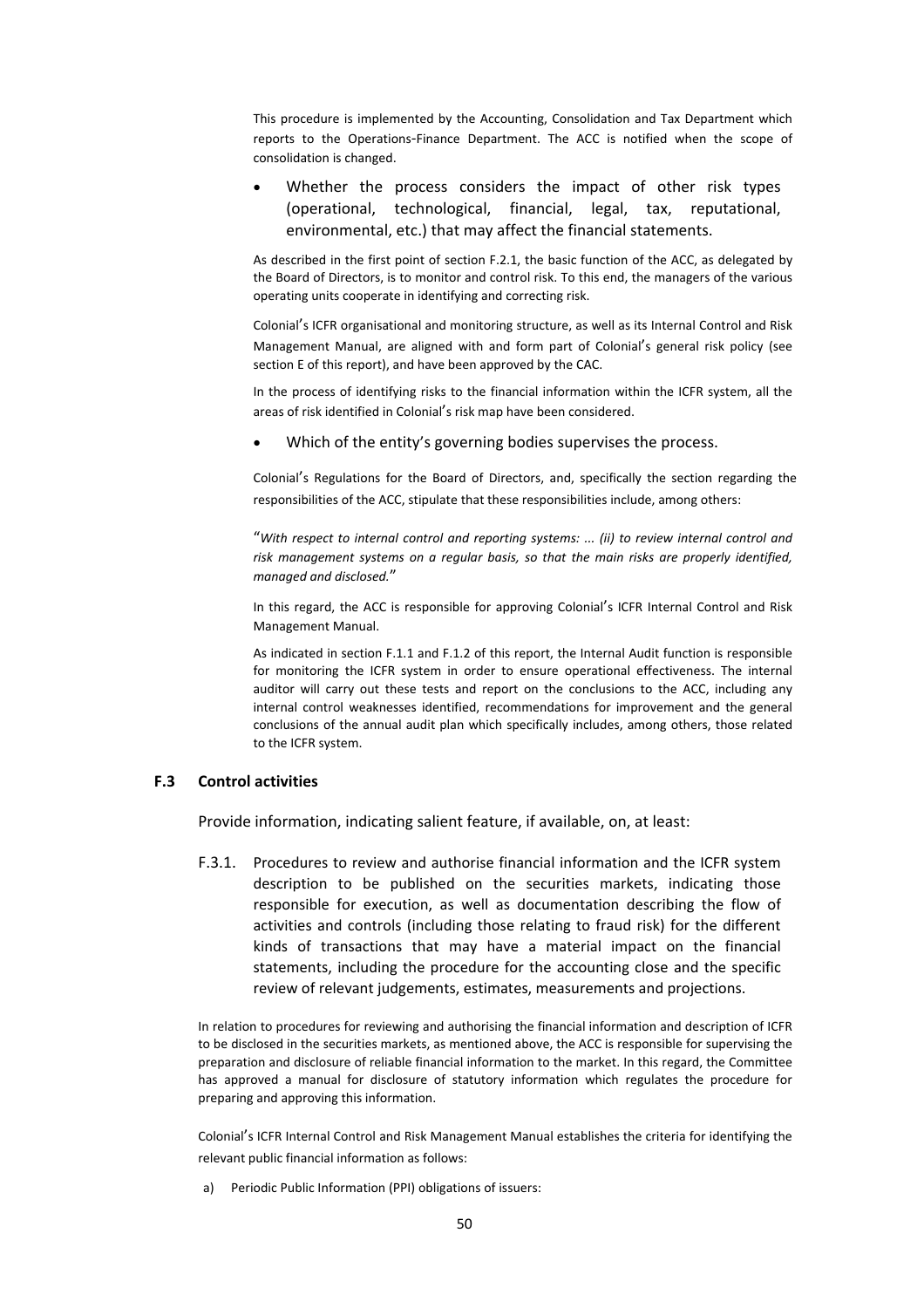- 1) Quarterly Financial Report.
- 2) Half‐yearly Financial Report.
- 3) Annual Financial Report and Annual Corporate Governance Report (ACGR).
- b) Annual Report on Directors' Remuneration (IAR).
- c) Registration document
- d) Relevant events.

There are preparation and review procedures in place for all relevant statutory financial information to be reported to the market. These include an internal control questionnaire that must be completed involving the Operations‐Finance Department, the Corporate Development and Management Control Department, both of which report to the General-Corporate Department, through the Legal Advisory Department and, depending on the type of information, ending at the CEO, Board of Directors or the General Shareholders' Meeting itself.

Monitoring of the manual for disclosure of statutory information as well as the completion of the specific internal control questionnaires are mandatory and subject to review by Colonial's Internal Audit function.

In terms of the documentation describing activity flows and controls (including those relating to the risk of fraud) of the various types of transaction that may materially affect the financial statements, Colonial has an ICFR organisational and monitoring model which has been approved by the ACC. This structures specific internal control mechanisms that have been deployed to maintain an internal control environment conducive to comprehensive, reliable and timely financial reporting and which looks to foresee the possible existence of irregularities and the means to detect and correct them.

The organisational model of Colonial's ICFR system is based on two distinct areas:

- a) The general control environment, where the main guidelines of operation of the ICFR and highlevel roles and responsibilities are developed.
- b) Specific ICFR controls, where the operating procedures relating to the preparation of financial information are developed.

In addition, Colonial has an ICFR Internal Control and Risk Management Manual which sets out the specific controls established with regard to the risks relating to financial information and formal documentation. The organisational model details the high‐level controls and mechanisms.

Colonial has determined what errors or inaccuracies in the financial statements and other public information could severely affect its reputation, image and share price and these are therefore included in the ICFR system for monitoring.

Once the relevant financial information has been determined, the cycles and business processes are identified which, in both preparation and issue, may have a material impact on the information. Once the processes have been identified, the relevant functional areas and Internal Audit then identify the implicit risks of the processes and the corresponding controls. These processes, risks and controls are formally documented so they can be correctly carried out and monitored.

The Company ensures that the identified risks are consistent with the corporate risk model.

The scope of the processes selected ensures that, by complying therewith, complete and reliable financial information is obtained.

The Operations‐Finance Department and Internal Audit are jointly responsible for identifying the ICFR processes, risks and relevant controls which are then approved by the ACC. In this process, the Company has specifically considered the potential risk of fraud and has in place control activities to prevent this risk.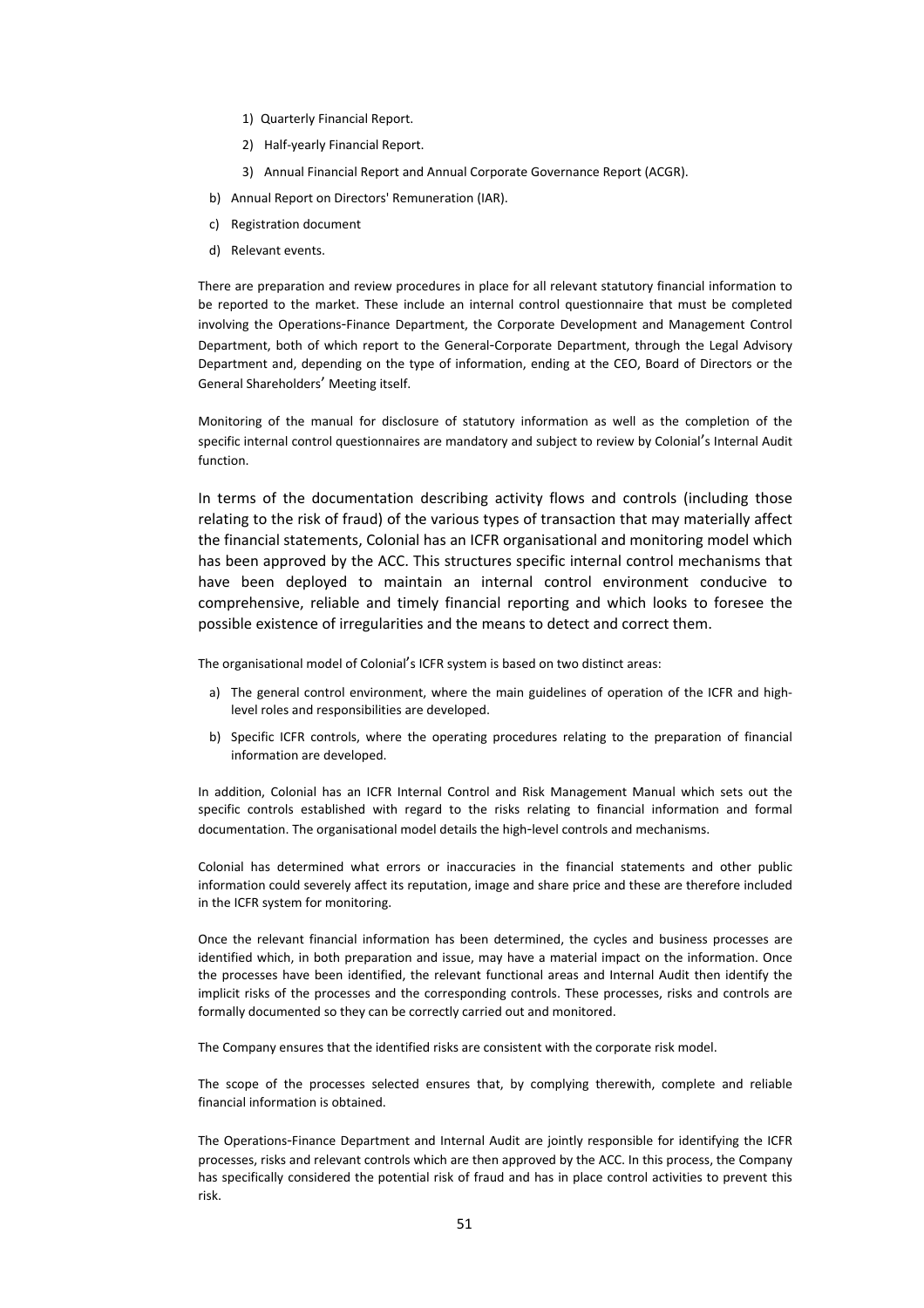The key processes identified at Colonial relating to the ICFR system are:

- a) Closing of accounts, including the process of judgements, estimates, measurements and projections.
- b) Consolidation and reporting at subsidiaries.
- c) Revenue recognition.
- d) Asset valuation (determination of the fair value of investment property).
- e) Cash, debt and derivatives.
- f) Manual for disclosure of statutory information.
- g) Procedure for maintaining the Group's accounting policies and accounting policies manual.
- h) Taxes.
- i) Reporting systems, including capture and preparation mechanisms for supporting financial information.
- j) Investments and asset acquisitions.
- k) Purchases of goods and services.
- l) Human resources.

All key processes are documented and are updated annually to include any potential changes. The key processes at Colonial that have a significant influence on the preparation of financial information are documented through the following:

- a) Flow charts of the activities of the processes.
- b) Descriptions of the processes, risks and controls in place.
- c) Risk and control matrices.

The ICFR Internal Control and Risk Management Manual is an internal regulation which must be adhered to. Therefore, it is essential that all the functions/departments involved monitor the processes established, as well as the controls in place, to guarantee security when preparing financial information at Colonial. The most senior-ranking employee in each of the departments involved in the procedures documented in the internal control model is responsible for ensuring that the processes and controls are correctly applied and documented for each accounting period.

In this regard, Colonial has software to monitor the responses to the controls defined in each accounting period for the key processes. Internal audit monitors and supervises compliance with these controls.

Any transactions with a substantial weight of critical judgments, estimates, measurements and projections are specifically monitored, as is the case with real estate asset valuations, the preparation of impairment tests and the preparation of effectiveness tests for derivative financial instruments.

F.3.2. Internal control policies and procedures for IT systems (including access security, control of changes, system operation, continuity and separation of duties) giving support to key company processes involved in the preparation and publication of financial information.

The Systems area is responsible for Colonial's corporate IT systems. This department reports to the Operations‐Finance Department which in turn reports to the General‐Corporate Department.

At present, the operation and maintenance of Colonial's corporate IT systems supporting financial reporting are outsourced. The head of IT coordinates the main aspects concerning the physical security, continuity and operation of the systems with the external supplier.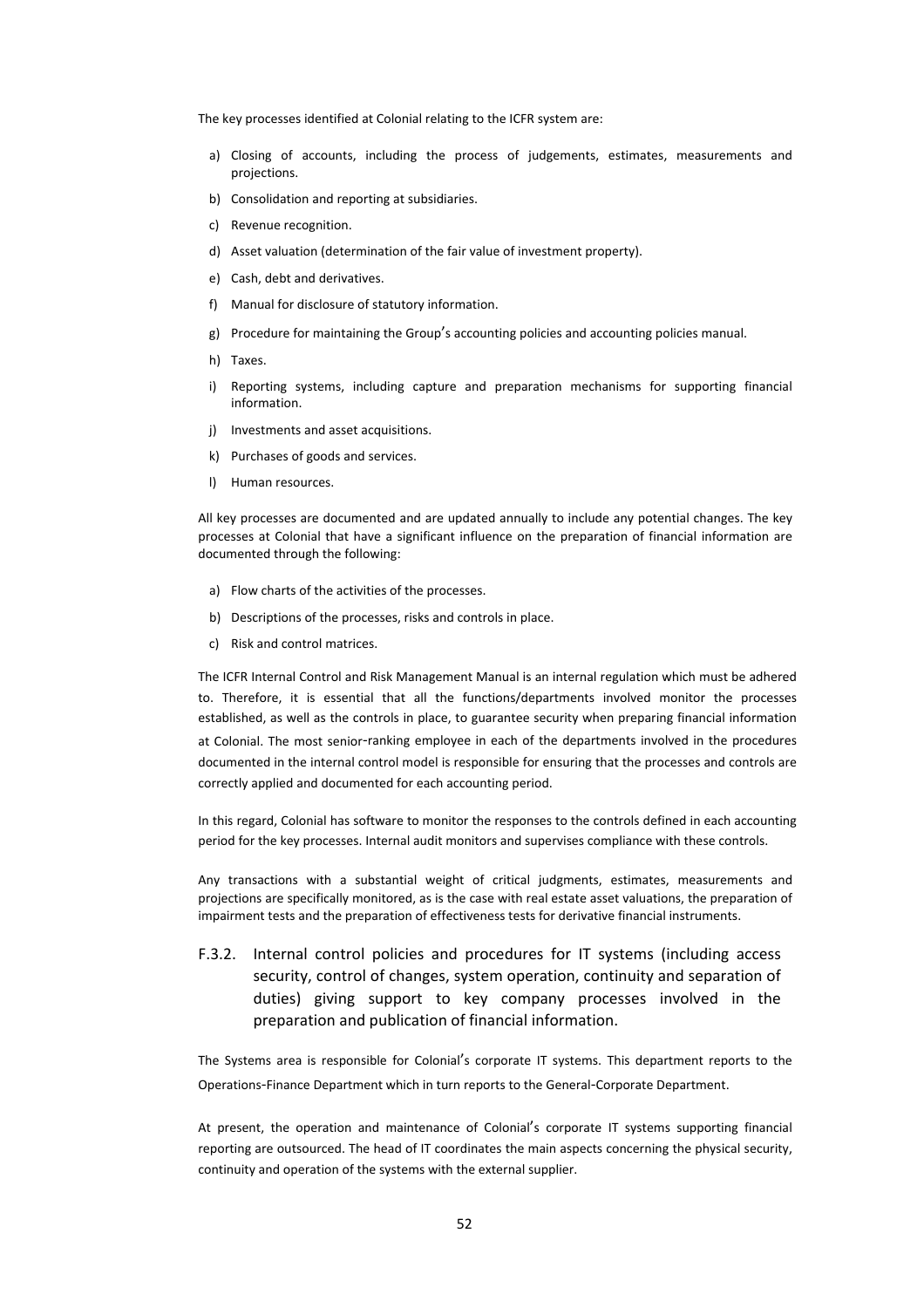Furthermore, the head of IT systems at Colonial is responsible for establishing the IT internal control model regarding secure access, segregation of duties (in coordination with the operating business and support areas) and control of changes, as well as carrying out risk monitoring and control activities arising from the outsourcing of the IT systems.

All Spanish Colonial Group companies operate under one transactional system, SAP. The information systems of the French Group SFL are not fully integrated with Colonial, and therefore information is exchanged by exporting data to secure files.

Colonial's IT internal control model includes, among others, the following key processes:

- a) Physical security of equipment and data processing centres (in coordination with the external provider).
- b) Logical security of the applications (in coordination with the external supplier).
- c) Monitoring of service level agreements (SLAs) and service level objectives (SLOs) with external suppliers.
- d) Project management, rollouts, developments and upgrades of current systems.
- e) Management of operations.
- f) Management of infrastructure and communications.
- g) Management of back-up and recovery systems (in coordination with the external supplier).
- h) Management of users, profiles and accesses.
- i) Management of the audits of the IT systems.
- F.3.3. Internal control policies and procedures to supervise management of activities outsourced to third parties, as well as issues related to evaluation, calculation or measurement which are entrusted to independent experts and which may have a material impact on the financial statements.

As described in section F.3.1, Colonial has identified the key processes which may materially affect its financial information. Among the criteria used to identify these processes, the Company has considered criteria for activities with a high level of third-party involvement and also those which are fully outsourced.

In this regard, the relevant processes involving significant third-party participation are as follows:

- a) Valuation of real estate assets: determination of fair value.
- b) Financial hedging instruments: effectiveness tests and obtainment of the fair value.
- c) IT systems: maintenance and operation.

All processes with substantial third‐party involvement have been documented, identifying the risks and controls implemented. The functional areas involved in the various processes are responsible for monitoring them and for implementing the appropriate controls.

The Internal Audit function's annual plan includes the monitoring activities needed to ensure the processes described are correctly executed.

#### **F.4 Reporting and communication**

Provide information, indicating salient feature, if available, on, at least:

F.4.1. A specific function in charge of defining and maintaining accounting policies (accounting policies area or department) and settling doubts or disputes over their interpretation, which is in regular communication with the team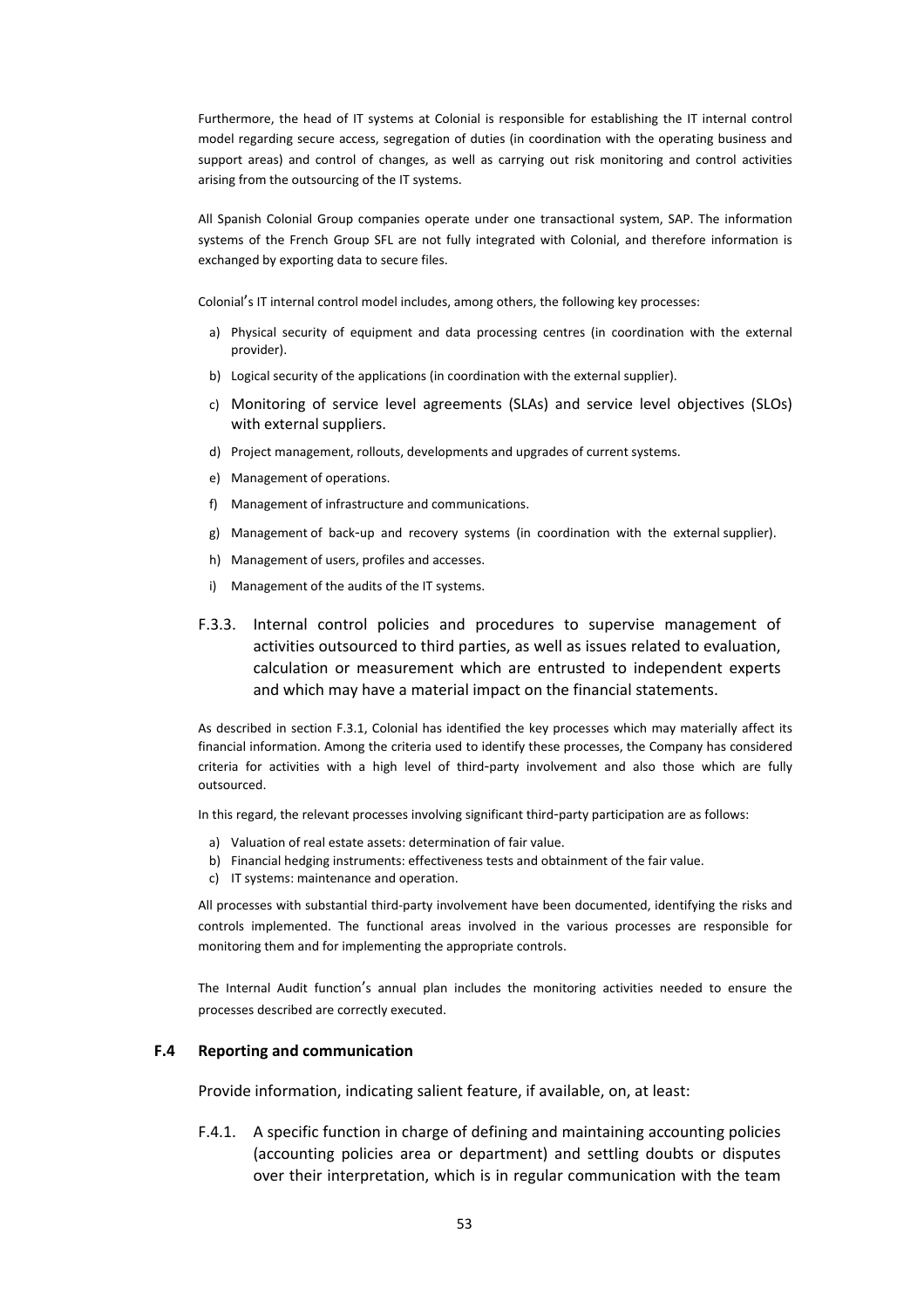in charge of operations, and a manual of accounting policies regularly updated and communicated to all the company's operating units.

Colonial's ICFR organisational and monitoring model, which has been approved by the ACC, stipulates that the Operations‐Finance Department is responsible for maintaining documentary records of Colonial's accounting policies and the keeping the Group accounting policies manual up to date, which entails settling doubts or disputes over their application.

Colonial has a Group accounting policies manual, which has been approved by the ACC, and which must be adhered to by all Group companies. The Operations‐Finance Department is responsible for preparing and maintaining this manual.

F.4.2. Mechanisms in standard format for the capture and preparation of financial information, which are applied and used in all units within the entity or group, and support its main financial statements and accompanying notes as well as disclosures concerning ICFR.

Colonial has implemented a computer tool to facilitate the financial consolidation and financial and operating budget planning of the Group. This guarantees greater control and security in the process of capturing and preparing financial information.

The Group accounting policies manual establishes a chart of accounts and model financial statements which all Group companies must follow and which are set up in the tool thereby guaranteeing the uniformity of the financial information.

The preparation of statutory financial information, as well as the separate financial statements for Colonial's Spanish companies, is coordinated centrally by the Operations‐Finance Department and the Corporate Development and Management Control Department, thereby guaranteeing uniformity.

A significant portion of the details required to prepare this financial information is obtained directly from the IT tool, since it has been customised to do so. For those cases where certain information must be prepared without this tool, Colonial has control mechanisms in place to ensure its completeness and reliability, as well as a physical archive of the information in an internal repository with access limited to the staff involved in preparing the financial information.

Also, in 2016 Colonial implemented a GRC (Governance, Risk and Compliance) IT tool in order to monitor the information specific to ICFR management relating to compliance with the controls established for key procedures defined by the Company for the ICFR systems. Internal audit monitors and supervises the operation of this tool.

#### **F.5 Supervision of system operation**

Provide information, stating the main features, on at least:

F.5.1. ICFR supervisory activities conducted by the audit committee and whether the entity has an internal audit department whose competences include supporting the committee in its oversight of the internal control system, including ICFR. Describe the scope of the ICFR assessment conducted in the year and the procedure for the person in charge to communicate its findings. State also whether the company has an action plan specifying corrective measures for any flaws detected, and whether it has taken stock of their potential impact on its financial information:

The main activities carried out by the ACC in relation to the ICFR system in 2016 consisted of approving the Internal Audit Plan for 2016, which includes monitoring ICFR and being apprised of the related degree of implementation, compliance and effectiveness.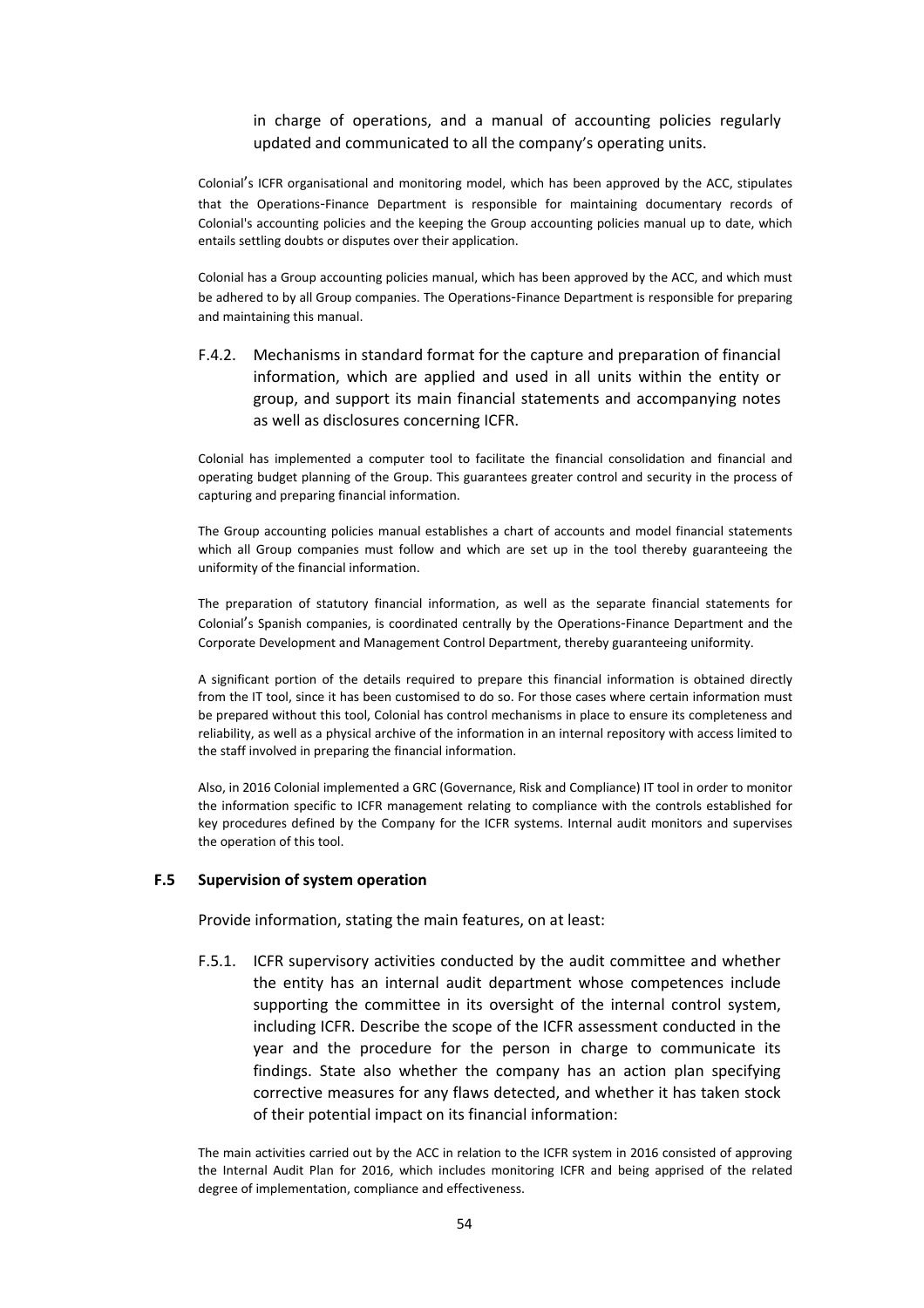The ACC also met with the Company's external auditors to assess the internal control weaknesses encountered during the course of their work, as well as the relevant aspects or incidents.

Lastly, the ACC has performed the following main activities relating to the financial information:

- 1. Review of the public financial information disclosed to the markets.
- 2. Analysis of the consistency of the accounting policies used as well as an analysis of the observations and recommendations received from the external auditors.
- 3. Review of the directors' report.
- 4. Review of the information contained in the half-yearly financial statements concerning related‐party transactions.
- 5. Monitoring the effectiveness of the processes, risks and relevant controls relating to ICFR.

Regarding the internal audit function, Colonial's Regulations for the Board of Directors, and, specifically the section regarding the responsibilities of the ACC, stipulate that these responsibilities include, among others:

*"With respect to internal control and reporting systems:*

(iii) monitor the independence and efficacy of the internal audit function, proposing the selection, appointment, re-election and removal of the head of internal audit; propose the department's budget, receiving regular report‐backs on its activities and verifying that senior management are acting on the findings and recommendations of its reports.

In July 2009, the ACC approved Colonial's internal audit regulations. The main responsibilities of this function include periodically verifying the degree of application of the approved policies and procedures which comprise the internal control system and offering suggestions for improvement.

The ACC has already approved the Internal Audit Plan for 2017, including the necessary actions necessary to guarantee monitoring and evaluation of the internal control procedures, the performance of one‐off work to verify the operational effectiveness of Colonial's ICFR. Any incidents detected and the necessary corrective measures are reported on a regular basis, as well as their potential impact on the financial information, once these have been confirmed with the audited areas.

F.5.2. A discussion procedure whereby the auditor (pursuant to TAS), the internal audit function and other experts can report any significant internal control weaknesses encountered during their review of the financial statements or other assignments, to the company's senior management and its audit committee or board of directors. State also whether the entity has an action plan to correct or mitigate the weaknesses found.

Colonial's board of directors regulations provide as follows:

"*Dealings of the board of directors with the external auditor will be through the Audit and Control Committee."*

In this regard, the board of directors regulations govern the functioning of the ACC and, inter alia, establishes the following functions:

1. Act as a communications channel between the board of directors and the Company's external auditor, assessing the results of each audit. Also, it relates to the external auditor to receive regular information from the auditors on the audit plan and performance thereof;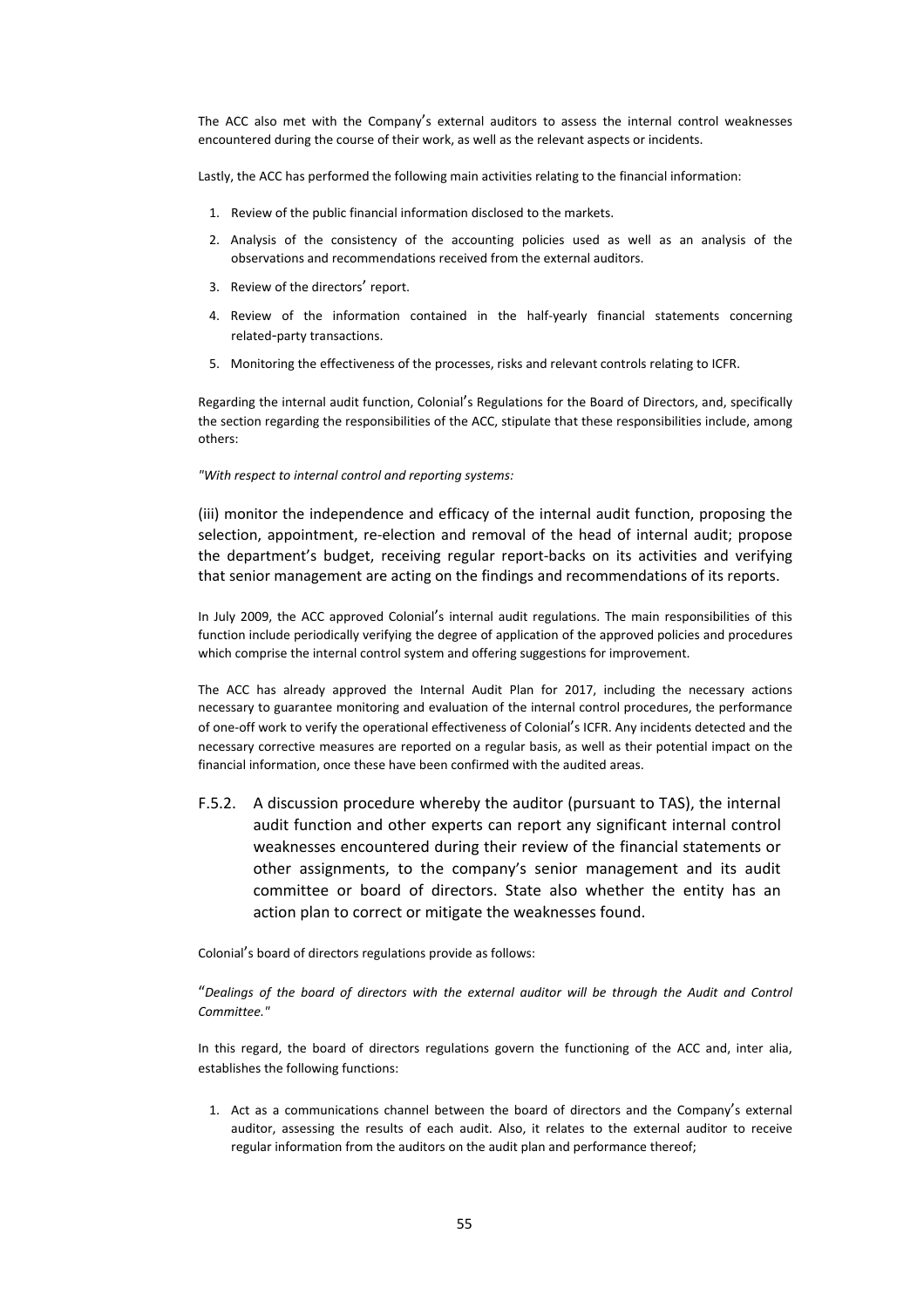- 2. Establish the necessary relations with the external auditor in order to receive information on any matters that might jeopardise the auditors' independence, for examination by the appointments committee, and any other matters related to the financial audit process and to communicate with the auditors as provided for in the financial audit legislation and auditing standards.
- 3. Supervise the effectiveness of the Company's internal control, the internal audit and the risk management systems, and discuss with the auditor any significant weaknesses detected in the internal control system during the conduct of the audit.

All these monitoring activities of the Company's board and the ACC are conducted throughout the year and included in the agenda of the various sessions based the schedule established for each year.

### **F.6 Other relevant information**

No additional issues to disclose have been identified.

### **F.7 External auditor's report**

Indicate:

F.7.1. Whether ICFR information reported to the markets has been reviewed by the external auditor, in which case the entity should include the corresponding report as an Appendix. Otherwise, explain the reasons for the absence of this review.

The ACC and internal audit department performed the ICFR monitoring activities, which complement the contributions of the external auditor regarding the identification, as appropriate, of the internal control weaknesses identified in the course of their external audit.

These monitoring activities are considered to be appropriate and sufficient and, therefore, it is not considered necessary to submit the ICFR information to additional external review.

#### **G LEVEL OF COMPLIANCE WITH CORPORATE GOVERNANCE RECOMMENDATIONS**

Please specify the Company**'**s level of compliance with recommendations from the Unified Good Governance Code.

Should the company not comply with any of the recommendations or comply only in part, include a detailed explanation of the reasons so that shareholders, investors and the market in general have enough information to assess the company**'**s behaviour. General explanations are not acceptable.

**1. The Bylaws of listed companies should not place an upper limit on the votes that can be cast by a single shareholder, or impose other obstacles to the takeover of the company by means of share purchases on the market.** 

## **Complies □ Explain □**

**2. When a parent and a subsidiary company are stock market listed, the two should provide detailed disclosure on:** 

**a) The type of activity they engage in, and any business dealings between them, as well as between the subsidiary and other Group companies.**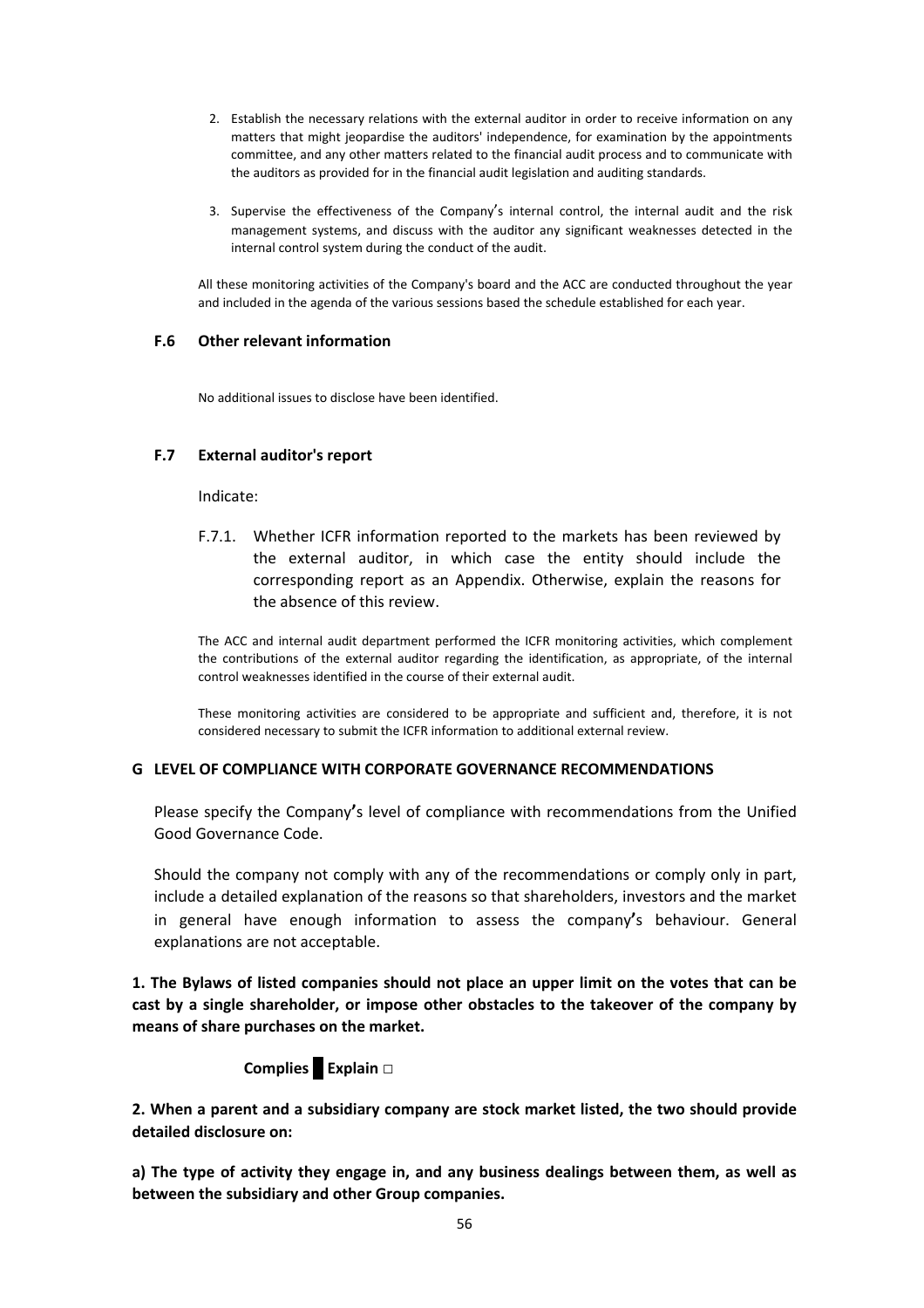**b) The mechanisms in place to resolve possible conflicts of interest.** 

**Complies □ Partially complies □ Explain □ Not applicable □**

**3. During the annual general meeting the chairman of the board should verbally inform shareholders in sufficient detail of the most relevant aspects of the company's corporate governance, supplementing the written information circulated in the annual corporate governance report. In particular:** 

**a) Changes taking place since the previous annual general meeting.** 

**b) The specific reasons for the Company not following a given Good Governance Code recommendation, and any alternative procedures followed in its stead.**

**Complies □ Partially complies □ Explain □**

**4. The Company should draw up and implement a policy of communication and contacts with shareholders, institutional investors and proxy advisors that complies in full with market abuse regulations and accords equitable treatment to shareholders in the same position.** 

**This policy is disclosed on the Company's website, complete with details of how it has been put into practice and the identities of the relevant interlocutors or those charged with its implementation.** 

**Complies □ Partially complies □ Explain □**

**5. The board of directors does not make a proposal to the general meeting for the delegation of powers to issue shares or convertible securities without pre‐emptive subscription rights for an amount exceeding 20% of capital at the time of such delegation.** 

**When a board approves the issuance of shares or convertible securities without pre‐emptive subscription rights, the Company immediately posts a report on its website explaining the exclusion as envisaged in company legislation.** 

**Complies □ Partially complies □ Explain □**

**6. Listed companies drawing up the following reports on a voluntary or compulsory basis should publish them on their website well in advance of the annual general meeting, even if their distribution is not obligatory:** 

**a) Report on auditor independence.** 

**b) Reviews of the operation of the audit committee and the appointments and remuneration committee.**

**c) Audit committee report on related‐party transactions.** 

**d) Report on corporate social responsibility policy.** 

**Complies □ Partially complies □ Explain □**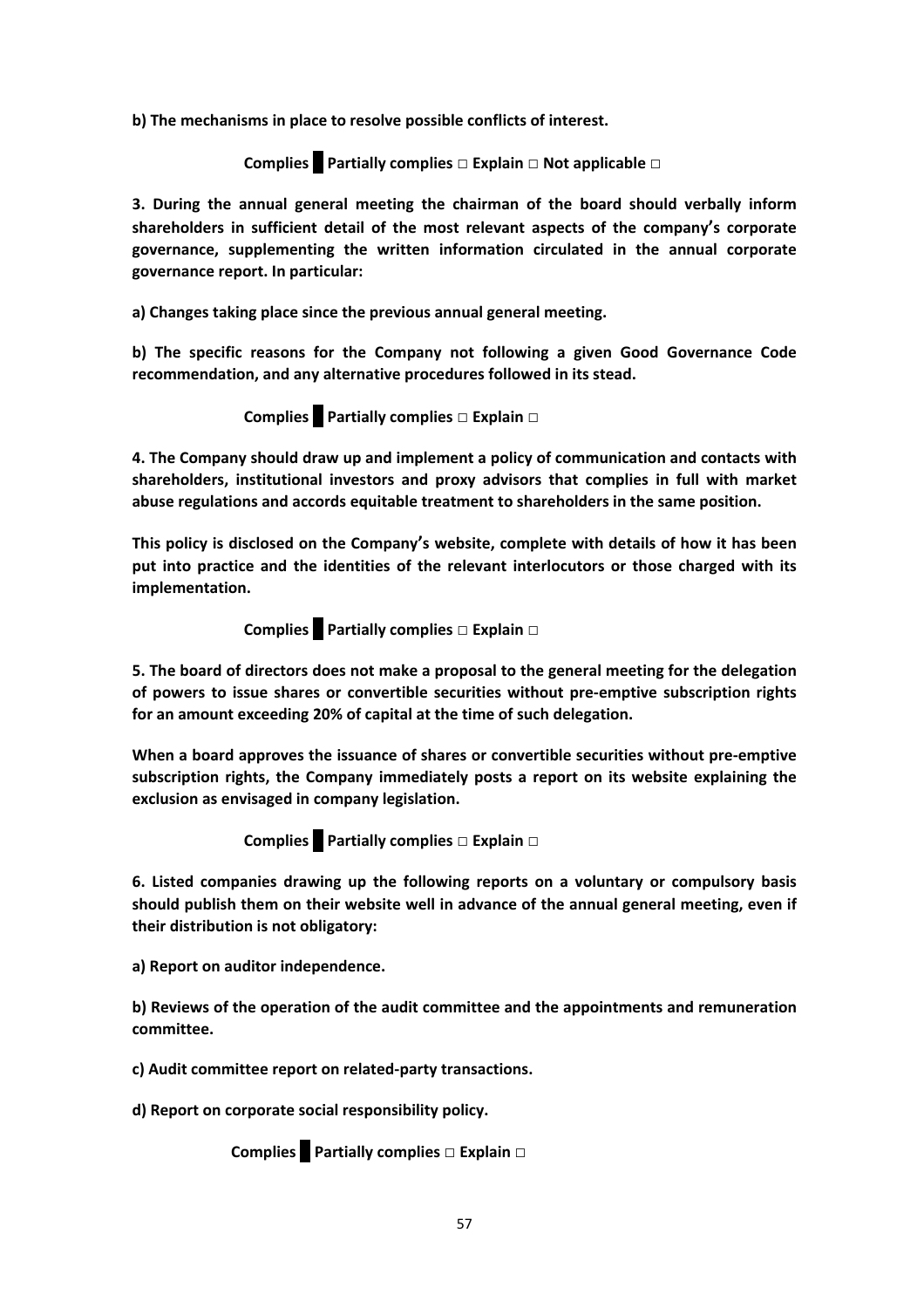### **7. The Company broadcasts its general meetings live on the corporate website.**

## **Complies □ Explain □**

The 2016 annual general meeting was not broadcast live on the corporate website, although it is expected that the recommendation will be met in 2017. Complementing the foregoing, it should be added that the regulations of the annual general meeting provide that the Board of Directors may broadcast the general meeting on the corporate website.

**8. The audit committee strives to ensure that the board of directors can present the company's accounts to the general meeting without limitations or qualifications in the auditor's report. In the exceptional case that qualifications exist, both the chairman of the audit committee and the auditors should give a clear account to shareholders of their scope and content.** 

# **Complies □ Partially complies □ Explain □**

**9. The company discloses its conditions and procedures for admitting share ownership, the right to attend general meetings and the exercise or delegation of voting rights, and display them permanently on its website.** 

**Such conditions and procedures should encourage shareholders to attend and exercise their rights and be applied in a non‐discriminatory manner.** 

**Complex Partially complies** 
$$
\Box
$$
 **Explain**  $\Box$ 

**10. When an accredited shareholder exercises the right to supplement the agenda or submit new proposals prior to the general meeting, the Company should:**

**a) Immediately circulate the supplementary items and new proposals.** 

**b) Disclose the model of attendance card or proxy appointment or remote voting form duly modified so that new agenda items and alternative proposals can be voted on in the same terms as those submitted by the board of directors.** 

**c) Put all these items or alternative proposals to the vote applying the same voting rules as for those submitted by the board of directors, with particular regard to presumptions or deductions about the direction of votes.** 

**d) After the general meeting, disclose the breakdown of votes on such supplementary items or alternative proposals.** 

**Complies □ Partially complies □ Explain □ Not applicable □**

**11. In the event that a Company plans to pay for attendance at the general meeting, it first establishes a general, long‐term policy in this respect.** 

**Complies □ Partially complies □ Explain □ Not applicable □** 

**12. The Board of Directors discharges its duties with unity of purpose and independent judgement, according the same treatment to all shareholders in the same position. It is**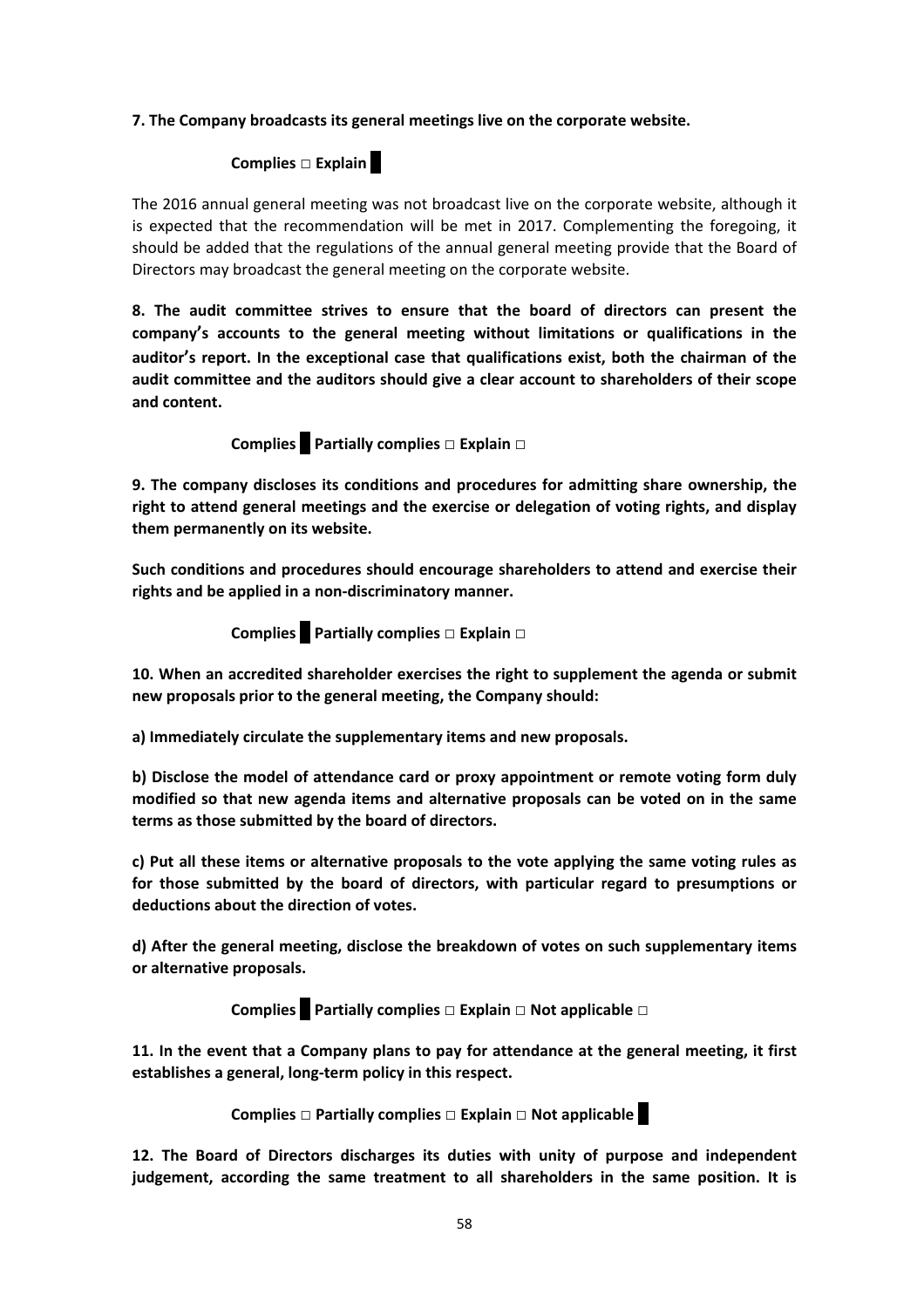**guided at all times by the Company's best interest, understood as the creation of a profitable business that promotes its sustainable success over time, while maximising its economic value.** 

**In pursuing the corporate interest, it should not only abide by laws and regulations and conduct itself according to principles of good faith, ethics and respect for commonly accepted customs and good practices, but also strive to reconcile its own interests with the legitimate interests of its employees, suppliers, clients and other stakeholders, as well as with the impact of its activities on the broader community and the natural environment.**

## **Complies □ Partially complies □ Explain □**

**13. The board of directors has an optimal size to promote its efficient functioning and maximise participation. The recommended range is therefore between five and fifteen members.** 

**Complies □ Explain □**

**14. The board of directors should approve a director selection policy that:** 

**a) Is concrete and verifiable.** 

**b) Ensures that appointment or re‐election proposals are based on a prior analysis of the board's needs.** 

**c) Favours a diversity of knowledge, experience and gender.** 

**The results of the prior analysis of board needs is written up in the appointments committee's explanatory report, to be published when the general meeting is convened that will ratify the appointment and re‐election of each director.** 

**The director selection policy pursues the goal of having at least 30% of total board places occupied by women directors before 2020.** 

**The appointments committee runs an annual check on compliance with the director selection policy and sets out its findings in the annual corporate governance report.** 

**Complies □ Partially complies □ Explain □**

**15. Proprietary and independent directors constitute an ample majority on the board of directors, while the number of executive directors should be the minimum practical bearing in mind the complexity of the corporate group and the ownership interests they control.** 

**Complies □ Partially complies □ Explain □**

**16. The percentage of proprietary directors out of all non‐executive directors is no greater than the proportion between the ownership stake of the shareholders they represent and the remainder of the Company's capital.** 

**This criterion can be relaxed:**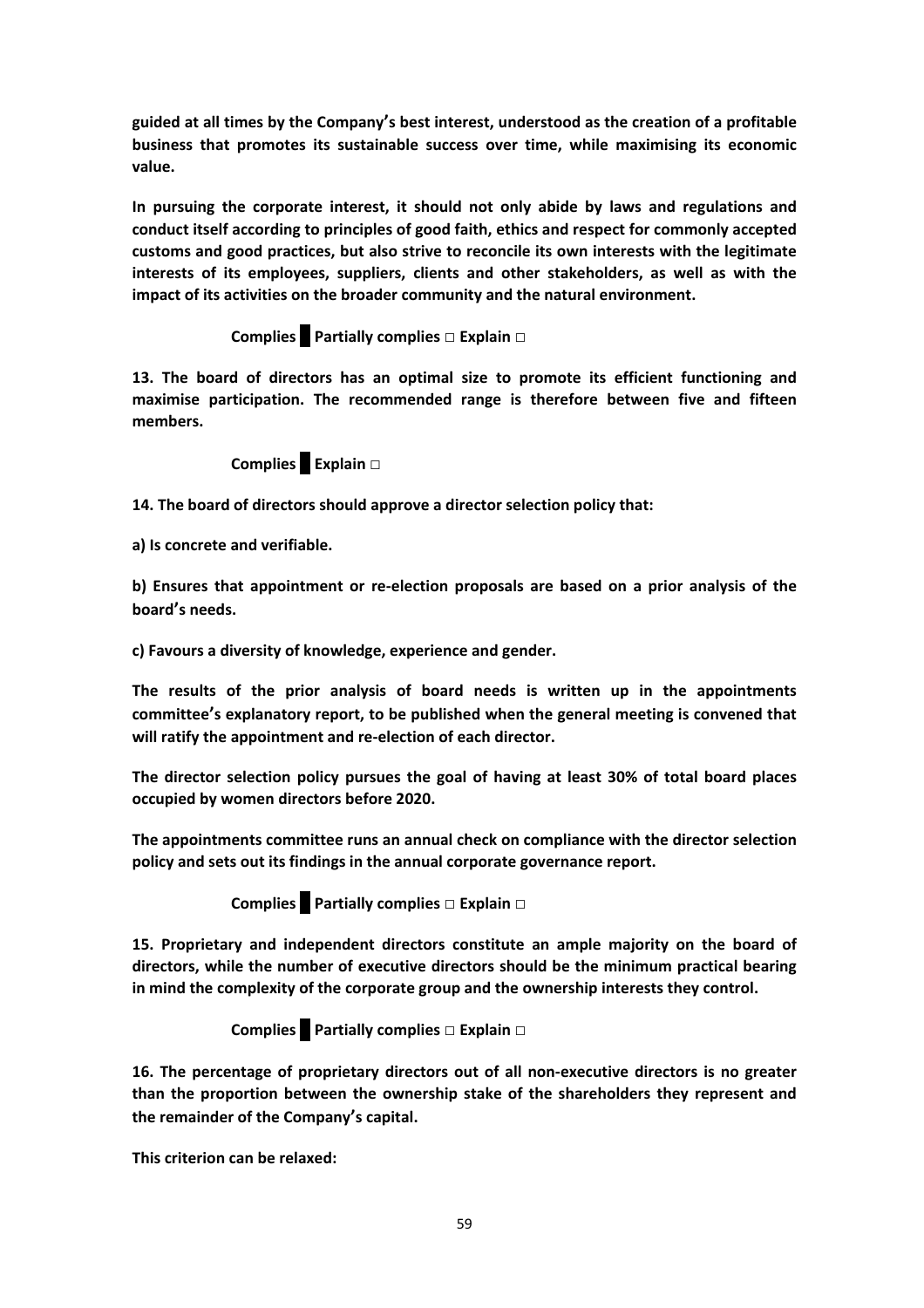**a) In large cap companies where few or no equity stakes attain the legal threshold for significant shareholdings.** 

**b) In companies with a plurality of shareholders represented on the board but not otherwise related.** 

**Complies □ Explain □**

**17. Independent directors are at least half of all board members.** 

**However, when the company does not have a large market capitalisation, or when a large cap company has shareholders individually or concertedly controlling over 30 percent of capital, independent directors occupy, at least, a third of board places.** 

## **Complies □ Explain □**

**18. Companies should post the following director particulars on their websites, and keep them permanently updated:** 

**a) Professional experience and background.** 

**b) Directorships held at other companies, listed or otherwise, and other paid activities they engage in, of whatever nature.** 

**c) Statement of the director class to which they belong, in the case of proprietary directors indicating the shareholder they represent or have links with.** 

**d) Dates of their first appointment as a board member and subsequent re‐elections.** 

**e) Shares held in the Company, and any options on the same.** 

**Complies □ Partially complies □ Explain □**

**19. Following verification by the appointments committee, the annual corporate governance report discloses the reasons for the appointment of proprietary directors at the urging of shareholders controlling less than 3% of capital; and explain any rejection of a formal request for a board place from shareholders whose equity stake is equal to or greater than that of others applying successfully for a proprietary directorship.** 



**20. Proprietary directors resign when the shareholders they represent dispose of their ownership interest in its entirety. If such shareholders reduce their stakes, thereby losing some of their entitlement to proprietary directors, the latter's number should be reduced accordingly.** 

**Complies □ Partially complies □ Explain □ Not applicable □**

**21. The board of directors does not propose the removal of independent directors before the expiry of their tenure as mandated by the bylaws, except where they find just cause, based on a proposal from the appointments committee. In particular, just cause will be presumed when directors take up new posts or responsibilities that prevent them allocating sufficient**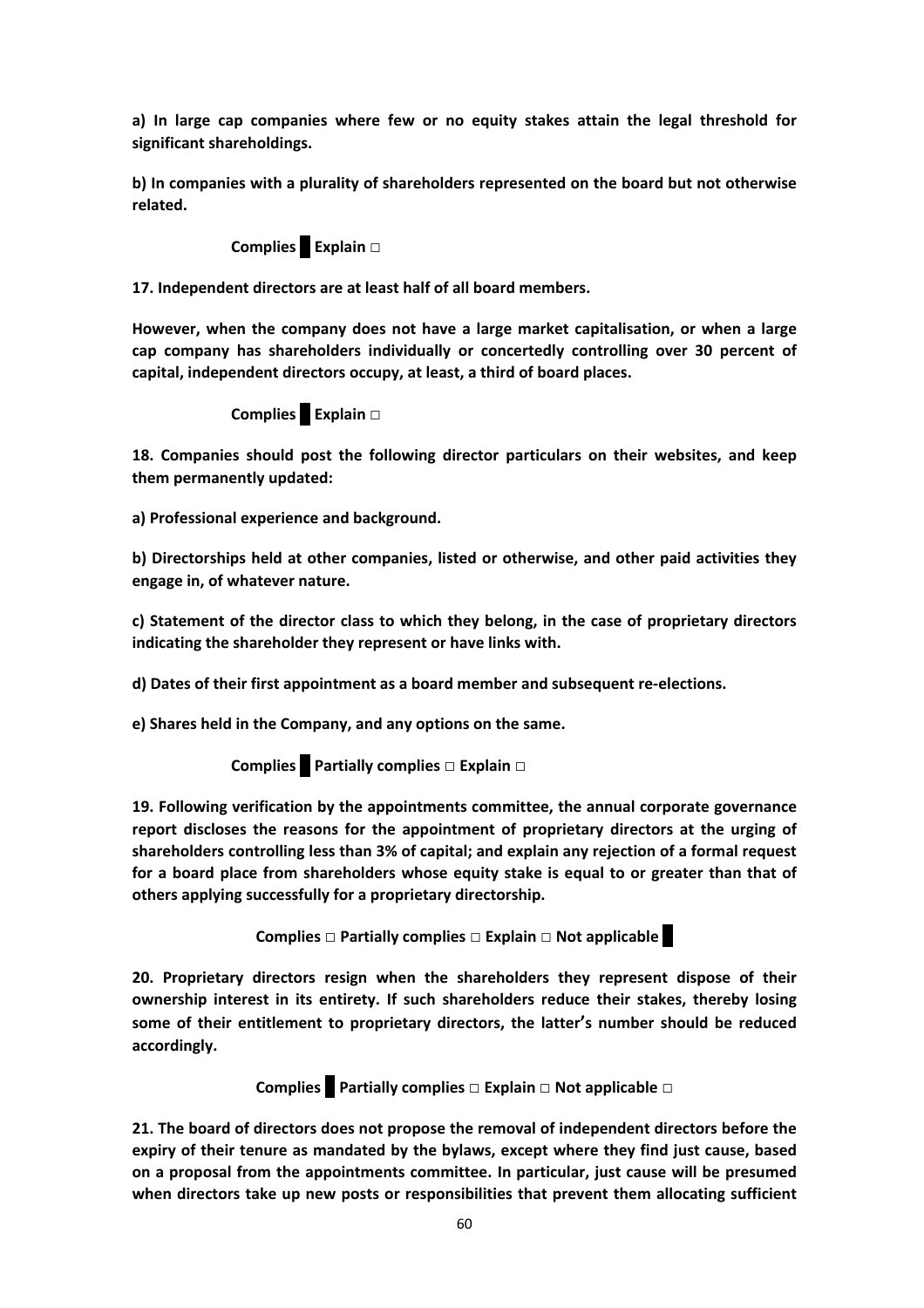time to the work of a board member, or are in breach of their fiduciary duties or come under **one of the disqualifying grounds for classification as independent enumerated in the applicable legislation.** 

**The removal of independent directors may also be proposed when a takeover bid, merger or similar corporate transaction alters the company's capital structure, provided the changes in board membership ensue from the proportionality criterion set out in recommendation 16.**



**22. Companies establish rules obliging directors to disclose any circumstance that might harm the organisation's name or reputation, tendering their resignation as the case may be, and, in particular, to inform the board of any criminal charges brought against them and the progress of any subsequent trial.** 

**The moment a director is indicted or tried for any of the offences stated in company legislation, the board of directors open an investigation and, in light of the particular circumstances, decide whether or not he or she should be called on to resign. The board gives a reasoned account of all such determinations in the annual corporate governance report.**

**Complies □ Partially complies □ Explain □**

**23. Directors express their clear opposition when they feel a proposal submitted for the board's approval might damage the corporate interest. In particular, independents and other directors not subject to potential conflicts of interest strenuously challenge any decision that could harm the interests of shareholders lacking board representation.**

**When the board makes material or reiterated decisions about which a director has expressed serious reservations, then he or she must draw the pertinent conclusions. Directors resigning for such causes should set out their reasons in the letter referred to in the next recommendation. The terms of this recommendation also apply to the secretary of the board, even if he or she is not a director.** 

**Complies □ Partially complies □ Explain □ Not applicable □**

**24. Directors who give up their place before their tenure expires, through resignation or otherwise, state their reasons in a letter to be sent to all members of the board. Irrespective of whether such resignation is filed as a significant event, the motive for the same must be explained in the Annual Corporate Governance Report.** 

**Complies □ Partially complies □ Explain □ Not applicable □**

**25. The appointments committee ensures that non‐executive directors have sufficient time available to discharge their responsibilities effectively.** 

**The board of directors regulations lay down the maximum number of company boards on which directors can serve.** 

**Complies □ Partially complies □ Explain □**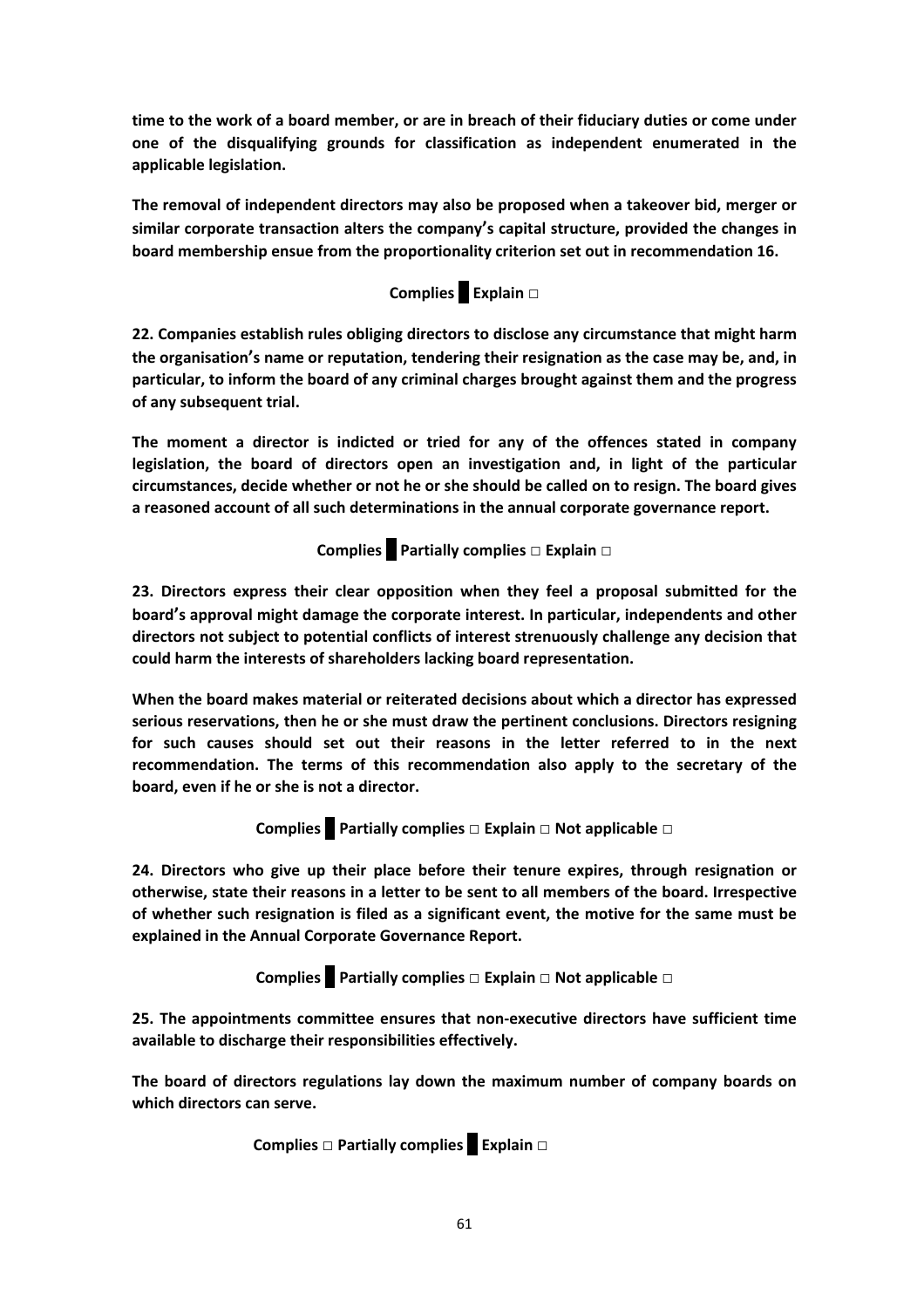The Company has set out in the board regulations that the ARC will, in evaluating the balance of skills, knowledge and experience on the board of directors, define the roles and capabilities required of the candidates to fill each vacancy, and decide the time and dedication necessary for them to properly perform their duties.

Although a maximum number of boards to which directors may belong is not determined by the board regulations, this issue is taken into account in the analysis conducted by the ARC as a prerequisite for proposing their appointment, with a view to ensuring that they can properly discharge their duties as directors once appointed.

The Company considers that this formula, rather than reflecting a maximum number of boards, caters to the particular circumstances of each director for the discharge of their duties without being limited by a particular maximum number.

**26. The board meets with the necessary frequency to properly perform its functions, eight** times a year at least, in accordance with a calendar and agendas set at the start of the year, **to which each director may propose the addition of initially unscheduled items.** 

**Complies □ Partially complies □ Explain □**

**27. Director absences are kept to a strict minimum and quantified in the annual corporate governance report. In the event of absence, directors delegate their powers of representation with the appropriate instructions.** 

**Complies □ Partially complies □ Explain □**

**28. When directors or the secretary express concerns about some proposal or, in the case of directors, about the Company's performance, and such concerns are not resolved at the meeting, they are recorded in the minutes book if the person expressing them so requests.** 

**Complies □ Partially complies □ Explain □ Not applicable □**

**29. The Company provides suitable channels for directors to obtain the advice they need to carry out their duties, extending if necessary to external assistance at the company's expense.** 

**Complies □ Partially complies □ Explain □**

**30. Regardless of the knowledge directors must possess to carry out their duties, they are also offered refresher programmes when circumstances so advise.** 

**Complies □ Explain □ Not applicable □**

**31. The agendas of board meetings clearly indicate on which points directors must arrive at a decision, so they can study the matter beforehand or gather together the material they need.** 

**For reasons of urgency, the chairman may wish to present decisions or resolutions for board approval that were not on the meeting agenda. In such exceptional circumstances, their inclusion will require the express prior consent, duly minuted, of the majority of directors present.**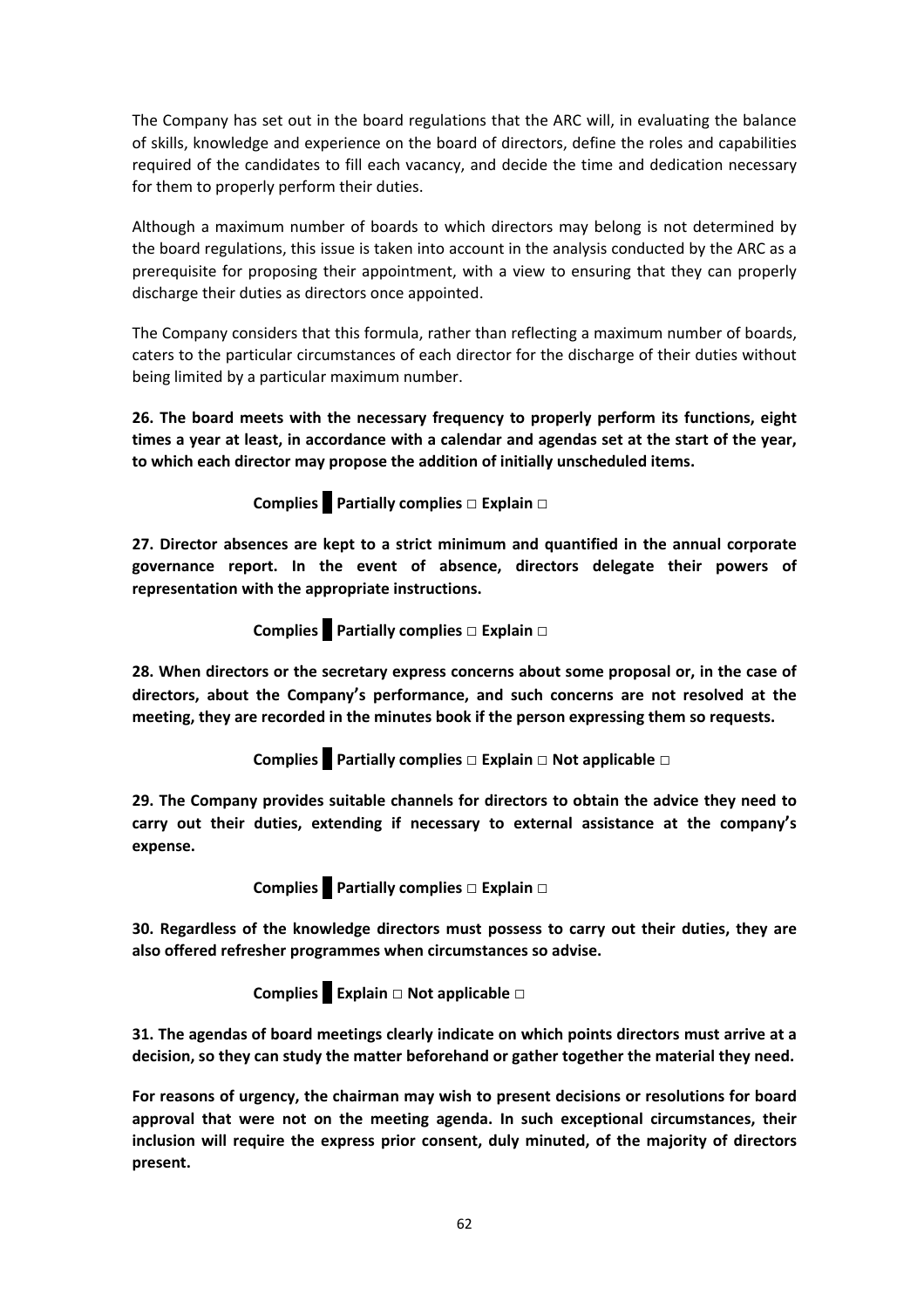## **Complies □ Partially complies □ Explain □**

**32. Directors are regularly informed of movements in share ownership and of the views of major shareholders, investors and rating agencies on the company and its group.** 

## **Complies □ Partially complies □ Explain □**

**33. The chairman, as the person charged with the efficient functioning of the board of directors, in addition to the functions assigned by law and the company's bylaws, should prepare and submit to the board a schedule of meeting dates and agendas; organise and coordinate regular evaluations of the board and, where appropriate, the company's chief executive officer; exercise leadership of the board and be accountable for its proper functioning; ensure that sufficient time is given to the discussion of strategic issues, and approve and review refresher courses for each director, when circumstances so advise.** 

## **Complies □ Partially complies □ Explain □**

**34. When a lead independent director has been appointed, the bylaws or board of directors regulations grant him or her the following powers over and above those conferred by law: chair the board of directors in the absence of the chairman or deputy chairmen, if any; give voice to the concerns of non‐executive directors; maintain contacts with investors and shareholders to hear their views and develop a balanced understanding of their concerns, especially those relating to the Company's corporate governance; and coordinate the chairman's succession plan.** 

**Complies □ Partially complies □ Explain □ Not applicable □**

**35. The board secretary strives to ensure that the board's actions and decisions are informed by the governance recommendations of the Good Governance Code of relevance to the Company.** 

## **Complies □ Explain □**

**36. The board in plenary session should conduct an annual evaluation, adopting, where necessary, an action plan to correct weaknesses detected in:** 

**a) The quality and efficiency of the board's operation.** 

**b) The performance and membership of its committees.** 

**c) The diversity of board membership and competences.** 

**d) The performance of the chairman of the board of directors and the company's chief executive.** 

**e) The performance and contribution of individual directors, with particular attention to the chairmen of board committees.** 

**The evaluation of board committees should be based on the reports they send the board of directors, while that of the board itself should be based on the report of the appointments committee.**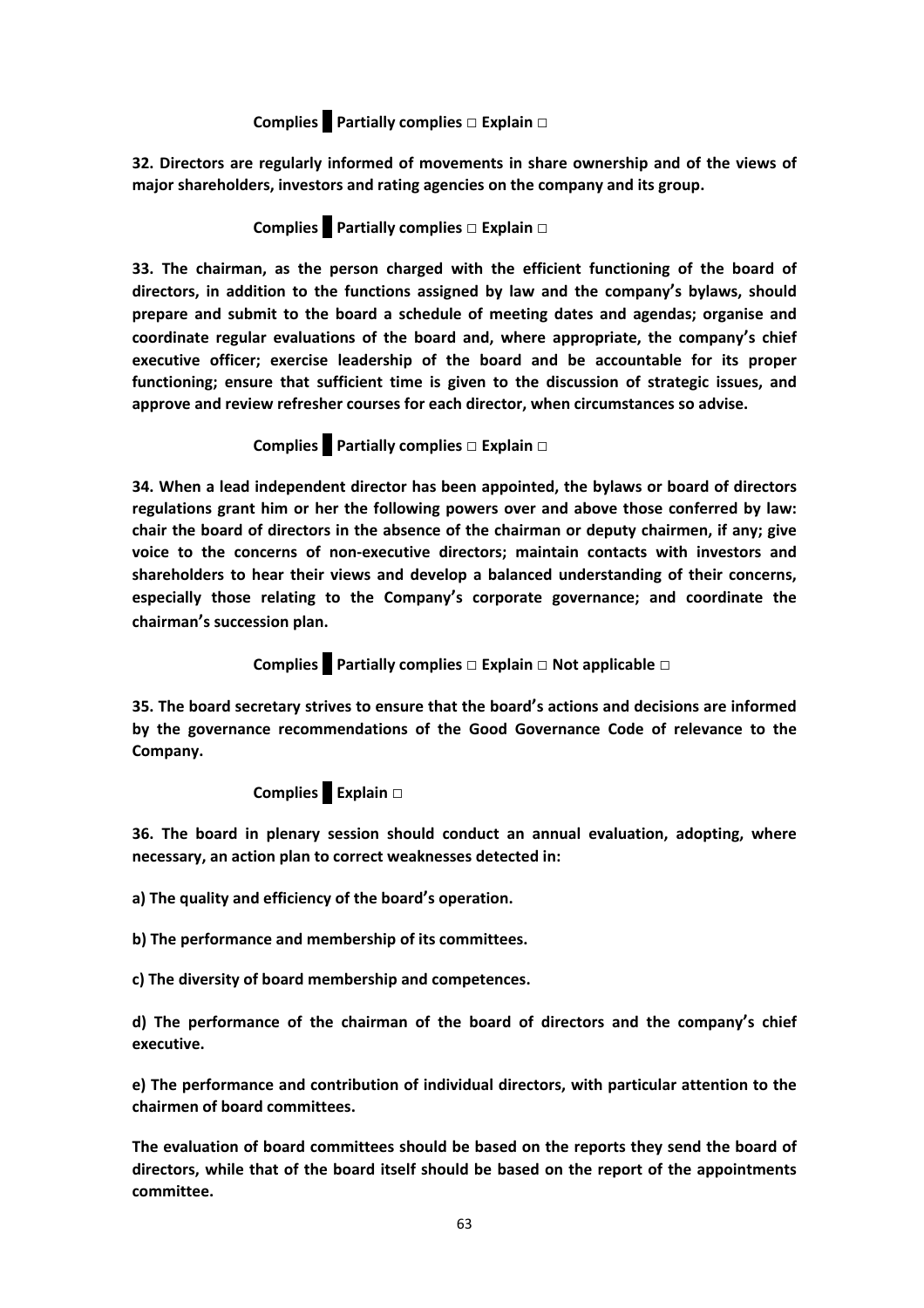**Every three years, the board of directors should engage an external facilitator to aid in the evaluation process. This facilitator's independence should be verified by the appointments committee.** 

**Any business dealings that the facilitator or members of its corporate group maintain with the company or members of its corporate group should be detailed in the annual corporate governance report.** 

**The process followed and areas evaluated should be detailed in the annual corporate governance report.** 

**Complies □ Partially complies □ Explain □**

**37. When an executive committee exists, its membership mix by director class should resemble that of the board. The secretary of the board should also act as secretary to the executive committee.** 

**Complies □ Partially complies □ Explain □ Not applicable □**

**38. The board is kept fully informed of the business transacted and decisions made by the executive committee. To this end, all board members receive a copy of the committee's minutes.** 

**Complies □ Partially complies □ Explain □ Not applicable □**

**39. All members of the audit committee, particularly its chairman, are appointed with regard to their knowledge and experience in accounting, auditing and risk management matters. A majority of committee places should be held by independent directors.** 

**Complies □ Partially complies □ Explain □**

**40. Listed companies should have a unit in charge of the internal audit function, under the supervision of the audit committee, to monitor the effectiveness of reporting and internal control systems. This unit should report functionally to the board's non‐executive chairman or the chairman of the audit committee.** 

**Complies □ Partially complies □ Explain □**

**41. The head of the unit handling the internal audit function presents an annual work programme to the audit committee, informs it directly of any incidents arising during its implementation and submits an activities report at the end of each year.** 

**Complies □ Partially complies □ Explain □ Not applicable □**

**42. The audit committee has the following functions over and above those legally assigned:** 

**1. With respect to internal control and reporting systems:** 

**a) Monitor the preparation and the completeness of the financial information prepared on the Company and, where appropriate, the group, checking for compliance with legal**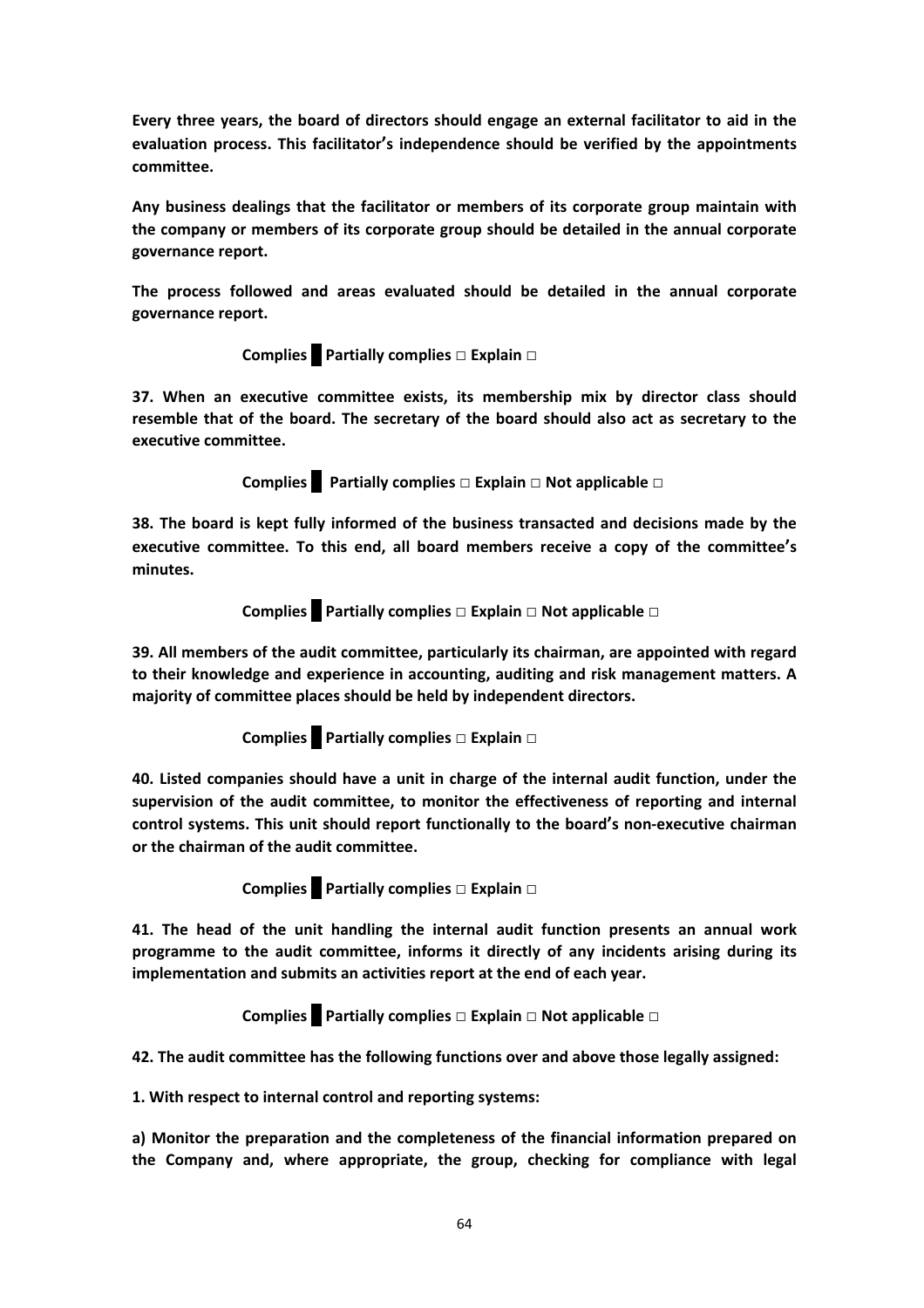**provisions, the accurate demarcation of the consolidation perimeter and the correct application of accounting principles.** 

**b) Monitor the independence of the unit handling the internal audit function; propose the selection, appointment, re‐election and removal of the head of the internal audit service; propose the service's budget; approve its priorities and work programmes, ensuring that it focuses primarily on the main risks the Company is exposed to; receive regular report‐backs on its activities; and verify that senior management are acting on the findings and recommendations of its reports.** 

**c) Establish and supervise a mechanism whereby staff can report, confidentially and, if appropriate and feasible, anonymously, any significant irregularities that they detect in the course of their duties, in particular financial or accounting irregularities.** 

**2. With regard to the external auditor:** 

**a) Investigate the issues giving rise to the resignation of the external auditor, should this come about.** 

**b) Ensure that the remuneration of the external auditor does not compromise its quality or independence.** 

**c) Ensure that the Company communicates any change of external auditor to the CNMV as a relevant event, accompanied by a statement of any disagreements arising with the outgoing auditor and the reasons for the same.** 

d) Ensure that the external auditor has a yearly meeting with the board in full to inform it of **the work undertaken and developments in the Company's risk and accounting positions.** 

**e) Ensure that the Company and the external auditor adhere to current regulations on the provision of non‐audit services, limits on the concentration of the auditor's business and other requirements concerning auditor independence.** 

**Complies □ Partially complies □ Explain □**

**43. The audit committee is empowered to meet with any Company employee or manager, even ordering their appearance without the presence of another senior officer.** 

**Complies □ Partially complies □ Explain □**

**44. The audit committee is informed of any fundamental changes or corporate transactions the Company is planning, so the committee can analyse the operation and report to the board beforehand on its economic conditions and accounting impact and, when applicable, the share exchange ratio proposed.** 

**Complies □ Partially complies □ Explain □ Not applicable □**

**45. Control and risk management policy should specify at least:** 

**a) The different types of financial and non‐financial risk the Company is exposed to (including operational, technological, financial, legal, social, environmental, political and reputational**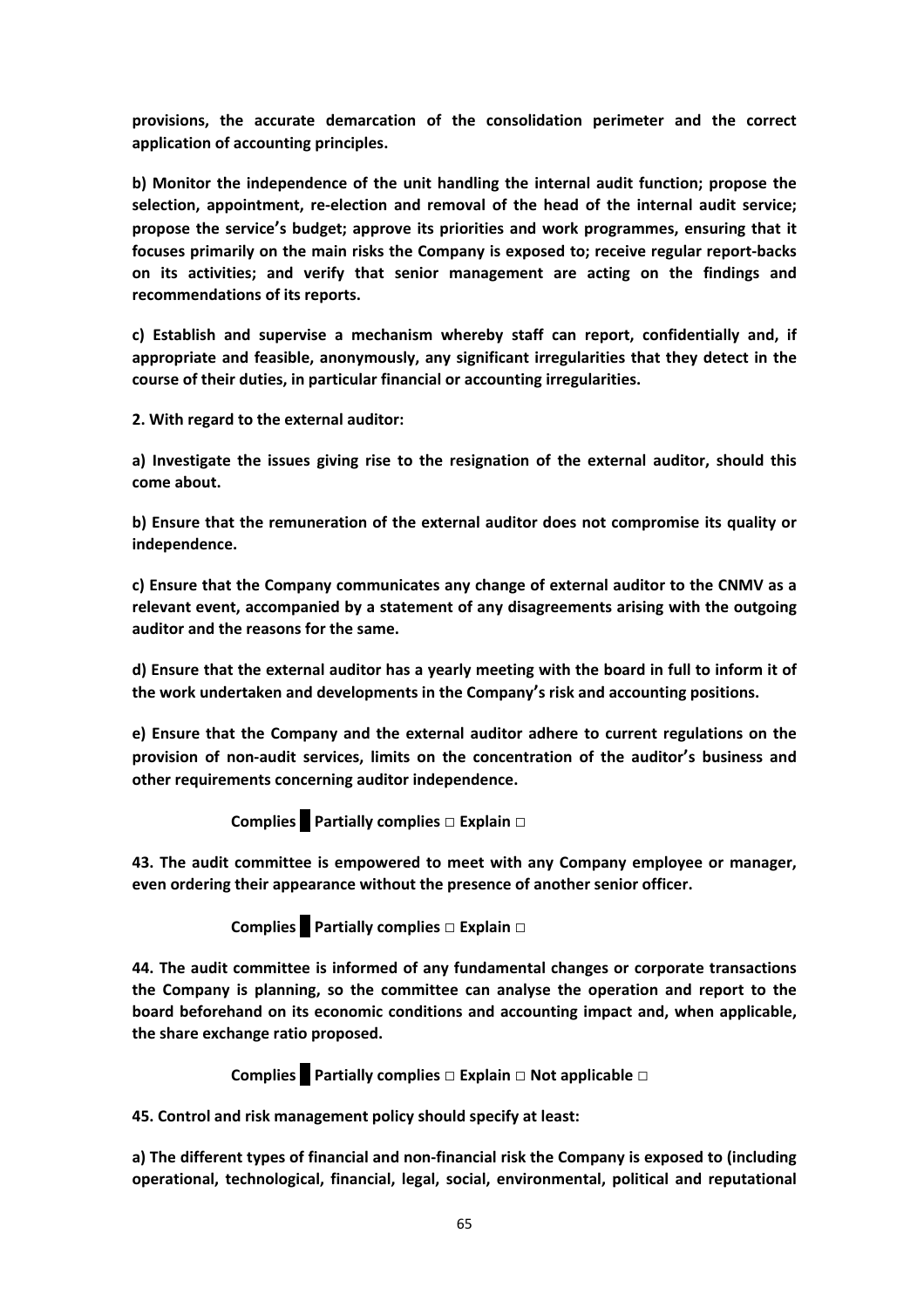**risks), with the inclusion under financial or economic risks of contingent liabilities and other off‐balance‐sheet risks.** 

**b) The determination of the risk level the Company sees as acceptable.** 

**c) Measures in place to mitigate the impact of risk events should they occur.** 

**d) The internal reporting and control systems to be used to control and manage these risks, including contingent liabilities and off‐balance‐sheet risks.** 

**Complies □ Partially complies □ Explain □**

**46. Companies should establish a risk control and management function in the charge of one of the Company's internal department or units and under the direct supervision of the audit committee or some other dedicated board committee. This function should be expressly charged with the following responsibilities:** 

**a) Ensure that risk control and management systems are functioning correctly and, specifically, that major risks the Company is exposed to are correctly identified, managed and quantified.** 

**b) Participate actively in the preparation of risk strategies and in key decisions about their management.** 

**c) Ensure that risk control and management systems are mitigating risks effectively in the framework of the policy drawn up by the board of directors.** 

**Complies □ Partially complies □ Explain □**

**47. Appointees to the appointments and remuneration committee – or of the appointments committee and remuneration committee, if separately constituted – have the right balance of knowledge, skills and experience for the functions they are called on to discharge. The majority of their members are independent directors.** 

**Complies □ Partially complies □ Explain □**

**48. Large cap companies should operate separately constituted appointments and remuneration committees.** 

**Complies □ Explain □ Not applicable □** 

**49. The Appointments Committee should consult with the company's Chairman of the Board of Directors and chief executive, especially on matters relating to executive directors.** 

**When there are vacancies on the board, any director may approach the appointments committee to propose candidates that it might consider suitable.** 

**Complies □ Partially complies □ Explain □**

**50. The remuneration committee operates independently and has the following functions in addition to those assigned by law:**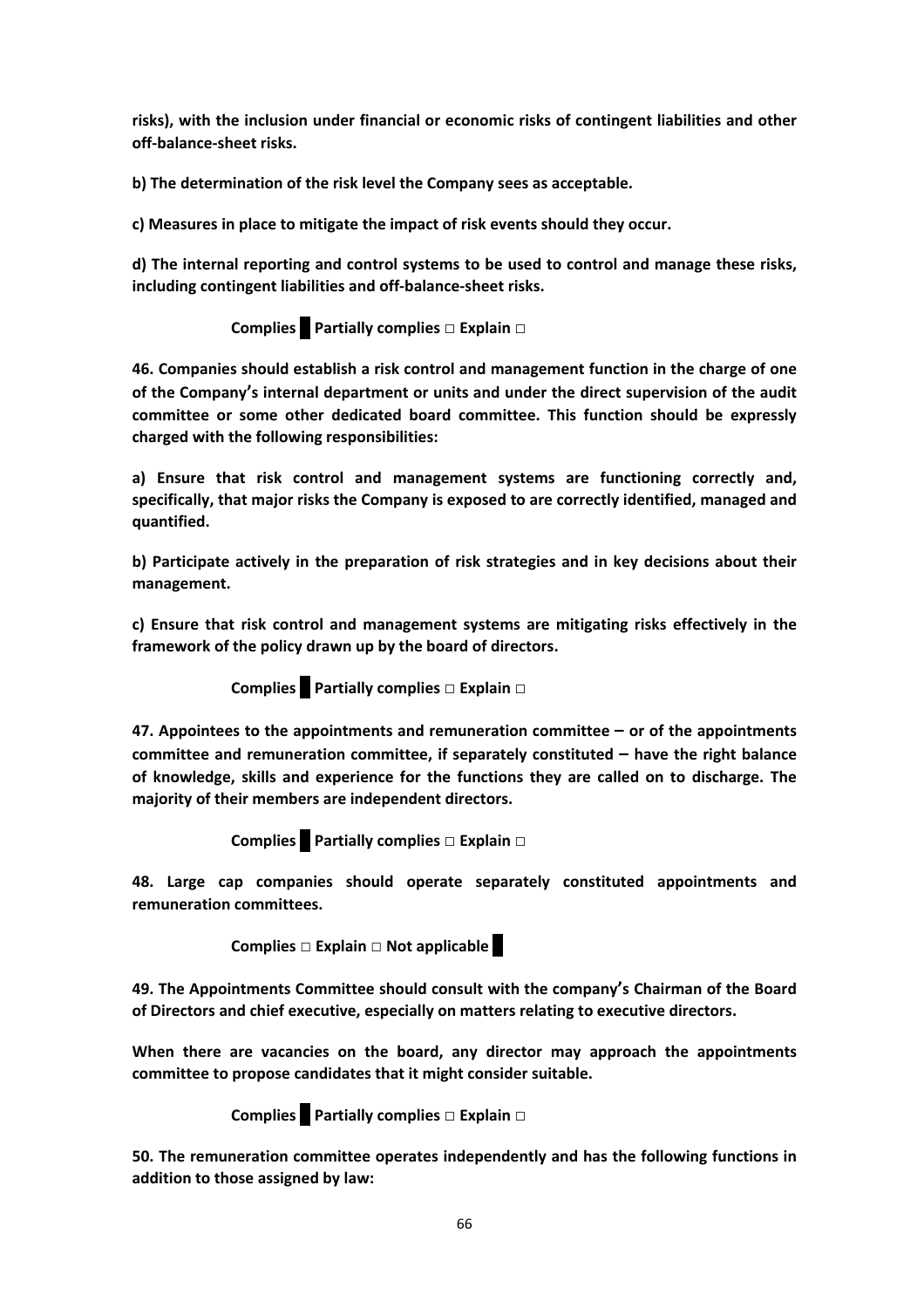**a) Propose to the Board of Directors the standard conditions for senior officer employment contracts.** 

**b) Oversee compliance with the remuneration policy set by the Company.** 

**c) Periodically review the remuneration policy for directors and senior officers, including share‐based remuneration systems and their application, and ensure that their individual remuneration is proportionate to the amounts paid to other directors and senior officers in the Company.** 

**d) Ensure that any conflicts of interest do not jeopardise the independence of external advice to the commission.** 

**e) Verify the information on director and senior officers' remuneration contained in the various corporate documents, including the annual directors' remuneration report.** 

**Complies □ Partially complies □ Explain □**

**51. The Remuneration Committee should consult with the Chairman and chief executive, especially on matters relating to executive directors and senior officers.** 

**Complex Partially complies** 
$$
\Box
$$
 **Explain**  $\Box$ 

**52. The terms of reference of supervision and control committees are set out in the board of directors regulations and aligned with those governing legally mandatory board committees as specified in the preceding sets of recommendations. They include at least the following terms:** 

**a) Committees are formed exclusively by non‐executive directors, with a majority of independents.** 

**b) They are chaired by independent directors.**

**c) The board appoints the members of such committees with regard to the knowledge, skills and experience of its directors and each committee's terms of reference; discusses their proposals and reports; and provides report‐backs on their activities and work at the first board plenary following each committee meeting.** 

**d) They may engage external advice, when they feel it necessary for the discharge of their functions.** 

**e) Meeting proceedings should be minuted and a copy made available to all board members.**

**Complies □ Partially complies □ Explain □ Not applicable □**

**53. The task of supervising compliance with corporate governance rules, internal codes of conduct and corporate social responsibility policy is assigned to one board committee or split between several, which could be the audit committee, the appointments committee, the corporate social responsibility committee, where one exists, or a dedicated committee established ad hoc by the board under its powers of self‐organisation, with at the least the following functions:**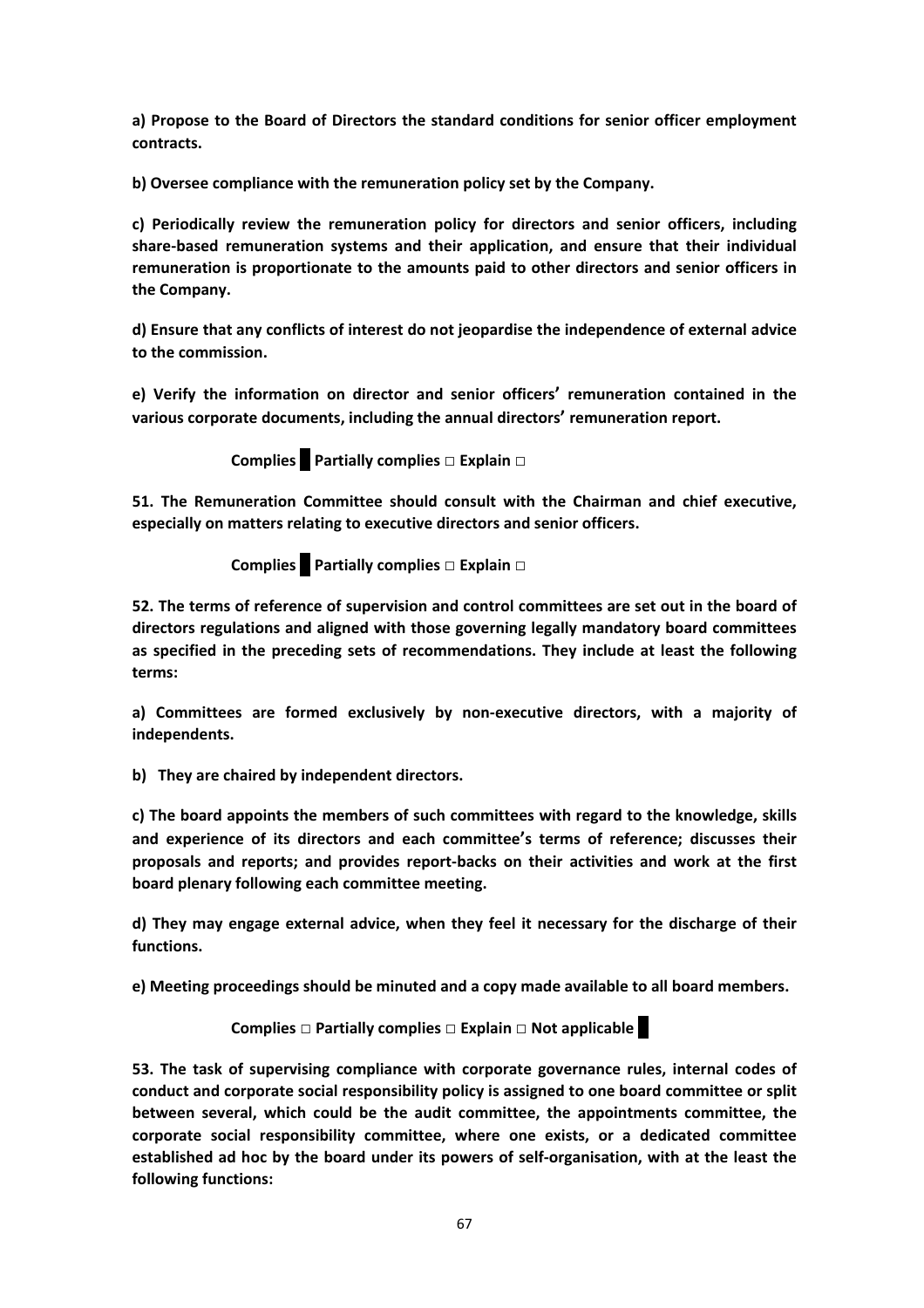**a) Monitor compliance with the Company's internal codes of conduct and corporate governance rules.** 

**b) Oversee the communication and relations strategy with shareholders and investors, including small‐ and medium‐sized shareholders.** 

**c) Periodically evaluate the effectiveness of the Company's corporate governance system, to confirm that it is fulfilling its mission to promote the corporate interest and catering, as appropriate, to the legitimate interests of remaining stakeholders.** 

**d) Review the Company's corporate social responsibility policy, ensuring that it is geared to value creation.** 

**e) Monitor corporate social responsibility strategy and practices and assess compliance in their respect.** 

**f) Monitor and evaluate the Company's interaction with its stakeholder groups.** 

**g) Evaluate all aspects of the non‐financial risks the Company is exposed to, including operational, technological, legal, social, environmental, political and reputational risks.** 

**h) Coordinate non‐financial and diversity reporting processes in accordance with applicable legislation and international benchmarks.** 

**Complies □ Partially complies □ Explain □**

**54. The corporate social responsibility policy states the principles or commitments the Company will voluntarily adhere to in its dealings with stakeholder groups, specifying at least:** 

**a) The goals of its corporate social responsibility policy and the support instruments to be deployed.** 

**b) The corporate strategy with regard to sustainability, the environment and social issues.** 

**c) Specific practices in matters relative to: shareholders, employees, clients, suppliers, social welfare issues, the environment, diversity, tax responsibility, respect for human rights and the prevention of illegal conducts.** 

**d) The methods or systems for monitoring the results of the practices referred to above, and identifying and managing related risks.** 

**e) The mechanisms for supervising non‐financial risk, ethics and business conduct.** 

**f) Channels for stakeholder communication, participation and dialogue.** 

**g) Responsible communication practices that prevent the manipulation of information and protect the Company's honour and integrity.** 

**Complies □ Partially complies □ Explain □**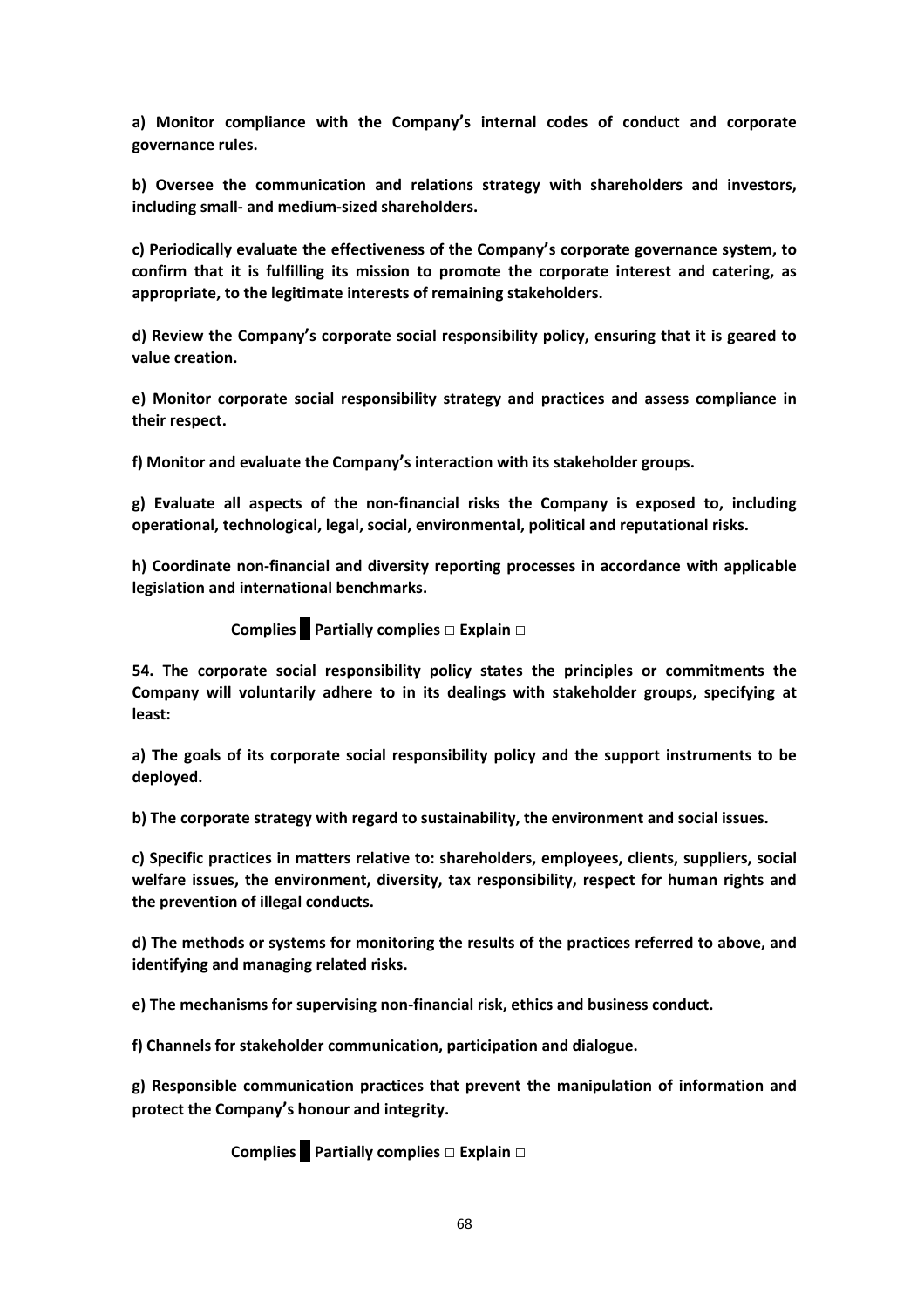**55. The Company reports on corporate social responsibility developments in its directors' report or in a separate document, using an internationally accepted methodology.** 

**Complies □ Partially complies □ Explain □**

**56. Director remuneration is sufficient to attract individuals with the desired profile and compensate the commitment, abilities and responsibility that the post demands, but not so high as to compromise the independent judgement of non‐executive directors.** 

**Complies □ Explain □**

**57. Variable remuneration linked to the Company's and the director's performance, the award of shares, options or any other right to acquire shares or to be remunerated on the basis of share price movements, and participation in long‐term savings schemes such as pension plans, retirement schemes and other employee welfare schemes is confined to executive directors.** 

**The Company may consider the share‐based remuneration of non‐executive directors provided they retain such shares until the end of their mandate. This condition, however, will not apply to shares that the director must dispose of to defray costs relating to acquisition thereof.** 

**Complex** Partially complies 
$$
\Box
$$
 Explain  $\Box$ 

**58. In the case of variable remuneration, remuneration policies should include precise limits and technical safeguards to ensure they reflect the professional performance of the recipients and not only the general progress of the markets or the Company's industry or circumstances of this kind.** 

**In particular, variable remuneration items should meet the following conditions:** 

**a) Be subject to predetermined and measurable performance criteria that factor the risk assumed to obtain a given outcome.** 

**b) Promote the long‐term sustainability of the Company and include non‐financial criteria that are relevant for the company's long‐term value, such as compliance with its internal rules and procedures and its risk control and management policies.** 

c) Be focused on achieving a balance between the delivery of short-, medium- and long-term **objectives, such that performance‐related pay rewards ongoing achievement, maintained over sufficient time to appreciate its contribution to long‐term value creation. This will ensure that performance measurement is not based solely on one‐off, occasional or extraordinary events.** 

**Complies □ Partially complies □ Explain □ Not applicable □**

**59. A major part of variable remuneration components are deferred for a long enough period to ensure that predetermined performance criteria have effectively been met.** 

**Complies □ Partially complies □ Explain □ Not applicable □**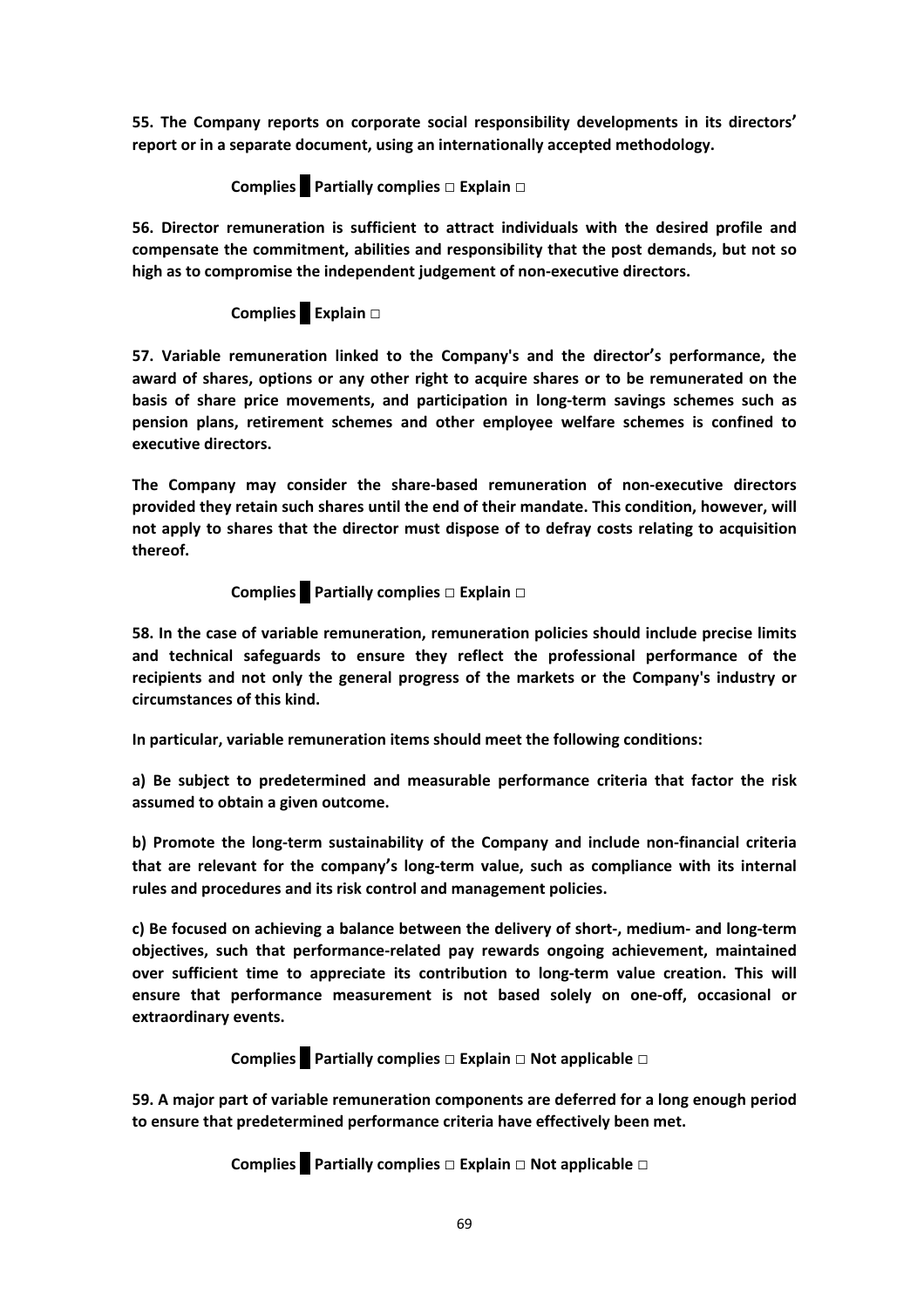**60. In the case of remuneration linked to company earnings, deductions should be computed for any qualifications stated in the external auditor's report.** 

**Complies □ Partially complies □ Explain □ Not applicable □**

**61. A major part of executive directors' variable remuneration is linked to the award of shares or financial instruments whose value is linked to the share price.** 

**Complies □ Partially complies □ Explain □ Not applicable □**

**62. Following the award of shares, share options or other rights on shares derived from the remuneration system, directors are not allowed to transfer a number of shares equivalent to twice their annual fixed remuneration, or to exercise the share options or other rights on shares for at least three years after their award.** 

**This condition, however, will not apply to shares that the director must dispose of to defray costs relating to acquisition thereof.** 

**Complies □ Partially complies □ Explain □ Not applicable □**

**63. Contractual arrangements include provisions that permit the Company to reclaim variable components of remuneration when payment was out of step with the director's actual performance or based on data subsequently found to be misstated.** 

**Complies □ Partially complies □ Explain □ Not applicable □**

**64. Termination payments do not exceed a fixed amount equivalent to two years of the director's total annual remuneration and are not be paid until the Company confirms that he or she has met the predetermined performance criteria.** 

**Complies □ Partially complies □ Explain □ Not applicable □**

## **H OTHER INFORMATION OF INTEREST**

- 1. If you consider that there is any material aspect or principle relating to the Corporate Governance practices followed by your company that has not been addressed in this report and which is necessary to provide a more comprehensive view of the corporate governance structure and practices at the company or group, explain briefly.
- 2. You may include in this section any other information, clarification or observation related to the above sections of this report.

Specifically indicate whether the company is subject to corporate governance legislation from a country other than Spain and, if so, include the compulsory information to be provided when different to that required by this report.

3. Also state whether the company voluntarily subscribes to other international, sectorial or other ethical principles or standard practices. If applicable identify the Code and date of adoption. In particular, mention whether the Code of Good Tax Practices of 20 June 2010 has been adhered to.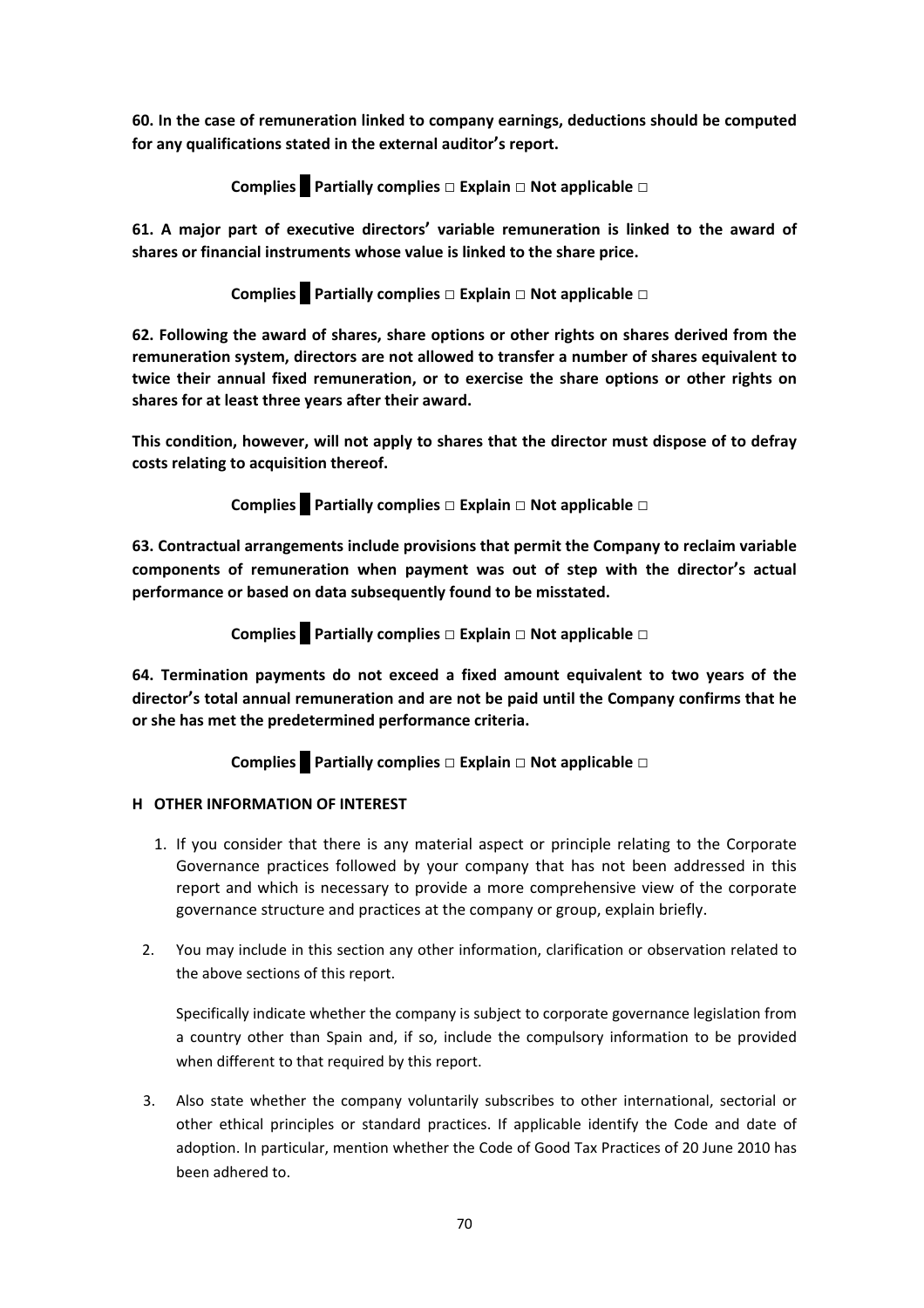On 10 December 2015 the Board of Directors of the Company resolved to adhere to the Code of Good Tax Practices. This resolution was communicated to the tax authorities on 8 January 2016.

a.2. The data included in this section reflect the information relating to significant holdings contained on the website of the Spanish National Securities Market Commission, although it has been adjusted to the resolutions relating to (i) capital increases with a charge to non‐monetary contributions and (ii) grouping and share exchange (reverse split) adopted by the Company at the annual general meeting of 28 June 2016.

Also, in relation to the shareholders BlackRock, Inc and Fidelity International Limited, it is hereby reported that there is no information available relating to the direct holder of the equity interests in Colonial.

A.2 and C.1.3. In both sections Grupo Villar Mir, S.A.U. is indicated as the significant shareholder (section A.2) or the significant shareholder that represents the proprietary director (table relating to external proprietary directors in section C.1.3), although the ultimate significant shareholder is Inmobiliaria Espacio, S.A., since it wholly owns Grupo Villar Mir, S.A.U.

A.3. The data included in this section reflect the information relating to significant holdings contained on the website of the Spanish National Securities Market Commission and/or information provided by the directors, although it has been adjusted to the resolutions relating to (i) capital increases with a charge to non‐monetary contributions and (ii) grouping and share exchange (reverse split) adopted by the Company at the annual general meeting of 28 June 2016.

C.1.36. At the Annual General Meeting of 28 June 2016 it was resolved to appoint PricewaterhouseCoopers Auditores, S.L. as the Company's auditor to review the separate and consolidated financial statements for a three‐year period, including therefore the financial statements for the years ended 31 December 2017, 2018 and 2019.

C.1.45. Although the contracts of the directors do not have to be approved by the shareholders at the Annual General Meeting, the general terms and conditions thereof are included in the remuneration policy, which they do approve.

C.2.1. The composition of the executive committee included Carlos Fernández González and Adnane Mousannif as members of the committee, since they were appointed on 16 December 2016. However, under the bylaws, the appointment of the members of the Executive Committee shall not be valid until registered at the Mercantile Registry. In relation to these members, this took place on 31 January 2017.

D.2. On 27 July 2016, the entities belonging to the Mora Banc Grup, S.A. group entered into an agreement with the Company whereby Mora Banc Grup, S.A., then a significant Colonial shareholder, and related group entities sold to Colonial 3,801,417 of its own shares, representing approximately 1.06% of Colonial's share capital, under the main terms indicated in the notes to the Company's financial statements for the year ended 31 December 2016, authorised for issue by Colonial's board of directors at its meeting held on 24 February 2017. At 31 December 2016, the date of preparation of this report, the Mora Banc Grup, S.A. group was not a significant shareholder of the Company.

This annual corporate governance report was approved by the Company's Board of Directors at its meeting held on 24 February 2017.

List whether any directors voted against or abstained from voting on the approval of this Report.

Yes No X